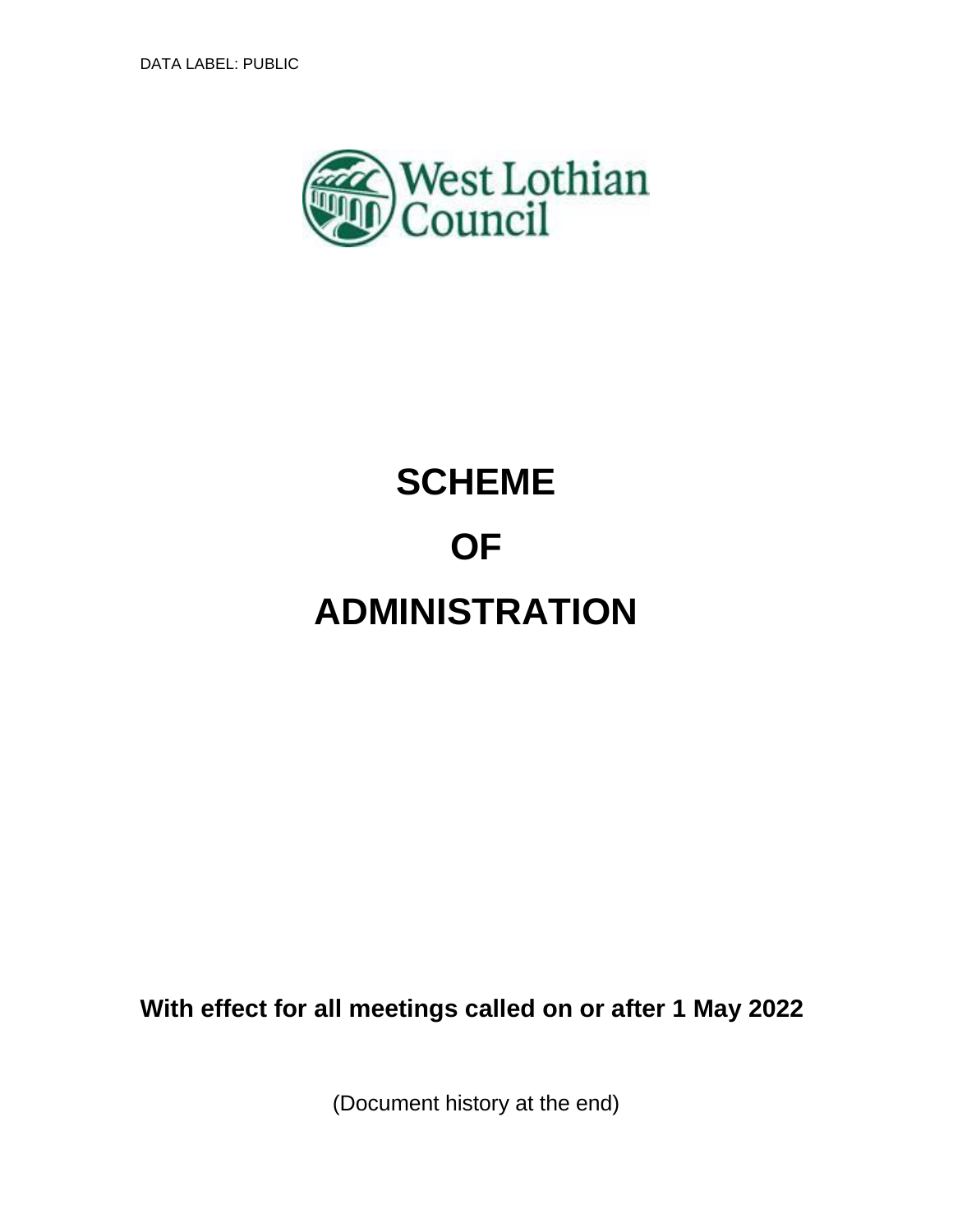| <b>CONTENTS</b>          |                                                |    |  |
|--------------------------|------------------------------------------------|----|--|
| A. The Council           | <b>West Lothian Council</b>                    | 3  |  |
| <b>B.</b> The Committees | <b>Council Executive</b>                       | 6  |  |
|                          | <b>Education Executive</b>                     | 8  |  |
|                          | West Lothian Council Planning Committee        | 10 |  |
|                          | West Lothian Council Local Review Body         | 11 |  |
|                          | <b>Audit Committee</b>                         | 14 |  |
|                          | Governance & Risk Committee                    | 16 |  |
|                          | <b>Education (Quality Assurance) Committee</b> | 19 |  |
|                          | <b>Performance Committee</b>                   | 21 |  |
|                          | <b>Asset Transfer Committee</b>                | 23 |  |
|                          | <b>Asset Transfer Review Body</b>              | 25 |  |
|                          | <b>Employees Appeals Committee</b>             | 27 |  |
|                          | Miscellaneous Appeals Committee                | 30 |  |
|                          | Avoidance of Disputes Committee                | 33 |  |
|                          | Development Management Committee               | 34 |  |
|                          | <b>Licensing Committee</b>                     | 36 |  |
|                          | Senior Officer Appointment Committee           | 38 |  |
|                          | West Lothian Leisure Advisory Committee        | 40 |  |
|                          | <b>Local Area Committees</b>                   | 43 |  |
| C. The Sub-Committees    | N/A                                            | 47 |  |
| D. The Working Groups    | Joint Consultative Group                       | 48 |  |
|                          | Joint Consultative Group (Teaching Staff)      | 49 |  |
| E. The Policy            | <b>Corporate Policy &amp; Resources</b>        | 52 |  |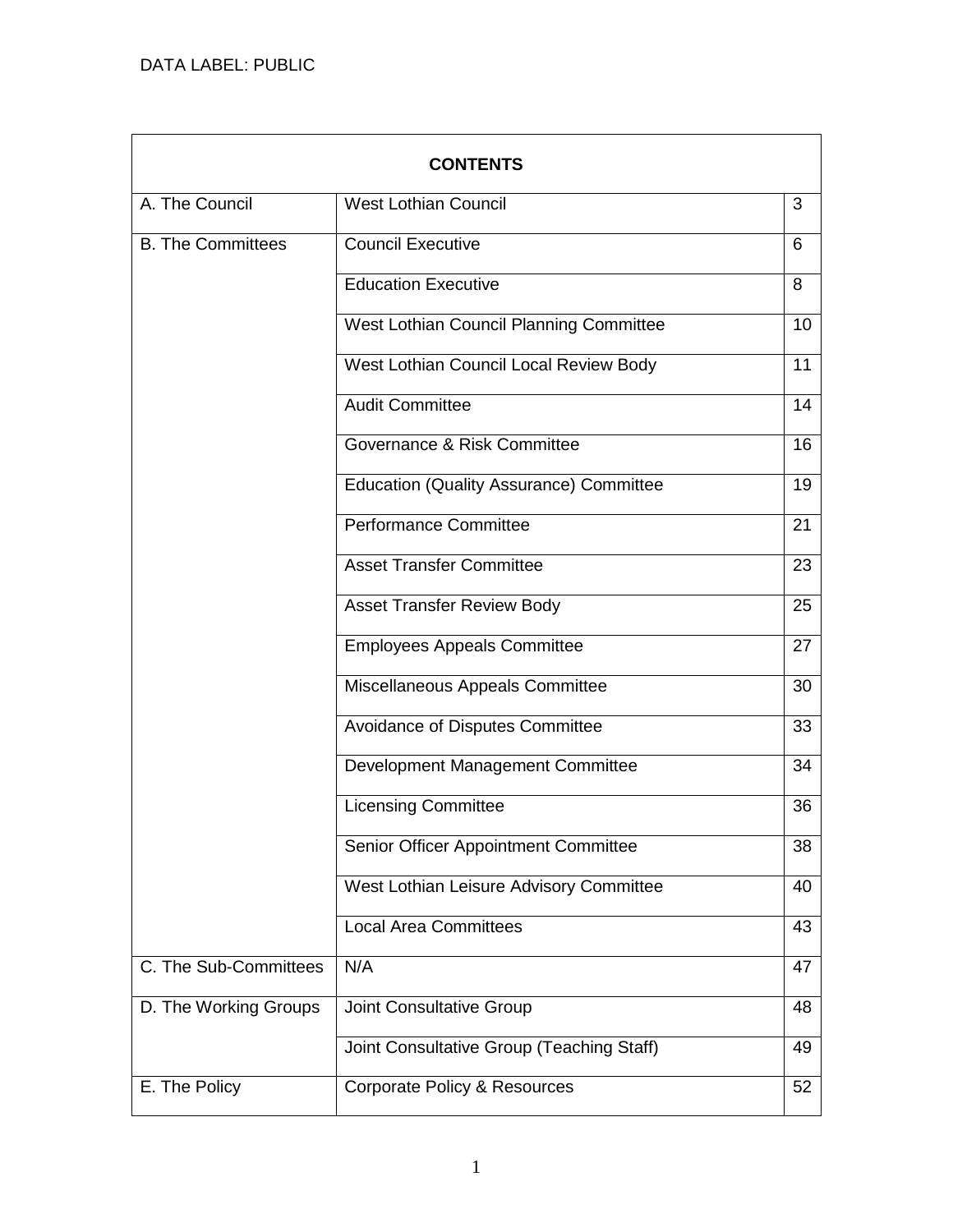| Development and<br><b>Scrutiny Panels</b> | Economy, Community Empowerment & Wealth Building | 55 |
|-------------------------------------------|--------------------------------------------------|----|
|                                           | Education                                        | 57 |
|                                           | <b>Environment &amp; Sustainability</b>          | 60 |
|                                           | <b>Housing Services</b>                          | 63 |
|                                           | <b>Public &amp; Community Safety</b>             | 66 |
|                                           | Social Work & Health                             | 69 |
| Document history                          |                                                  | 72 |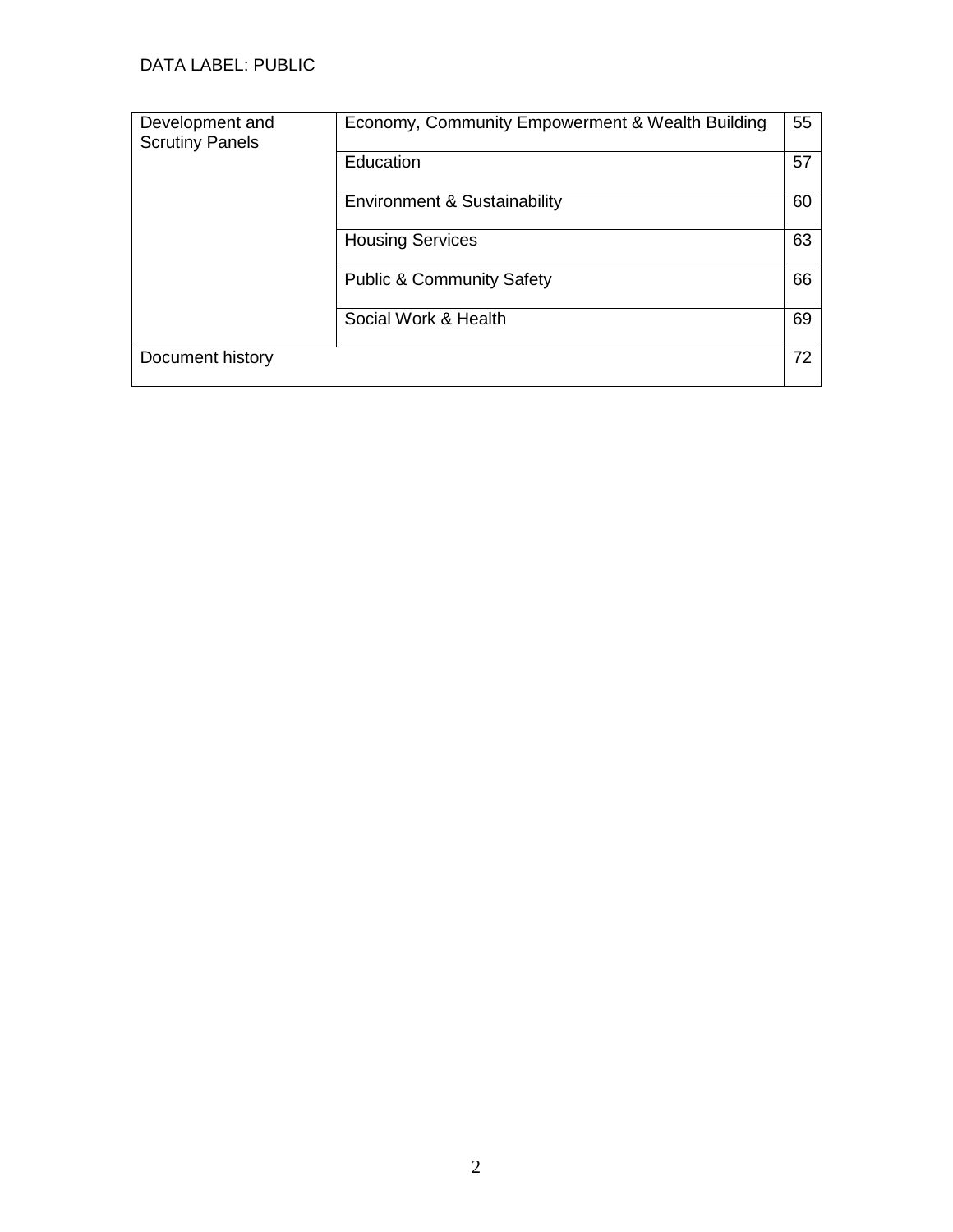# **A. THE COUNCIL**

## **WEST LOTHIAN COUNCIL**

#### **A REMIT AND POWERS**

1 The following matters are reserved to the Council, and only the Council may lawfully and competently make decisions on these matters, or arrange for decisions to be made, which are binding on the Council:-

(a) To change the name of the Council. (S)

(b) To appoint the Convener and Depute Convener of the Council and to decide on their titles. (S)

(c) To appoint the Leader of the Council, and the Depute Leader, if so advised.

(d) To appoint Committees (S) and the Chairs and Vice-Chairs of those Committees.

(e) To appoint other bodies in the council's decision-making structure, and their Chairs and Vice-Chairs.

(f) To make and amend the councils Standing Orders for the Regulation of Meetings and Scheme of Administration

(g) To decide whether or not to divide the Council's area into licensing divisions and to appoint Members to the Licensing Board. (S)

(h) To set the Council's revenue budget (S), and deleting or making substantial changes to revenue budget reduction measures approved at the annual budgetsetting meeting each year, except for their implementation without substantial change, either by officers under delegated powers or by consideration of delivery proposals through PDSP and committee

(i) To set the council tax. (S)

(j) To set the Council's Prudential Indicators. (S)

(k) Capital Strategy under the CIPFA Prudential Code for Capital Finance in Local Authorities (2017) (applied by the Local Government in Scotland Act 2003)

(l) Treasury management reporting under the CIPFA Treasury Management in the Public Services - Code of Practice and Cross-Sectoral Guidance Notes (2017) (applied by the Local Government in Scotland Act 2003)

(m) To approve the level of council house rents.

(n) To borrow money.

(o) To receive the certified abstract of the Council's accounts. (S)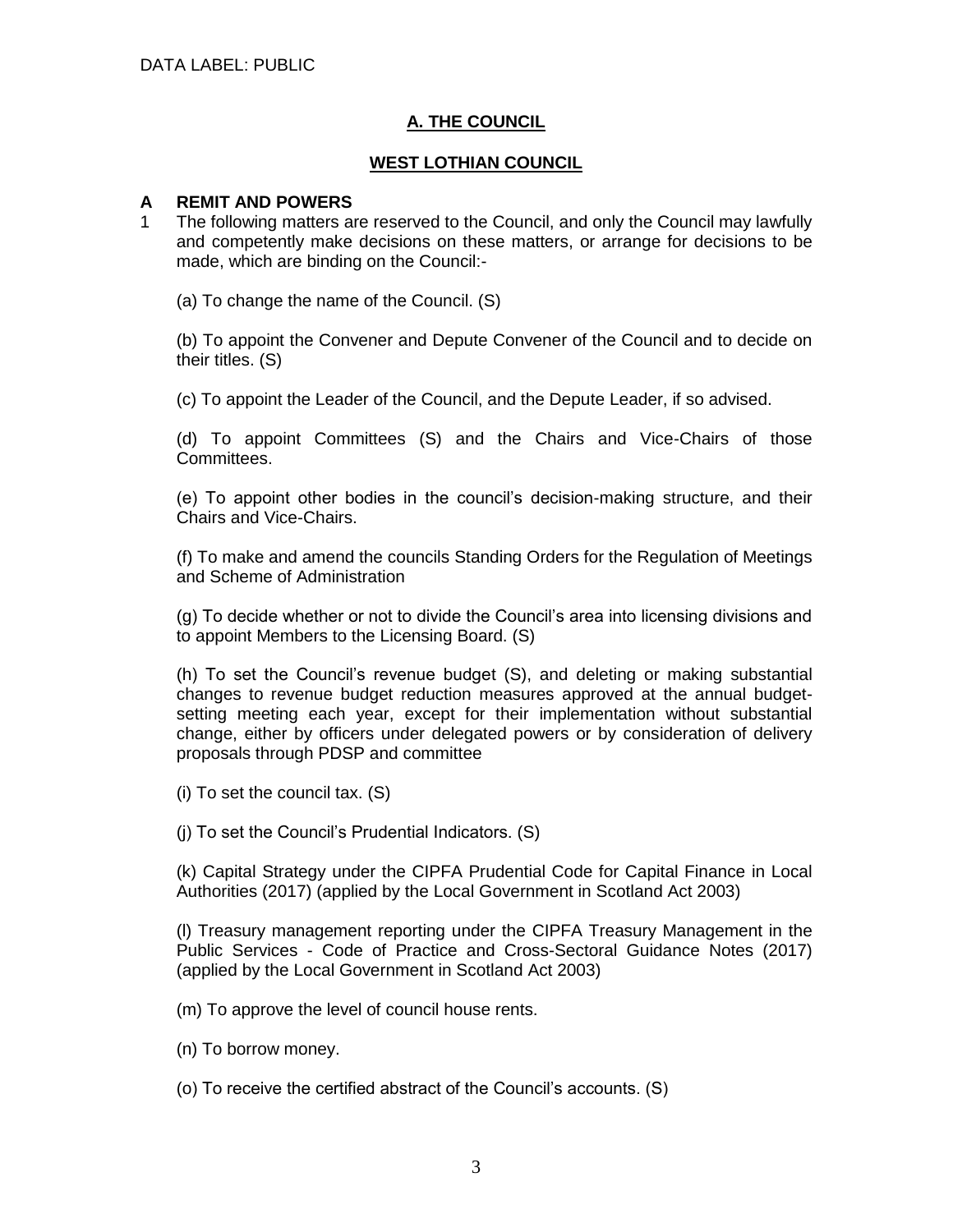(p) To promote, amend and revoke byelaws (S) and management rules.

(q) To promote and oppose private legislation. (S)

- (r) To consider reports by:-
- The Head of the Paid Service (S)
- The Monitoring Officer (S).

(s) To appoint the Chief Executive, Depute Chief Executives and Heads of Service (subject to the arrangements for the Senior Officers Appointment Committee made in terms of this Scheme of Administration).

(t) The consideration by the Council of findings of the Accounts Commission following a hearing under section 103D of the Local Government (Scotland) Act 1973, in terms of section 103E of that Act. (S)

(u) The consideration of findings of the Standards Commission following a hearing under section 16(b) of the Ethical Standards in Public Life etc (Scotland) Act 2000, in terms of section 18 (3) of that Act. (S)

(v) The determination of applications for planning permission for major developments with other related applications which are significantly contrary to the development plan in terms of section 38A of the Town and Country Planning (Scotland) Act 1997. (S)

(w) Approval of any annual investment strategy or annual investment report required by any consent issued by the Scottish Ministers by virtue of section 40 of the Local Government in Scotland Act 2003 and the Local Government Investments (Scotland) Regulations 2010. (S)

- 2 Despite having delegated powers to officers, Committees and/or Sub-Committees, the Council retains the right to take action within the area of any such delegation, always subject to Standing Orders relating to changing a decision.
- 3 Notwithstanding the reservation of matters to the Council as a matter of council policy, it shall be competent for the Council to delegate the discharge of any of those functions to a council Committee or Sub-Committee, a Joint Committee, or to officers.

## **B MEMBERSHIP**

1 All Elected Members of the Council.

## **C QUORUM AND VOTING**

- 1 Statutory one fourth of the whole number of Members of the Council.
- 2 In the event that there are at any time vacancies in the case of more than one third of the Members of the Council, then different statutory rules apply for determining the quorum.
- 3 Voting shall be conducted in accordance with Standing Order 16 and Standing Order 3, as appropriate.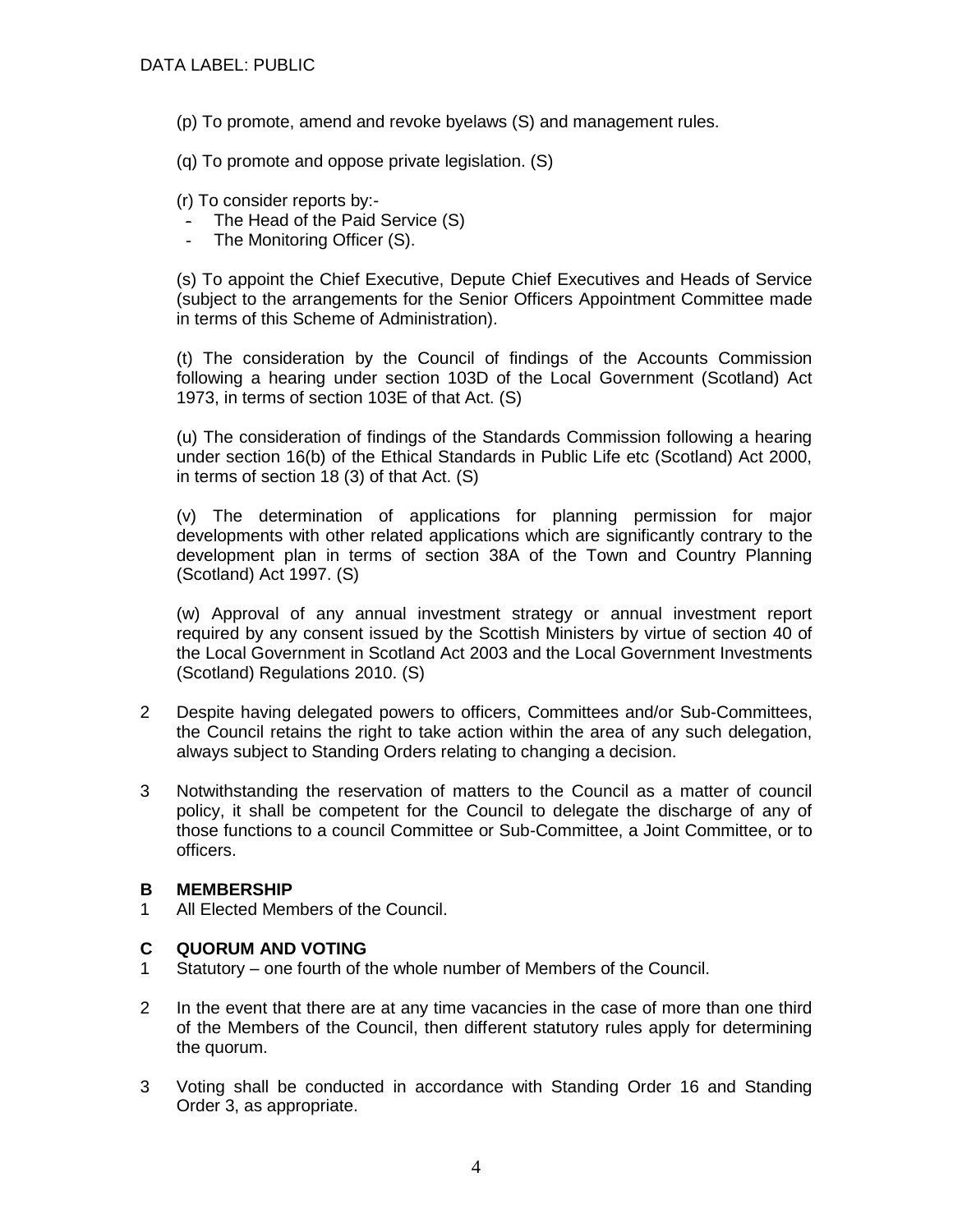# **D SUBSTITUTES**

1 Not applicable.

## **E MEETINGS (SUBJECT TO STANDING ORDER 4)**

- 1 For business other than the determination of applications for planning permission for major developments which are significantly contrary to the development plan, once in each eight-week cycle of meetings, in the last week of the meeting cycle.
- 2 For the determination of applications for planning permission for major developments which are significantly contrary to the development plan, at least one meeting in each calendar month, which meetings shall only be called and take place if there is business to be transacted.
- 3 Meetings shall be held as physical, hybrid or remote-access meetings, in accordance with SO4.
- 4 Where 2 metre physical distancing precautions apply in the Civic Centre, the maximum number of members entitled to be physically present for a physical or hybrid meeting shall be the Chair plus 8 more, comprising X SNP members, Y Labour members, Z Conservative members and XX Independent members, to be seated in the outer circle
- 5 Where 1 metre physical distancing precautions apply in the Civic Centre, the maximum number of members entitled to be physically present for a physical or hybrid meeting shall be the Chair plus 17 more, comprising X SNP members, Y Labour members, Z Conservative members and XX Independent members, to be seated in the outer circle.
- 6 Where no physical distancing precautions apply in the Civic Centre, there are no restrictions on the number of members who may be physically present for a physical or hybrid meeting

## **F REPORTING ARRANGEMENTS**

1 Minutes of meetings to be reported to the next available meeting for approval.

- 1 The Provost shall chair meetings of the Council. In his absence, the Depute Provost shall preside. Should neither be present, the Members present shall choose one of their number to take the chair.
- 2 Those matters reserved to meetings of the Council by law are marked "(S)" in section A, above. The rest of those reserved matters are reserved to the Council as a matter of policy. Council may not delegate the discharge of those functions marked as statutory in section A, above.
- 3 Meetings called for the determination of applications for planning permission for major developments which are significantly contrary to the development plan shall be designated as "West Lothian Council (Planning)".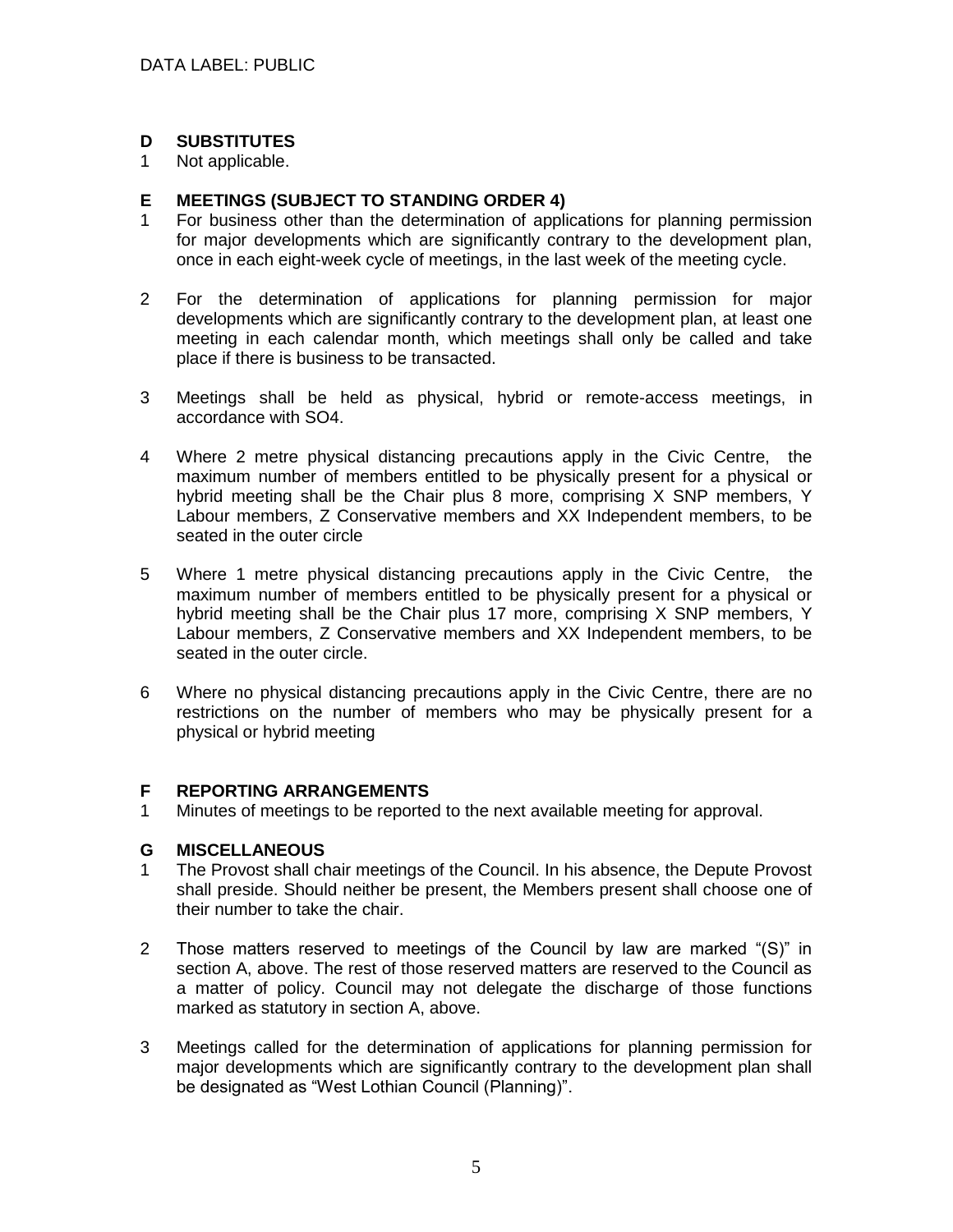4 No deputations, items of business, formal questions or motions shall be competent at meetings called for the determination of applications for planning permission for major developments which are significantly contrary to the development plan except for such applications requiring determination and motions and items of business in relation to and directly arising from the consideration and determination of such applications.

# **B. THE COMMITTEES**

# **COUNCIL EXECUTIVE**

## **A REMIT AND POWERS**

1 All of the Council's policy-making, decision-making and statutory functions, powers and duties whatsoever, other than:-

(a) those matters reserved to full council by law or by council policy in terms of this Scheme of Administration,

(b) those matters delegated to other Committees or Sub-Committees of the Council in terms of this Scheme of Administration, and

(c) those matters delegated by the Council to a Joint Committee or Joint board.

#### **B MEMBERSHIP**

- 1 13 members (7 Labour, 3 SNP, 2 Conservative, 1 Liberal Democrat).
- 2 Where required or allowed by relevant legislation and guidance, all members, including substitutes and including the appointed members, require to have undergone a disclosure check to the satisfaction of the Chief Executive.

## **C QUORUM AND VOTING**

1 5 members.

2 Voting shall be conducted in accordance with Standing Order 16 and Standing Order 3, as appropriate.

## **D SUBSTITUTES**

1 Substitutes allowed, drawn from all Elected Members of the Council (subject to B.2, above).

- 1 Scheduled meetings to take place twice in each eight-week cycle of meetings.
- 2 Meetings shall be held as physical, hybrid or remote-access meetings, in accordance with SO41.
- 3 Where 2 metre physical distancing precautions apply in the Civic Centre, the maximum number of members entitled to be physically present for a physical or hybrid meeting shall be the Chair plus 7 more, comprising 2 SNP members, 2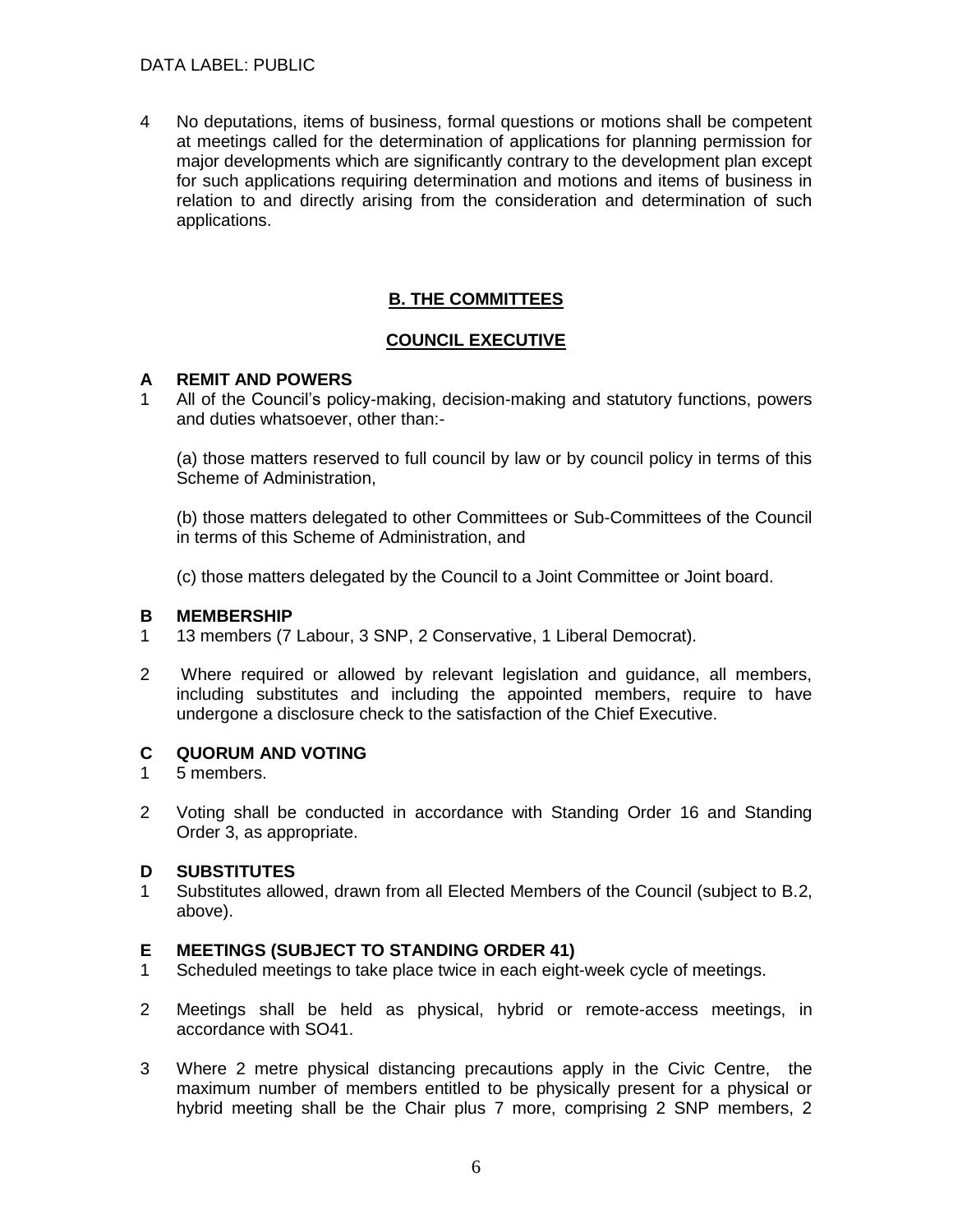Labour members, 2 Conservative members and the Independent member, to be seated in the outer circle

- 4 Where 1 metre physical distancing precautions apply in the Civic Centre, the maximum number of members entitled to be physically present for a physical or hybrid meeting shall be the Chair plus 7 more, comprising 2 SNP members, 2 Labour members, 2 Conservative members and the Independent member, to be seated in the outer circle.
- 5 Where no physical distancing precautions apply in the Civic Centre, there are no restrictions on the number of members who may be physically present for a physical or hybrid meeting.

## **F REPORTING ARRANGEMENTS**

1 Minutes to be reported to the next meeting of the Committee.

- 1 The Council shall appoint such Executive Councillors as it thinks fit from time to time to be responsible for a specified area of the Council's functions, to be called a "portfolio". Those Executive Councillors shall, unless the Council decides to the contrary, act as the Council's spokespersons for their respective portfolios.
- 2 Each portfolio holder shall be the Chair of the Policy Development and Scrutiny Panel for that portfolio. The Chair of each such Policy Development and Scrutiny Panel shall, in consultation with the relevant Depute Chief Executive and the Lead Officer, be responsible for convening and conducting of meetings of that Policy Development and Scrutiny Panel in an open, efficient, effective way and in accordance with Standing Orders.
- 3 Where a Policy Development and Scrutiny Panel regularly deals with business which falls within the functions of the Council as education authority in terms of section 124 of the Local Government (Scotland) Act 1973, the Members appointed to that Panel shall include at least one of the six appointed members of the Education Executive established in terms of this Scheme of Administration.
- 4 Where an item of business or a motion or a question deals with a matter which falls within the functions of the Council as education authority, in terms of section 124 of the Local Government (Scotland) Act 1973, it shall be dealt with by, and if necessary remitted to, the Education Executive.
- 5 The decision as to whether or not an item of business or a motion or a question or a Policy Development and Scrutiny Panel deals with a matter which falls within the functions of the Council as education authority shall be determined by the Clerk in consultation with the Chair.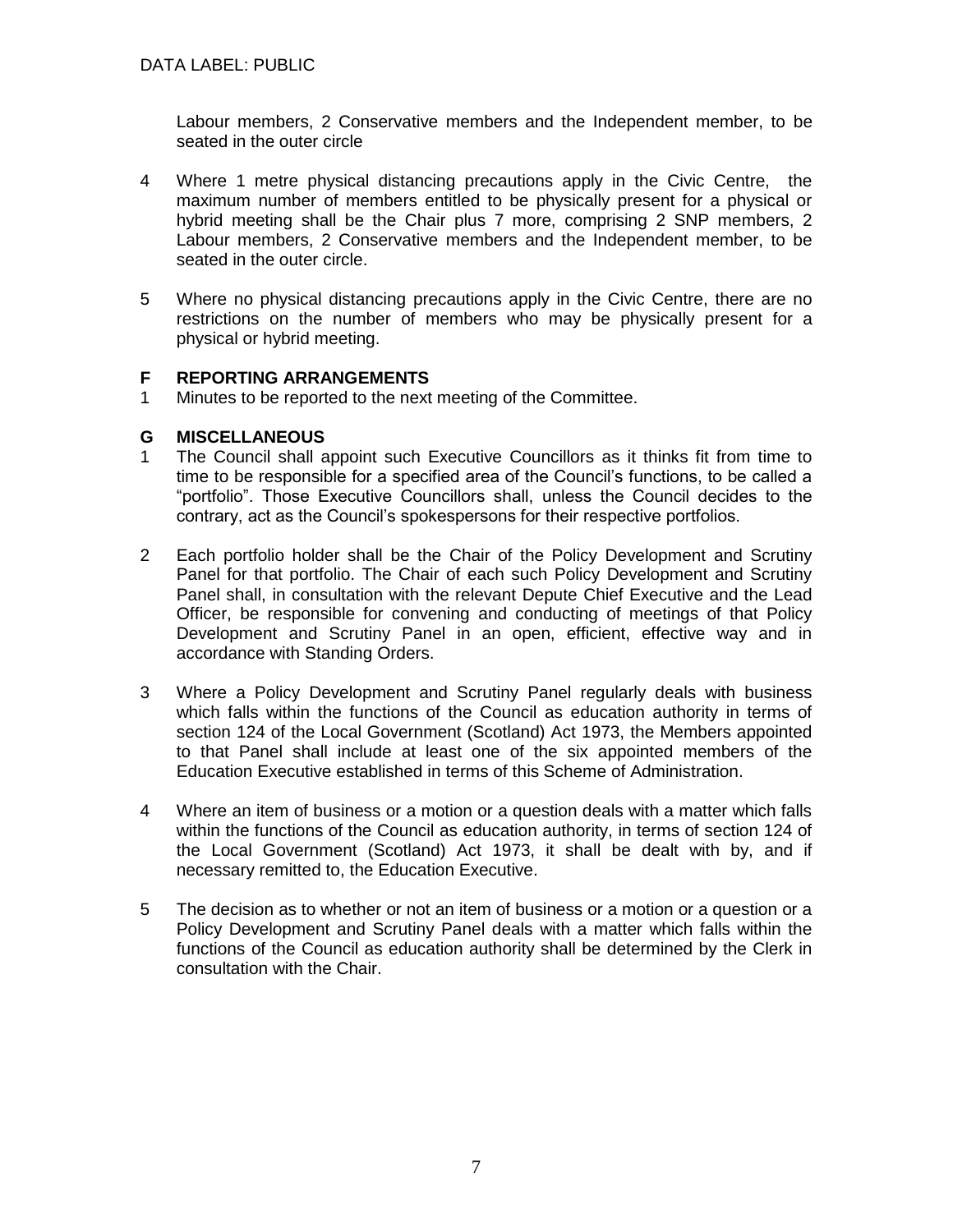# **EDUCATION EXECUTIVE**

## **A REMIT AND POWERS**

1 All of the Council's policy-making, decision-making and statutory functions, powers and duties which are functions of the Council as education authority in terms of section 124 of the Local Government (Scotland) Act 1973, other than:-

(a) those matters reserved to full Council by law or by council policy in terms of this Scheme of Administration,

(b) those matters delegated to other Committees or Sub-Committees of the Council in terms of this Scheme of Administration, and

(c) those matters delegated by the Council to a Joint Committee or statutory board.

#### **B MEMBERSHIP**

- 1 18 elected members (9 Labour, 5 SNP, 2 Conservative, 1 Liberal Democrat, 1 Independent), together with the six appointed members in terms of section 124 of the Local Government (Scotland) Act 1973 (see G.5-G.9, below).
- 2 Where required or allowed by relevant legislation and guidance, all members, including substitutes and including the appointed members, require to have undergone a disclosure check to the satisfaction of the Chief Executive

#### **C QUORUM AND VOTING**

1 5 members.

2 Voting shall be conducted in accordance with Standing Order 16 and Standing Order 3, as appropriate.

#### **D SUBSTITUTES**

- 1 Substitutes for Elected Members allowed, drawn from all Elected Members of the Council (subject to B.3, above).
- 2 No substitutes are allowed for any of the six appointed members.

- 1 Scheduled meetings to take place once in each eight-week cycle of meetings.
- 2 Meetings shall be held as physical, hybrid or remote-access meetings, in accordance with SO41.
- 3 Where 2 metre physical distancing precautions apply in the Civic Centre, the maximum number of members entitled to be physically present for a physical or hybrid meeting shall be the Chair plus 7 more, comprising 2 SNP members, 2 Labour members, 2 Conservative members and the Independent member, to be seated in the outer circle
- 4 Where 1 metre physical distancing precautions apply in the Civic Centre, the maximum number of members entitled to be physically present for a physical or hybrid meeting shall be the Chair plus 7 more, comprising 2 SNP members, 2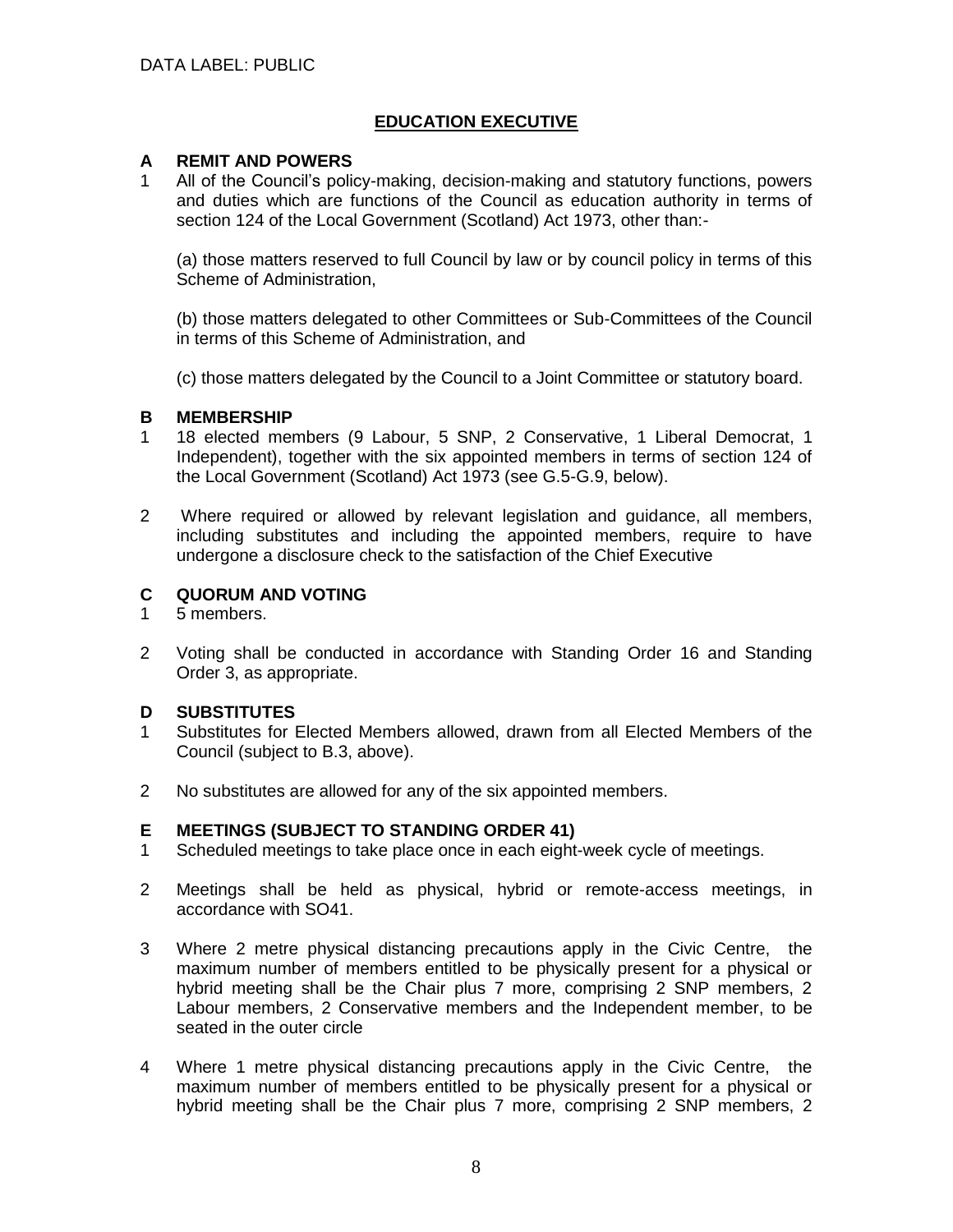Labour members, 2 Conservative members and the Independent member, to be seated in the outer circle.

5 Where no physical distancing precautions apply in the Civic Centre, there are no restrictions on the number of members who may be physically present for a physical or hybrid meeting.

#### **F REPORTING ARRANGEMENTS**

1 Minutes to be reported to the next meeting of the Committee.

- 1 The Committee is a "relevant Committee" in terms of section 124 of the Local Government (Scotland) Act 1973 for advising the Council on the discharge of its functions as education authority.
- 2 Where a Policy Development and Scrutiny Panel of the Council Executive established in terms of this Scheme of Administration has within its remit business which falls within the functions of the Council as education authority in terms of section 124 of the Local Government (Scotland) Act 1973, the members appointed to that Panel shall include at least one of the six appointed members of this Committee.
- 3 Where an item of business or a motion or a question deals with a matter which falls within the functions of the Council as education authority, in terms of section 124 of the Local Government (Scotland) Act 1973, it shall be dealt with by, and if necessary remitted to, this Committee.
- 4 The decision as to whether or not an item of business or a motion or a question or a Policy Development and Scrutiny Panel deals with a matter which falls within the functions of the Council as education authority shall be determined by the Clerk in consultation with the Chair.
- 5 The Clerk shall, prior to each local government election, secure the nomination of the religious representatives from the Church of Scotland and the Roman Catholic Church in Scotland, and shall report their nomination and secure their appointment to this Committee at the first meeting of the Council following the election.
- 6 The Clerk shall, prior to each local government election, secure the election of a third religious representative by way of an electoral college of all religions registered with the Council and having places of worship in West Lothian, and shall report his or her election and secure his or her appointment to this Committee at the first meeting of the full council following the election.
- 7 The Clerk shall, prior to each local government election, secure the election of two representatives of teachers employed by the Council by way of a ballot of all teachers employed or expected to be employed in West Lothian Educational establishments. One representative shall be from the Primary/Early Years sector and one from Secondary/Special Education. All such teachers shall be entitled to vote for both positions. The election shall be conducted with a first-past-the-post voting system. The Clerk shall report the results and secure their appointment to this Committee at the first meeting of the Council following the election.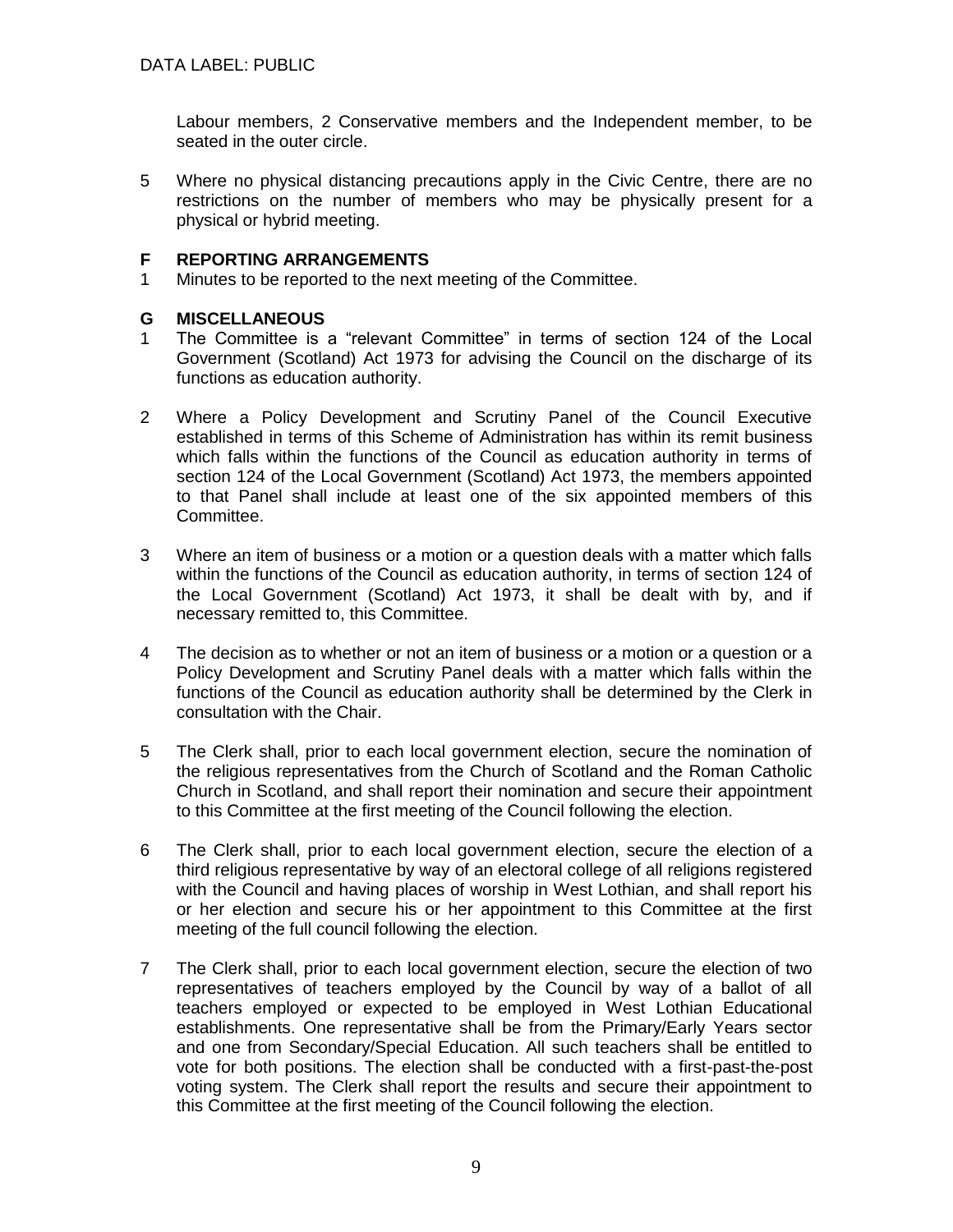- 8 The Clerk shall, prior to each local government election, secure the nomination of a representative of the West Lothian Parent Councils' Representative Forum and shall report the nomination and secure the appointment to this Committee at the first meeting of the Council following the election.
- 9 The six appointed members shall be appointed subject to them confirming that they agree to abide by the terms of the Councillors' Code of Conduct.

# **WEST LOTHIAN COUNCIL PLANNING COMMITTEE**

# **A REMIT AND POWERS**

- 1 The provision of a pre-determination hearing for "major" applications for planning permission for developments which are determined to be and are referred to the Committee by the Head of Planning, Economic Development & Regeneration as being significantly contrary to the development plan (Section 38A of the Town and Country Planning (Scotland) Act 1997), together with other related applications deemed by the Head of Service to be appropriate for determination at the same time.
- 2 The Committee shall not have the power to determine that an application before it is not significantly contrary to the development plan.

## **B MEMBERSHIP**

- 1 All Elected Members of the Council.
- 2 Before being able to sit at meetings of the Committee, Members must have attended training sessions on development management to the satisfaction of the Clerk to the Council which will be arranged from time to time by the relevant Depute Chief Executive.
- 3 The Chair and Vice-Chair are appointed by the Council.

## **C QUORUM AND VOTING**

- 1 One fourth of the whole number of Members of the Council.
- 2 In the event that there are at any time vacancies in the case of more than one third of the Members of the Council, then the statutory rules which apply for determining the quorum for meetings of full council shall be used.
- 3 Voting shall be conducted in accordance with Standing Order 16 and Standing Order 3, as appropriate.

## **D SUBSTITUTES**

## 1 **Not applicable.**

## **E MEETINGS (SUBJECT TO STANDING ORDER 41)**

1 One meeting in each calendar month, which meetings shall only be called and take place if there is business to be transacted.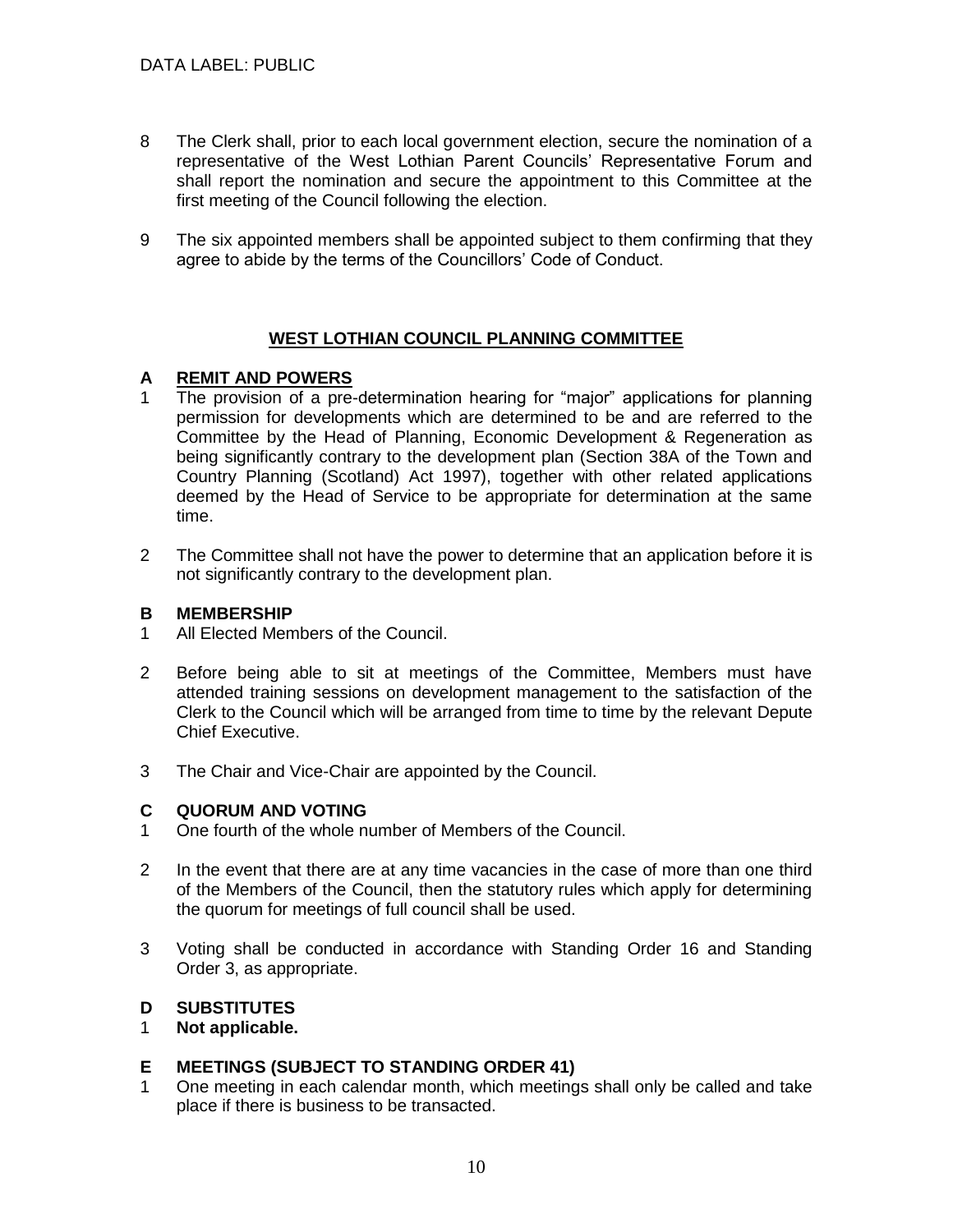- 2 Meetings shall be held as physical, hybrid or remote-access meetings, in accordance with SO41.
- 3 Where 2 metre physical distancing precautions apply in the Civic Centre, the maximum number of members entitled to be physically present for a physical or hybrid meeting shall be the Chair plus 7 more, comprising 2 SNP members, 2 Labour members, 2 Conservative members and the Independent member, to be seated in the outer circle
- 4 Where 1 metre physical distancing precautions apply in the Civic Centre, the maximum number of members entitled to be physically present for a physical or hybrid meeting shall be the Chair plus 7 more, comprising 2 SNP members, 2 Labour members, 2 Conservative members and the Independent member, to be seated in the outer circle.
- 5 Where no physical distancing precautions apply in the Civic Centre, there are no restrictions on the number of members who may be physically present for a physical or hybrid meeting.

## **F REPORTING ARRANGEMENTS**

1 Minutes to be reported to the next meeting of the Committee.

## **G MISCELLANEOUS**

.

- 1 Business is referred to the Committee by the Head of Planning, Economic Development & regeneration who holds the delegated power to determine if an major application for planning permission is significantly contrary to the development plan. That decision cannot be questioned or overturned except by a decision of full council.
- 2 If there is no business to be transacted at a scheduled meeting then the meeting shall not be called and shall not take place.
- 3 The Head of Development and Regulatory Services shall, where he deems it appropriate, make arrangements for a site visit to be offered to all members, but attendance at the site visit, whilst advised, shall not be compulsory
- 4 The procedure to be followed in inviting the interested parties to the meeting and in conducting the hearings before the Committee are to be determined, and may be changed from time to time, by the Chief Solicitor in consultation with the Chair of the Committee.

## **LOCAL REVIEW BODY**

## **A REMIT AND POWERS**

1 Determination of requests for review of decisions by the Council's Appointed Person to refuse, or grant subject to conditions, applications for planning permission for local developments covered by the Council's statutory Scheme of Delegations, and for the non-determination by the Appointed Person of such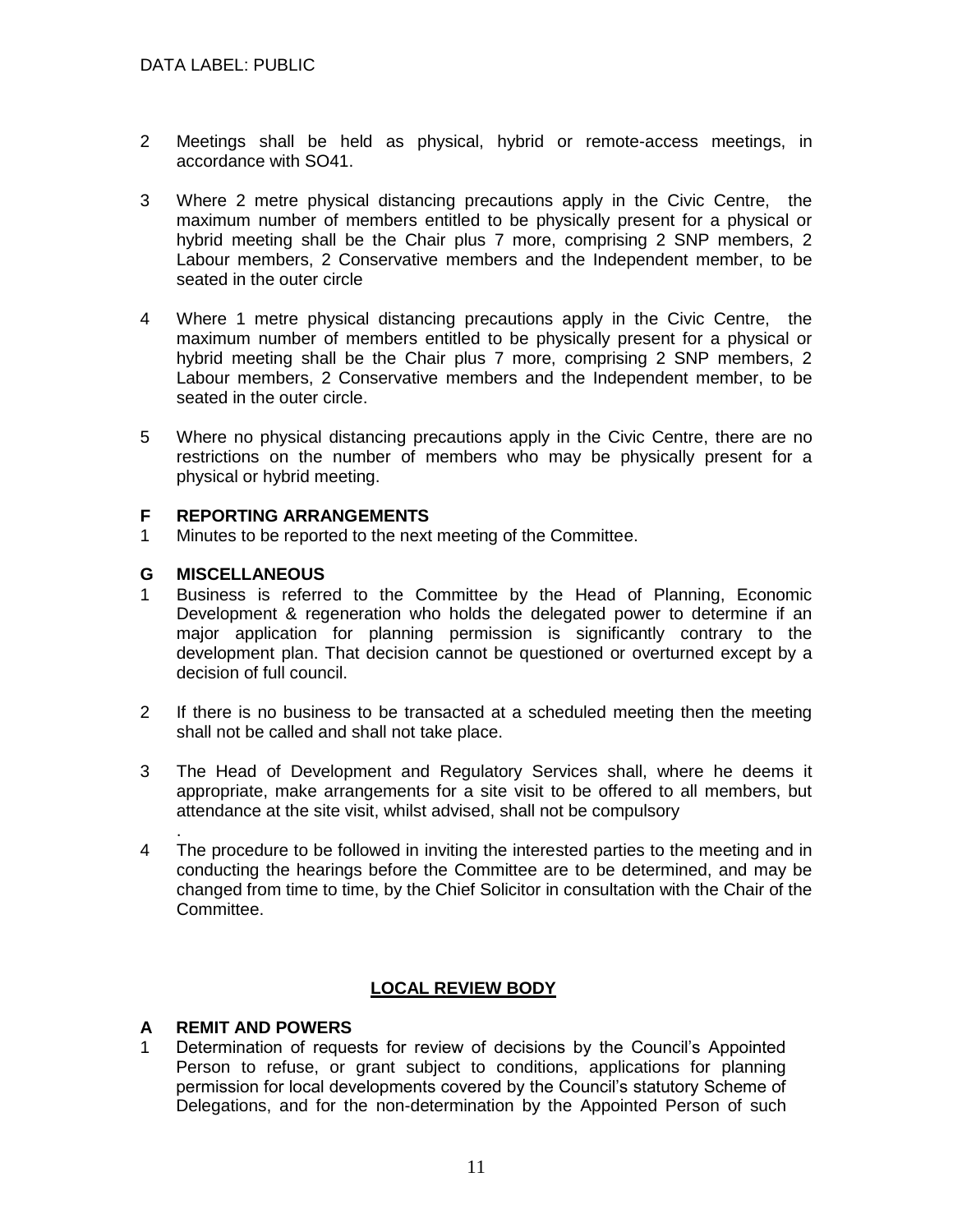applications, all under the Planning etc. (Scotland) Act 2006 and regulations made thereunder.

## **B MEMBERSHIP**

- 1 Core membership of 7 members (3 Labour, 2 SNP, 1 Conservative, 1 Independent).
- 2 Auxiliary membership of 5 members (2 Labour, 2 SNP and 1 Conservative) to be called on in the circumstances described in G11, below.
- 3 All members (core and auxiliary) require to undergo induction and regular refresher training as arranged by the relevant Depute Chief Executive and shall not sit at meetings of the Committee unless they have attended such training to the satisfaction of the Clerk.

#### **C QUORUM AND VOTING**

- 1 3 members, whether core or auxiliary.
- 2 Voting shall be conducted in accordance with Standing Order 16 and Standing Order 3, as appropriate.

## **D SUBSTITUTES**

1 Substitutes are not allowed.

- 1 Scheduled meetings every 4 weeks, or as near thereto as is practicable, throughout the calendar year, excluding the Christmas holiday period and the summer recess.
- 2 Where there is no business to be brought to a scheduled meeting, the Clerk, in consultation with the Chair, and prior to the notice calling the meeting being issued, may cancel that scheduled meeting.
- 3 Additional meetings may be arranged by the Clerk, in consultation with the Chair, in the circumstances described in G11, below.
- 4 Meetings shall be held as physical, hybrid or remote-access meetings, in accordance with SO41.
- 5 Where 2 metre physical distancing precautions apply in the Civic Centre, the maximum number of members entitled to be physically present for a physical or hybrid meeting shall be the Chair plus 7 more, comprising 2 SNP members, 2 Labour members, 2 Conservative members and the Independent member, to be seated in the outer circle
- 6 Where 1 metre physical distancing precautions apply in the Civic Centre, the maximum number of members entitled to be physically present for a physical or hybrid meeting shall be the Chair plus 7 more, comprising 2 SNP members, 2 Labour members, 2 Conservative members and the Independent member, to be seated in the outer circle.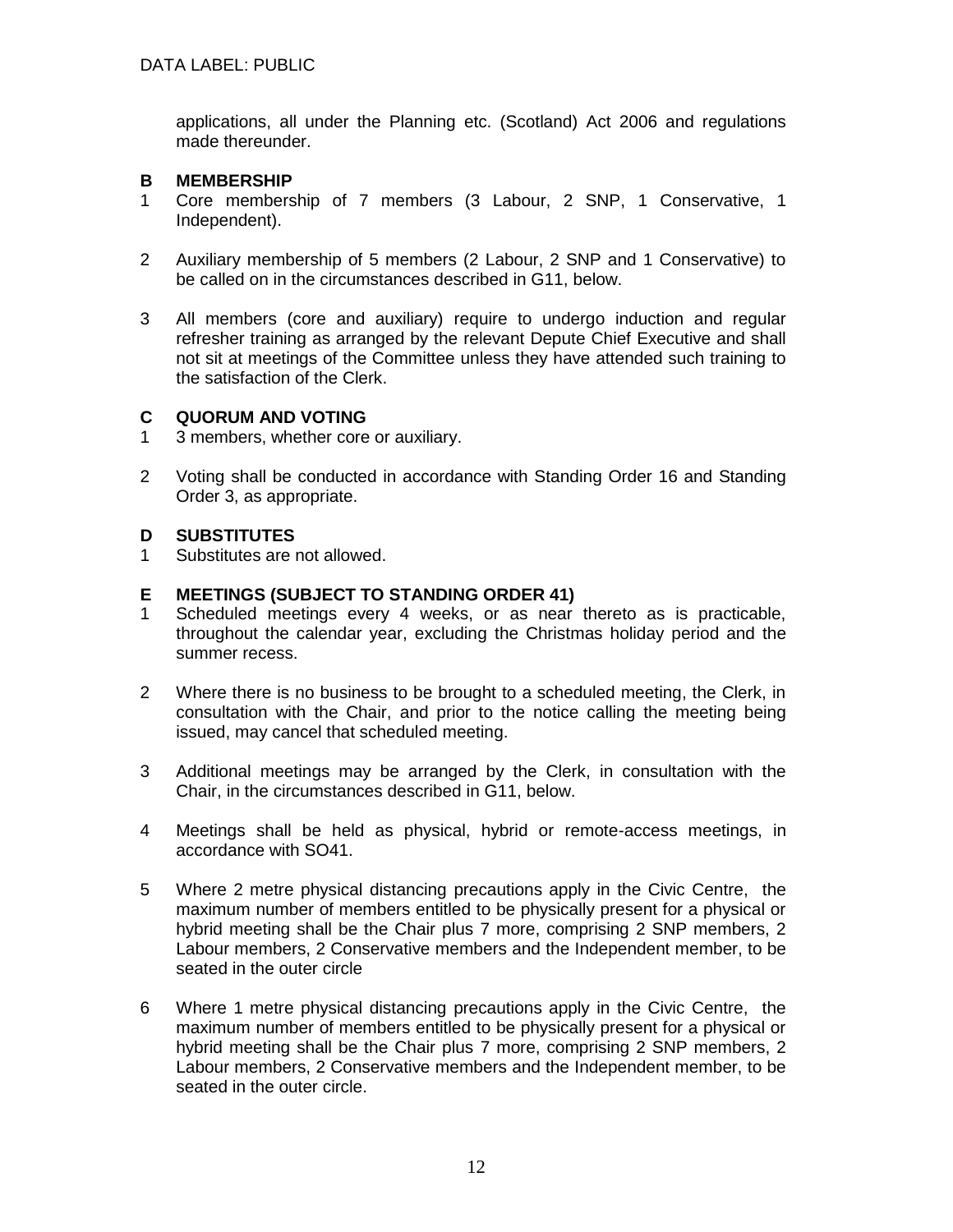7 Where no physical distancing precautions apply in the Civic Centre, there are no restrictions on the number of members who may be physically present for a physical or hybrid meeting.

## **F REPORTING ARRANGEMENTS**

1 Minutes to be reported to and approved at the next meeting of the Committee.

- 1 The Local Review Body is a Committee required by statute to deal with requests for review of certain decisions made under delegated powers to the Council's "Appointed Person". Its procedures are governed by the Town and Country Planning (Schemes of Delegations and Local Review Procedure) (Scotland) Regulations 2008, as amended.
- 2 To be able to take part in the decision-making process, members require to have attended all stages of the committee's consideration of an application, including site visits.
- 3 Where required by a decision of the Local Review Body, or under delegated powers, site visits for Members of the Committee are to be arranged by the Clerk in consultation with the Chair.
- 4 The administration of the Local Review Body's business is to be carried out by the Committee Services Manager.
- 5 Legal advice is to be made available to the Local Review Body at its meetings by the Chief Solicitor, and the officer providing that advice must not have been involved in the case at any earlier stage.
- 6 Planning advice is to be made available to the Local Review Body at its meetings by the relevant Depute Chief Executive, and the officer providing that advice must not have been involved in the case at any earlier stage. The advice provided is to be limited to advising on the content of the development plan, national planning advice and guidance, council Supplementary Planning Guidance and council policies, and not on the merits of the case.
- 7 Training for Members is to be organised by the relevant Depute Chief Executive.
- 8 Decision letters are framed and sent by the Clerk, and, where required by a decision of the Local Review Body, the Clerk shall sign and issue planning permission.
- 9 Where a section 75 or other legal agreement is required, the Clerk shall instruct the Chief Solicitor to take the appropriate action before planning permission is issued.
- 10 If required, and where not provided by legislation, procedures at meetings of the Local Review Body are to be set by the Chief Solicitor in consultation with the Chair.
- 11 On occasion, a quorum of core members may not be available due to the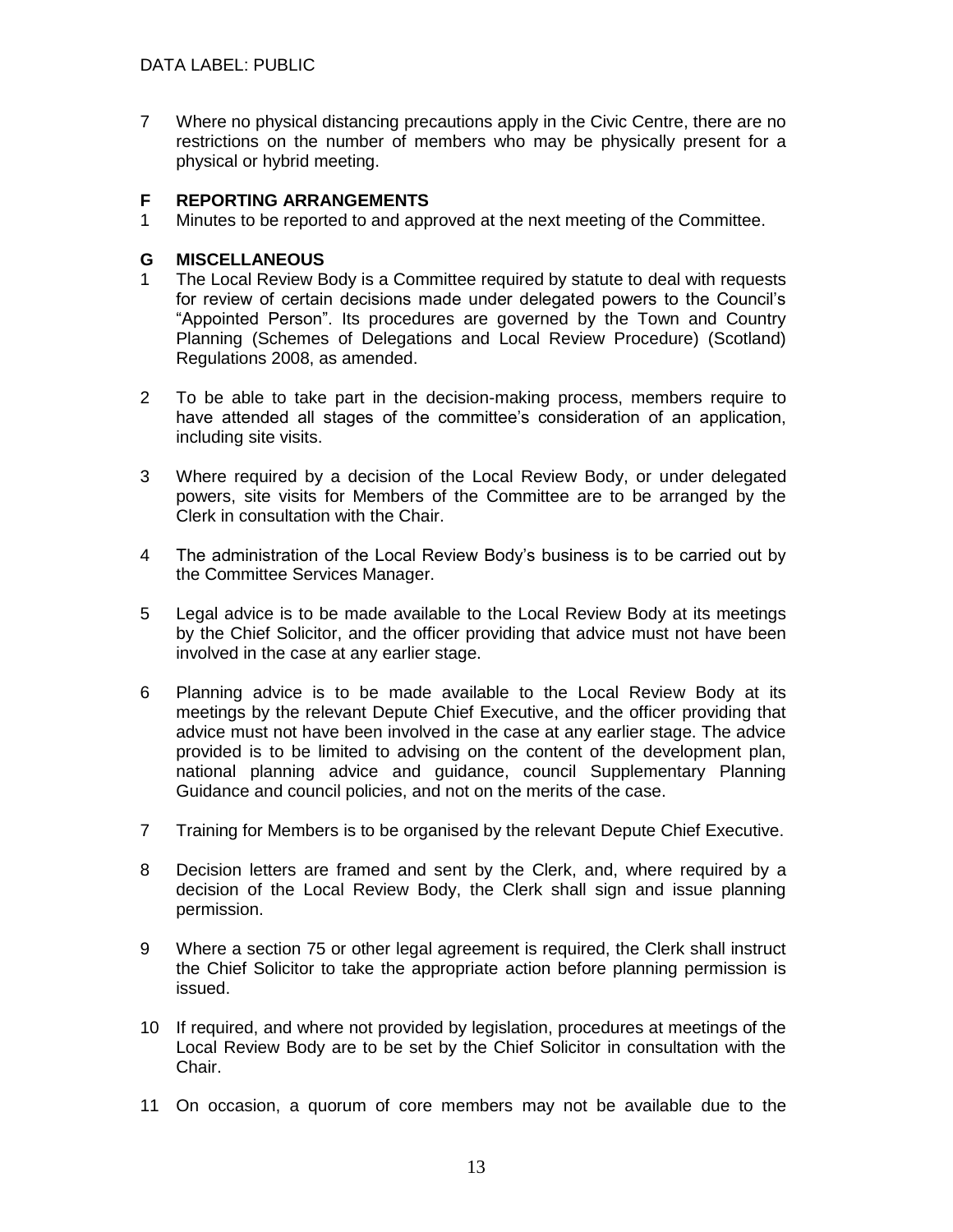withdrawal of members under the Councillors' Code of Conduct. Where an item of business cannot be transacted in those circumstances it shall be continued to a meeting on a date and time to be fixed by the Clerk, in consultation with the Chair. The auxiliary members shall be summoned to that meeting along with those core members who indicate to the Clerk that they are able to take part. The meeting shall only deal with such an adjourned item or items of business.

## **AUDIT COMMITTEE**

## **A REMIT AND POWERS**

1 (a) To undertake a corporate overview of the Council's control environment, including financial and non-financial controls.

(b) To develop an anti-fraud culture within the Council to ensure the highest standards of probity and public accountability.

(c) To commission special investigations on the Committee's behalf on matters of particular concern relating to internal controls.

(d) To evaluate the arrangements in place for securing the economical, efficient and effective management of the Council's resources.

(e) To approve the annual internal audit plan and the annual counter fraud plan, and to consider the annual external audit plan.

(f) To give consideration to internal audit, counter fraud and external audit reports which identify deficiencies in relation to the internal controls in operation and ensure that management implement the recommendations incorporated within the audit report action plans by the agreed date.

(g) To redirect internal audit resources as and when deemed appropriate.

(h) To monitor the overall performance of the internal audit and counter fraud services in terms of productivity, effectiveness, customers' satisfaction etc.

(i) To consider the internal audit annual report including reviewing the effectiveness of the system of internal control.

(j) To consider the unaudited annual accounts, the audited annual accounts, the external auditor's annual report and management's response.

(k) To maintain an effective working relationship with external audit and with the council's Governance & Risk Committee.

2 In pursuing its remit the Committee has the following powers:-

(a) To require Internal Audit to obtain documents and information relevant to the Committee's role and remit.

(b) To have the right to call any Elected Member or officer before the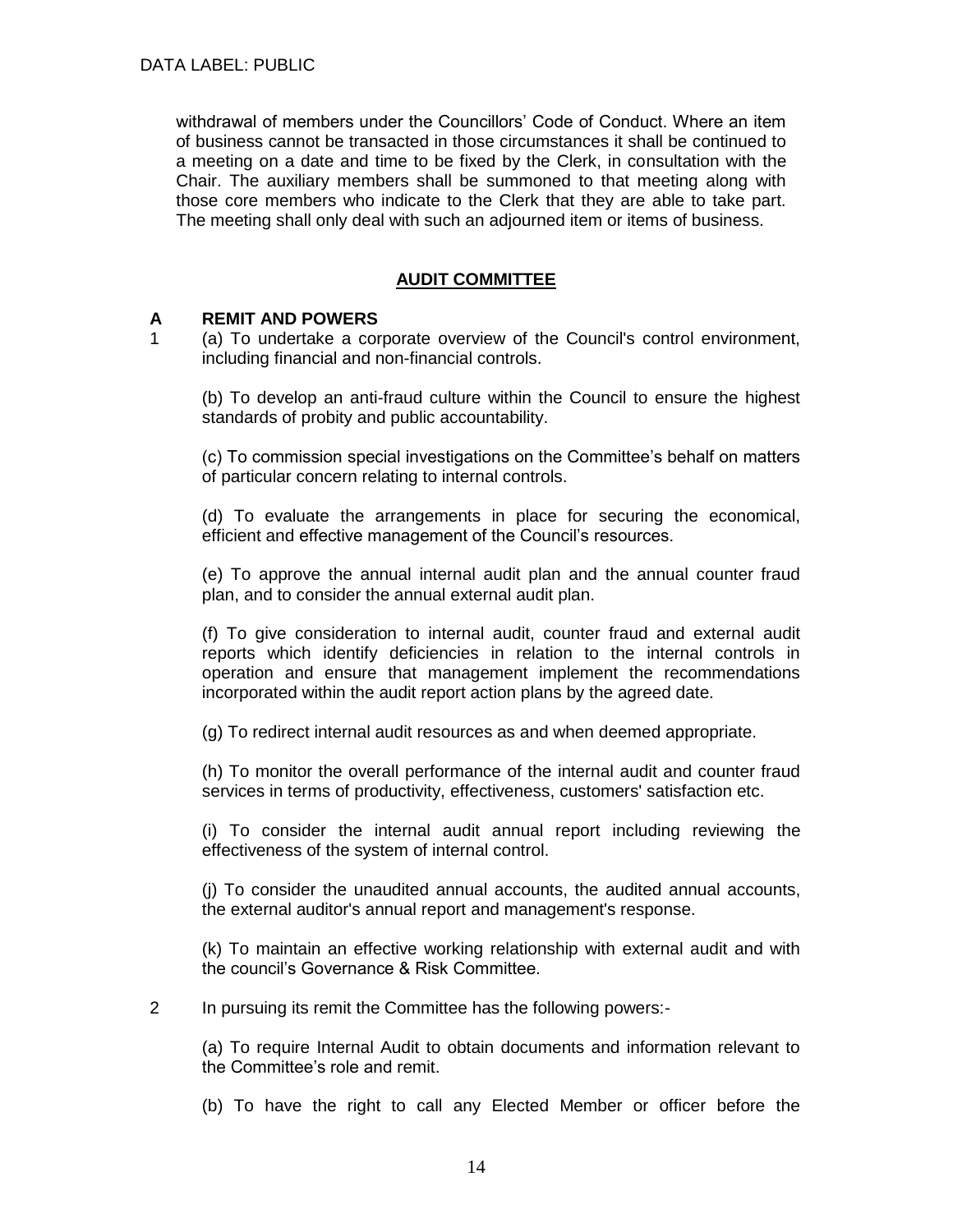Committee.

(c) To take decisions in relation to all aspects of the Committee's remit, subject to the Committee not taking decisions which will change or conflict with council policy or commit the Council to significant expenditure, although the Committee may make recommendations to the Council on policy matters or expenditure.

# **B MEMBERSHIP**

- 1 5 elected members (2 Labour, 2 SNP, 1 Conservative), with the Chair to be a member from outwith the administration group or groups.
- 2 1 lay member to be appointed by the Council after a recommendation from an interview panel chaired by the Chair of this Committee.
- 3 The lay member shall not be entitled to move or second motions or amendments and shall not be entitled to vote.

# **C QUORUM AND VOTING**

- 1 3 members.
- 2 Voting shall be conducted in accordance with Standing Order 16 and Standing Order 3, as appropriate.

# **D SUBSTITUTES**

- 1 Substitutes allowed for elected members, drawn from all Elected Members of the Council.
- 2 No substitute is allowed for the lay member.

- 1 Four scheduled meetings per year.
- 2 Meetings shall be held as physical, hybrid or remote-access meetings, in accordance with SO41.
- 3 Where 2 metre physical distancing precautions apply in the Civic Centre, the maximum number of members entitled to be physically present for a physical or hybrid meeting shall be the Chair plus 7 more, comprising 2 SNP members, 2 Labour members, 2 Conservative members and the Independent member, to be seated in the outer circle
- 4 Where 1 metre physical distancing precautions apply in the Civic Centre, the maximum number of members entitled to be physically present for a physical or hybrid meeting shall be the Chair plus 7 more, comprising 2 SNP members, 2 Labour members, 2 Conservative members and the Independent member, to be seated in the outer circle.
- 5 Where no physical distancing precautions apply in the Civic Centre, there are no restrictions on the number of members who may be physically present for a physical or hybrid meeting.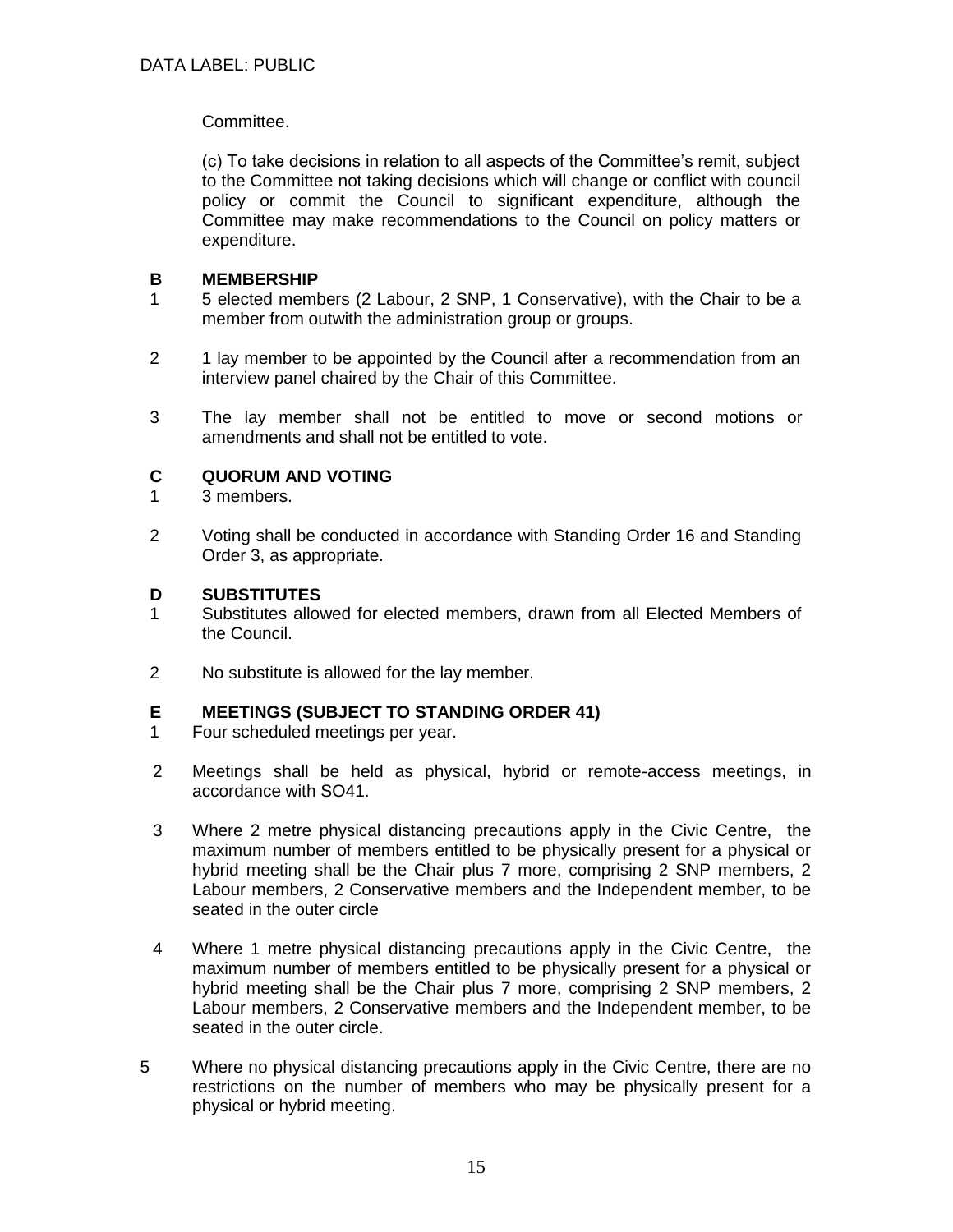## **F REPORTING ARRANGEMENTS**

- 1 Minutes to be reported to and approved at the next meeting of the Committee.
- 2 Approved minutes to be reported to the Council for noting.

#### **G MISCELLANEOUS**

1 The Committee's role is to review and monitor all of the Council's activities in relation to:-

(a) Reviewing and promoting the Council's system of internal control, both financial and otherwise, aimed at ensuring that the Council's activities are carried out in an orderly and efficient manner, and that its assets are safeguarded,

(b) Evaluation of the Council's control environment, including measures to prevent and detect fraud,

(c) Monitoring the independence and effectiveness of internal and external audit.

- 2 Issues will be referred to the Committee by the Council, a Committee or an appropriate officer for due consideration. The Committee shall refer any relevant aspects of its business to the council's Governance & Risk Committee for consideration.
- 3 The Committee shall cooperate with the Governance & Risk Committee in ensuring efficient and effective arrangements for the conduct of business where the interests of the two committees are shared.
- 4 The lay (non-councillor) member is to be appointed at a meeting of full council following a recommendation from a recruitment panel comprised of the Chair (whom failing the Vice-Chair) of this Committee, a senior officer, and a member of the committee from a different party to the Chair (or Vice-Chair as the case may be). The lay member is a non-voting member with a period of appointment of three years, and is required to agree to be bound by the principles of the Councillors' Code of Conduct. At the end of the three year period, council will be asked to offer to extend the appointment for another three years or to readvertise. If necessary for any reason, the council will terminate the appointment early.

## **GOVERNANCE & RISK COMMITTEE**

#### **A REMIT AND POWERS**

1 (a) To undertake a corporate overview of the Council's corporate governance and risk management arrangements, and, in conjunction with the Audit Committee, the council's system of internal control.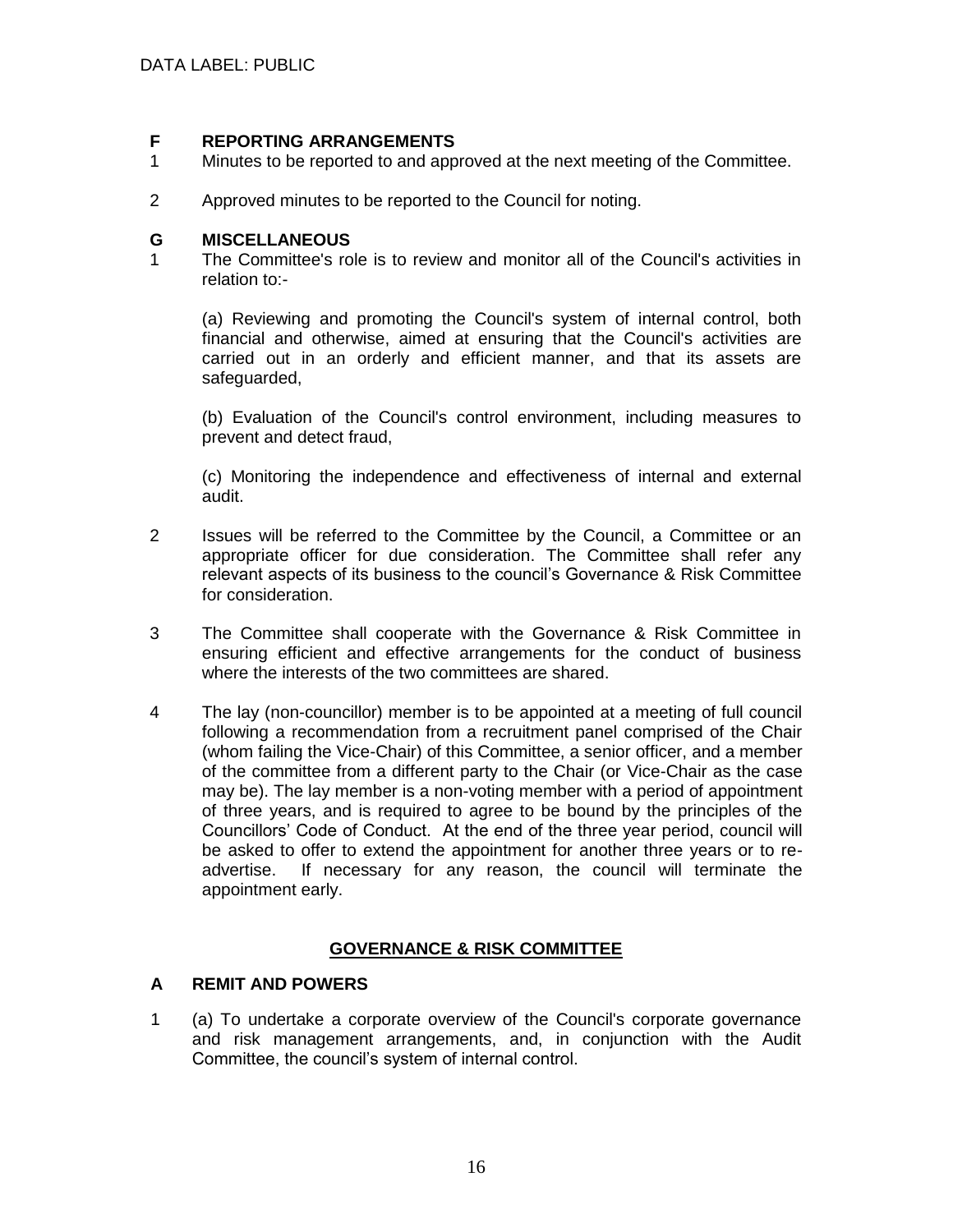(b) To review with management and in conjunction with the Audit Committee the adequacy of the policies and practices in operation to ensure compliance with relevant governance statutes, directions, standards and codes.

(c) To develop a culture within the council of good corporate governance and to promote awareness of and compliance with the principles of good corporate governance within the council.

(d) To consider and approve the council's annual governance statement.

(e) To review the external auditor's annual report and management's response in relation to matters of governance and risk.

(e) To review, scrutinise and monitor on an ongoing basis the council's compliance with the Local Code of Corporate Governance, in particular to identify areas of weakness or concern and the steps taken by management to address those.

(f) To review and monitor the council's systems for the management of the Local Code of Corporate Governance and reporting arrangements and ensure they are adequate and cost effective.

(g) To give consideration to internal and external reports which identify issues in relation to corporate governance, to scrutinise action plans for compliance, and to ensure that such action plans are implemented by management.

(h) To consider on referral from time to time by any council body, including the Audit Committee, any other matters relating to corporate governance and the council's compliance with its principles and own Local Code

(i) To make recommendations to full council, council committee or management in relation to any of the matters within its remit in relation to corporate governance.

(j) To develop a culture within the council of risk awareness and risk management.

(k) To review and monitor the council's strategy and systems for the management of risk and relevant reporting arrangements and ensure they are adequate and cost effective.

(l) To give consideration to internal and external reports which identify issues in relation to risk and risk management, to scrutinise action plans for compliance, and to ensure that such action plans are implemented by management.

(m) To make recommendations to full council, council committee or management in relation to any of the matters within its remit in relation to risk and risk management.

2 In pursuing its remit the Committee has the following powers:-

(a) To require services to provide documents and information relevant to the Committee's role and remit.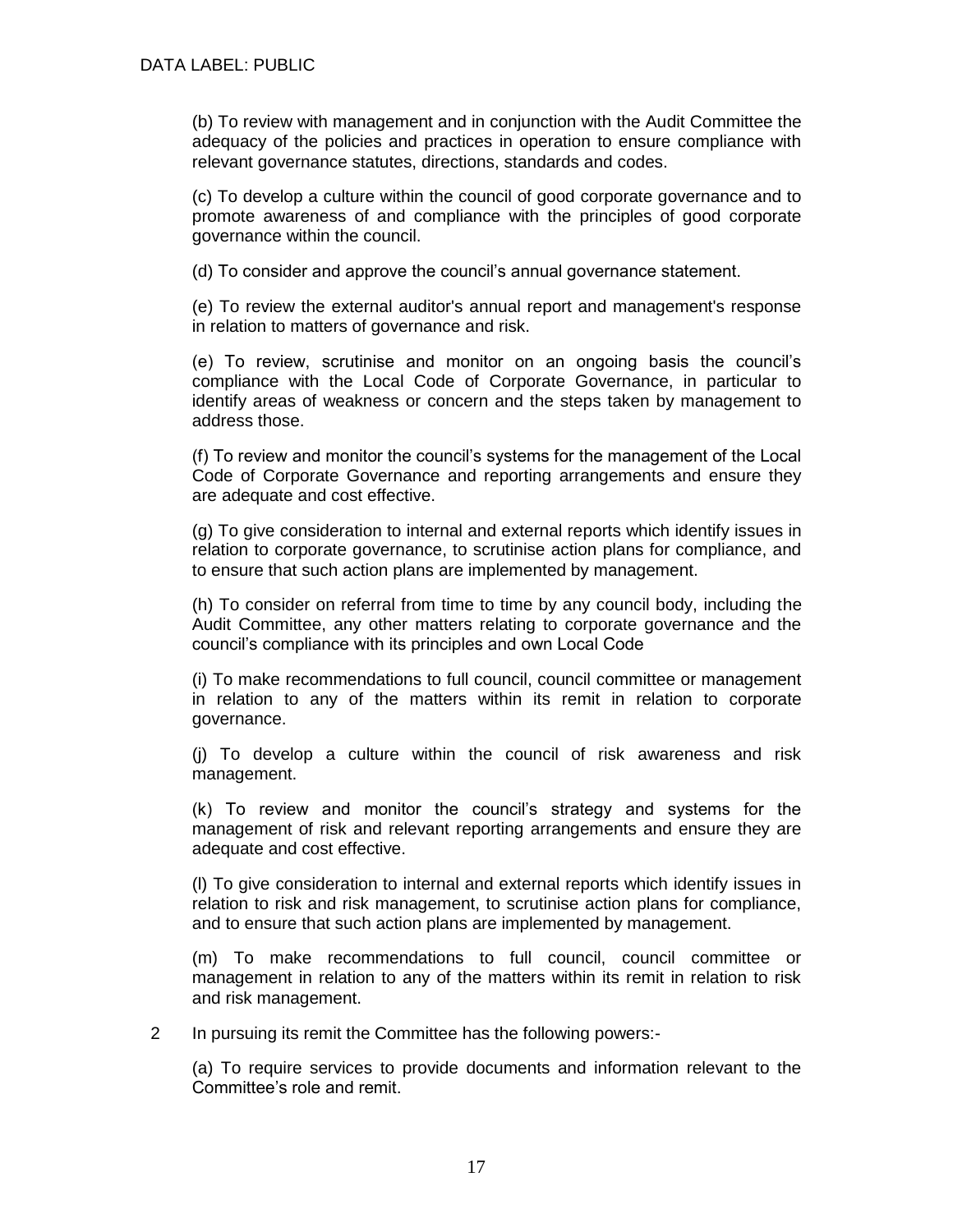(b) To require relevant officers to attend meetings of the committee to assist in dealing with an item or items of business.

(c) To take decisions in relation to all aspects of the Committee's remit, subject to the Committee not taking decisions which will change or conflict with council policy or commit the Council to significant expenditure, although the Committee may make recommendations to the Council on policy matters or expenditure.

## **B MEMBERSHIP**

- 1 5 elected members (2 Labour, 2 SNP, 1 Conservative), with the Chair to be a member from outwith the administration group or groups.
- 2 1 lay member to be appointed by the Council after a recommendation from an interview panel chaired by the Chair of this Committee.
- 3 The lay member shall not be entitled to move or second motions or amendments and shall not be entitled to vote.

# **C QUORUM AND VOTING**

- 1 3 members
- 2 Voting shall be conducted in accordance with Standing Order 16 and Standing Order 3, as appropriate.

## **D SUBSTITUTES**

1 Substitutes allowed for elected members, drawn from all Elected Members of the Council.

- 1 Four scheduled meetings per year.
- 2 Meetings shall be held as physical, hybrid or remote-access meetings, in accordance with SO41.
- 3 Where 2 metre physical distancing precautions apply in the Civic Centre, the maximum number of members entitled to be physically present for a physical or hybrid meeting shall be the Chair plus 7 more, comprising 2 SNP members, 2 Labour members, 2 Conservative members and the Independent member, to be seated in the outer circle
- 4 Where 1 metre physical distancing precautions apply in the Civic Centre, the maximum number of members entitled to be physically present for a physical or hybrid meeting shall be the Chair plus 7 more, comprising 2 SNP members, 2 Labour members, 2 Conservative members and the Independent member, to be seated in the outer circle.
- 5 Where no physical distancing precautions apply in the Civic Centre, there are no restrictions on the number of members who may be physically present for a physical or hybrid meeting.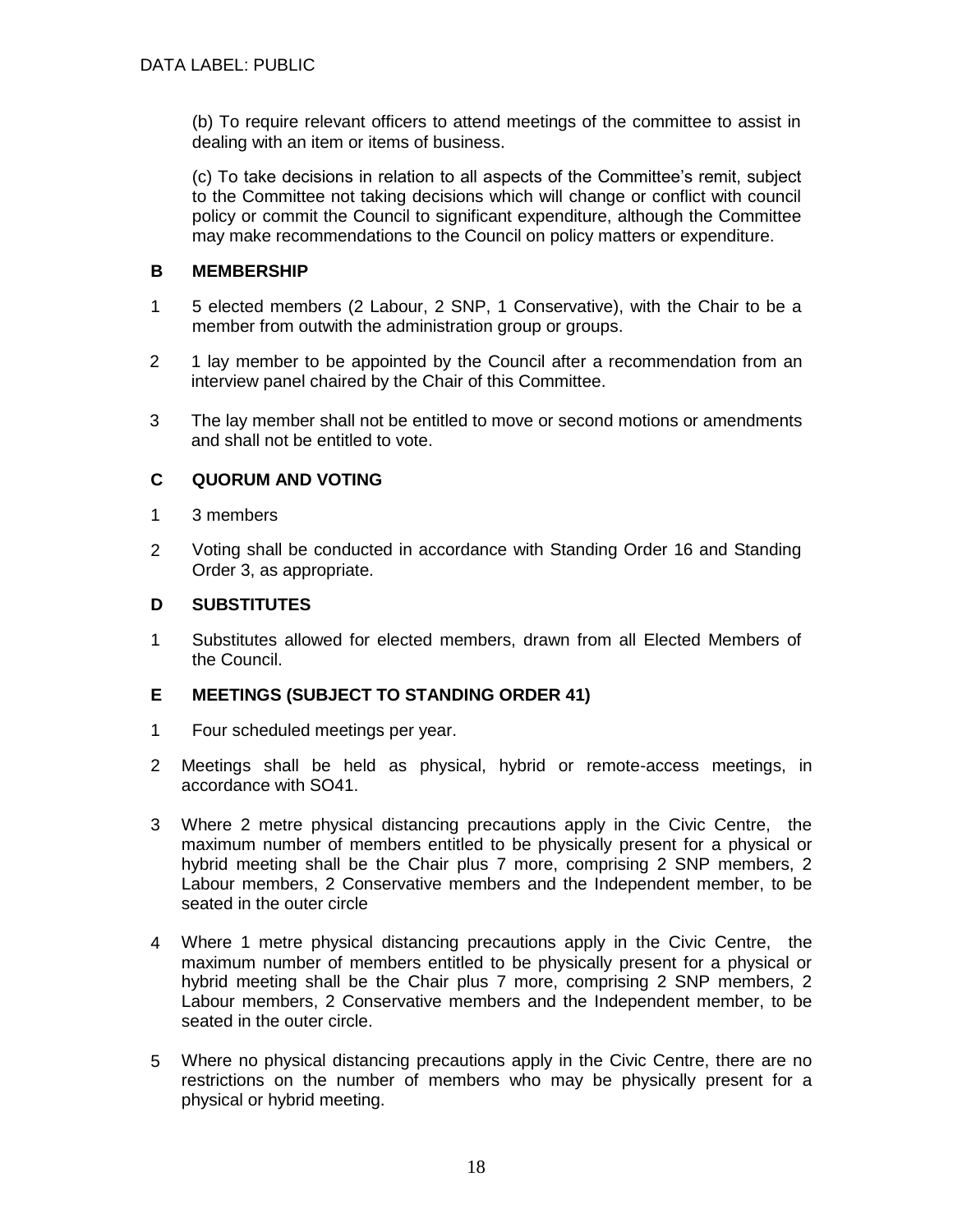#### **F REPORTING ARRANGEMENTS**

1 Minutes to be reported to and approved at the next meeting of the Committee.

Approved minutes to be reported to the Council for noting.

#### **G MISCELLANEOUS**

- 1 The Committee's role is to review and monitor all of the Council's activities in relation to corporate governance and risk
- 2 Issues will be referred to the Committee by the Council, a Committee, especially the Audit Committee, or an appropriate officer for due consideration.
- 3 The Committee shall cooperate with the Audit Committee in ensuring efficient and effective arrangements for the conduct of business where the interests of the two committees are shared.
- 4 The lay (non-councillor) member is to be appointed at a meeting of full council following a recommendation from a recruitment panel comprised of the Chair (whom failing the Vice-Chair) of this Committee, a senior officer, and a member of the committee from a different party to the Chair (or Vice-Chair as the case may be). The lay member is a non-voting member with a period of appointment of three years, and is required to agree to be bound by the principles of the Councillors' Code of Conduct. At the end of the three year period, council will be asked to offer to extend the appointment for another three years or to readvertise. If necessary for any reason, the council will terminate the appointment early.

#### **EDUCATION (QUALITY ASSURANCE) COMMITTEE**

#### **A REMIT AND POWERS**

1 (a) To consider reports from HMIe in relation to the council's education establishments.

(b) To consider internal school reviews carried out by council officers in relation to the council's education establishments.

(c) To consider matters referred to it from time to time by full council or by the Education Executive.

(d) To determine an annual work-plan for the Committee.

(e) To maintain an effective working relationship with other council Committees and Policy Development and Scrutiny Panels.

- 2 In pursuing its remit the Committee has the following powers:-
	- (a) To require Education Services to provide documents and information relevant to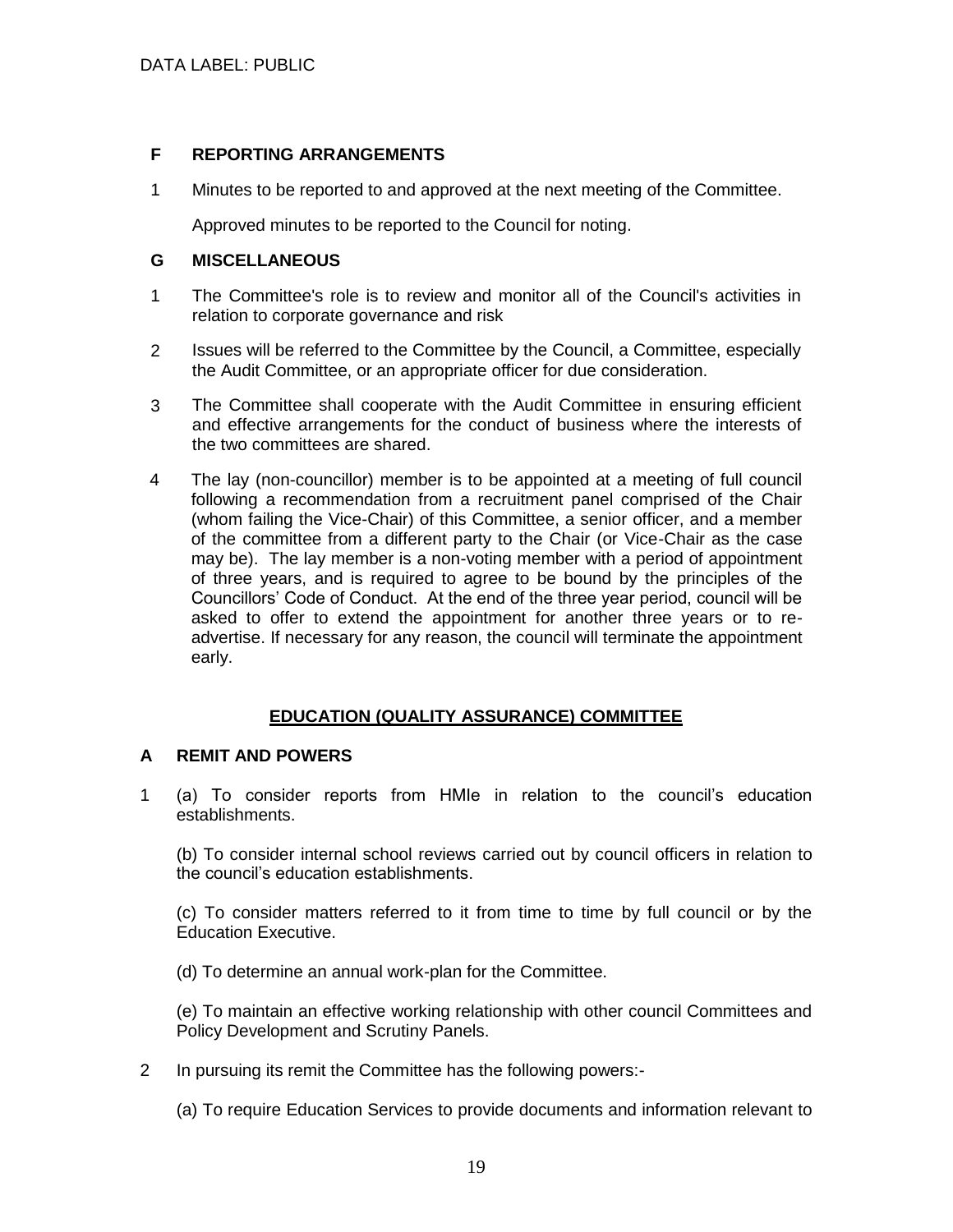items of business within the Committee's role and remit.

(b) To require relevant officers of Education Services to attend meetings of the committee to assist the committee in dealing with an item or items of business.

(c) To make recommendations to officers or the Education Executive as appropriate on all matters within the Committee's remit. The Committee shall not have power to take decisions which will change or conflict with council policy or commit the Council to additional expenditure.

# **B MEMBERSHIP**

- 1 7 elected members (2 Labour, 2 SNP, 1 Conservative, 1 Liberal Democrat, 1 Independent), together with 4 of the 6 appointed members in terms of section 124 of the Local Government (Scotland) Act 1973 (see G.2, below).
- 2 Council to appoint members of the committee to be its Chair and Vice-Chair.
- 3 Where required or allowed by relevant legislation and guidance, all members, including substitutes and including the appointed members, require to have undergone a disclosure check to the satisfaction of the Chief Executive.

# **C QUORUM AND VOTING**

- 1 3 members.
- 2 Voting shall be conducted in accordance with Standing Order 16 and Standing Order 3, as appropriate.

# **D SUBSTITUTES**

- 1 Substitutes for Elected Members are allowed, drawn from all Elected Members of the Council (subject to B.3, above).
- 2 No substitutes are allowed for any of the appointed members.

- 1 Scheduled meetings once in each eight-week cycle of meetings.
- 2 Meetings shall be held as physical, hybrid or remote-access meetings, in accordance with SO41.
- 3 Where 2 metre physical distancing precautions apply in the Civic Centre, the maximum number of members entitled to be physically present for a physical or hybrid meeting shall be the Chair plus 7 more, comprising 2 SNP members, 2 Labour members, 2 Conservative members and the Independent member, to be seated in the outer circle
- 4 Where 1 metre physical distancing precautions apply in the Civic Centre, the maximum number of members entitled to be physically present for a physical or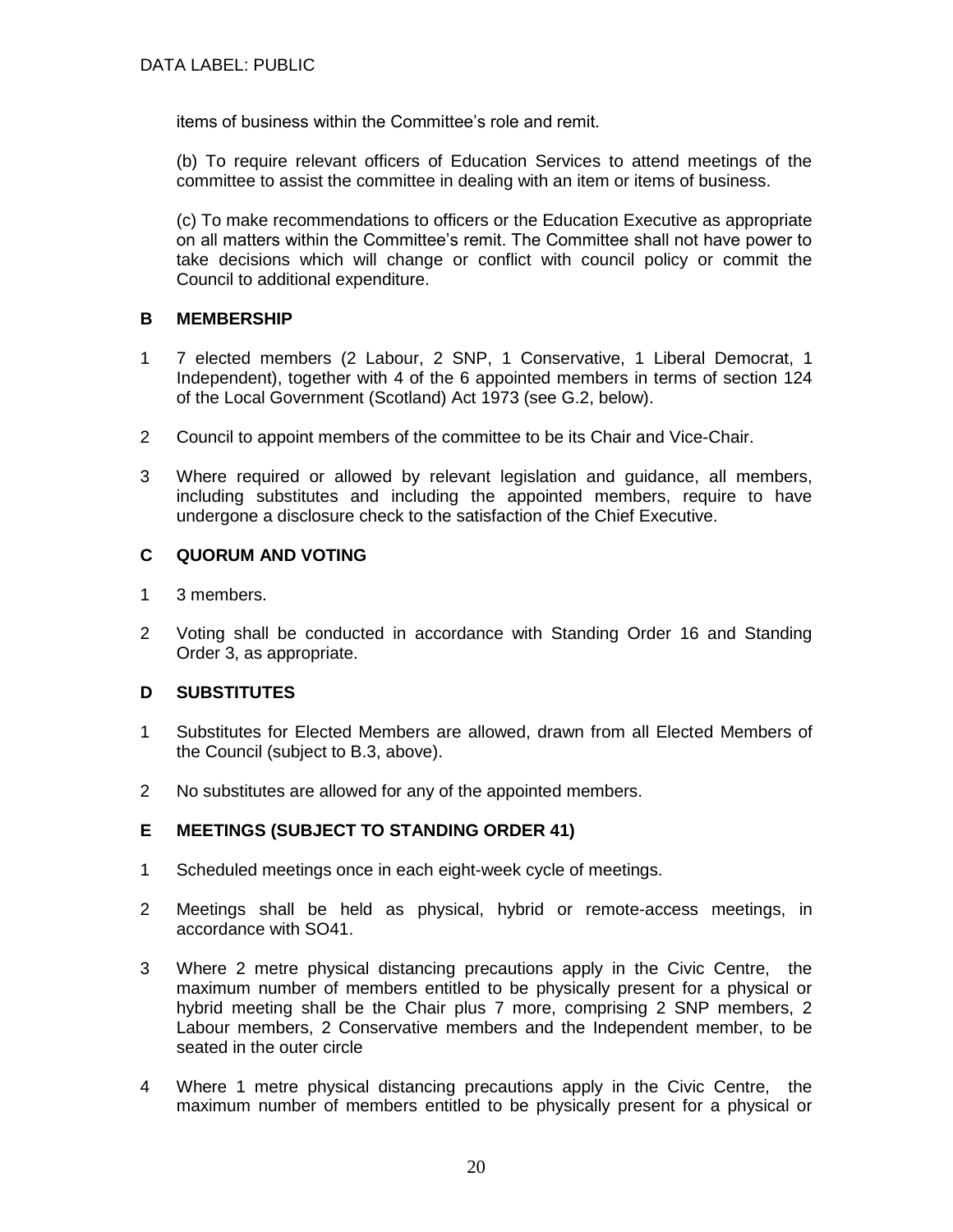hybrid meeting shall be the Chair plus 7 more, comprising 2 SNP members, 2 Labour members, 2 Conservative members and the Independent member, to be seated in the outer circle.

5 Where no physical distancing precautions apply in the Civic Centre, there are no restrictions on the number of members who may be physically present for a physical or hybrid meeting.

## **F REPORTING ARRANGEMENTS**

- 1 Minutes to be reported to the next meeting of the Committee.
- 2 Minutes of the Committee will be reported to the Council for noting.

# **G MISCELLANEOUS**

- 1 Issues will be referred to the Committee by the Council, Education Executive or an appropriate officer for due consideration.
- 2 The Committee is a "relevant Committee" in terms of section 124 of the Local Government (Scotland) Act 1973 for advising the Council on the discharge of its functions as education authority. The provisions of the Scheme of Administration for the Education Executive (G.5 to G.9) in relation to the election and appointment of appointed members shall apply to this committee.
- 3 The relevant Depute Chief Executive shall have the power, in consultation with the Chair, to invite persons or organisations from outwith the council to attend and take part in its business.
- 4 The extent to which such invited persons or organisations shall be permitted to participate in the item of business shall be determined by the Chair, having regard to the Council's Standing Orders for the Regulation of Meetings and Scheme of Administration.
- 5 Where the Committee resolves to deal with an item or items of business in private in terms of sections 50A to 50K of the Local Government (Scotland) Act 1973, such invited persons or organisations shall be entitled to attend the meeting to deal only with the items of business for which they were invited, and no other.

# **PERFORMANCE COMMITTEE**

## **A REMIT AND POWERS**

1 (a) To undertake a corporate overview of performance across the Council.

(b) To develop a performance culture within the Council which will drive continuous improvement.

(c) To review with management the performance management and performance reporting arrangements and ensure that they are both adequate and cost effective.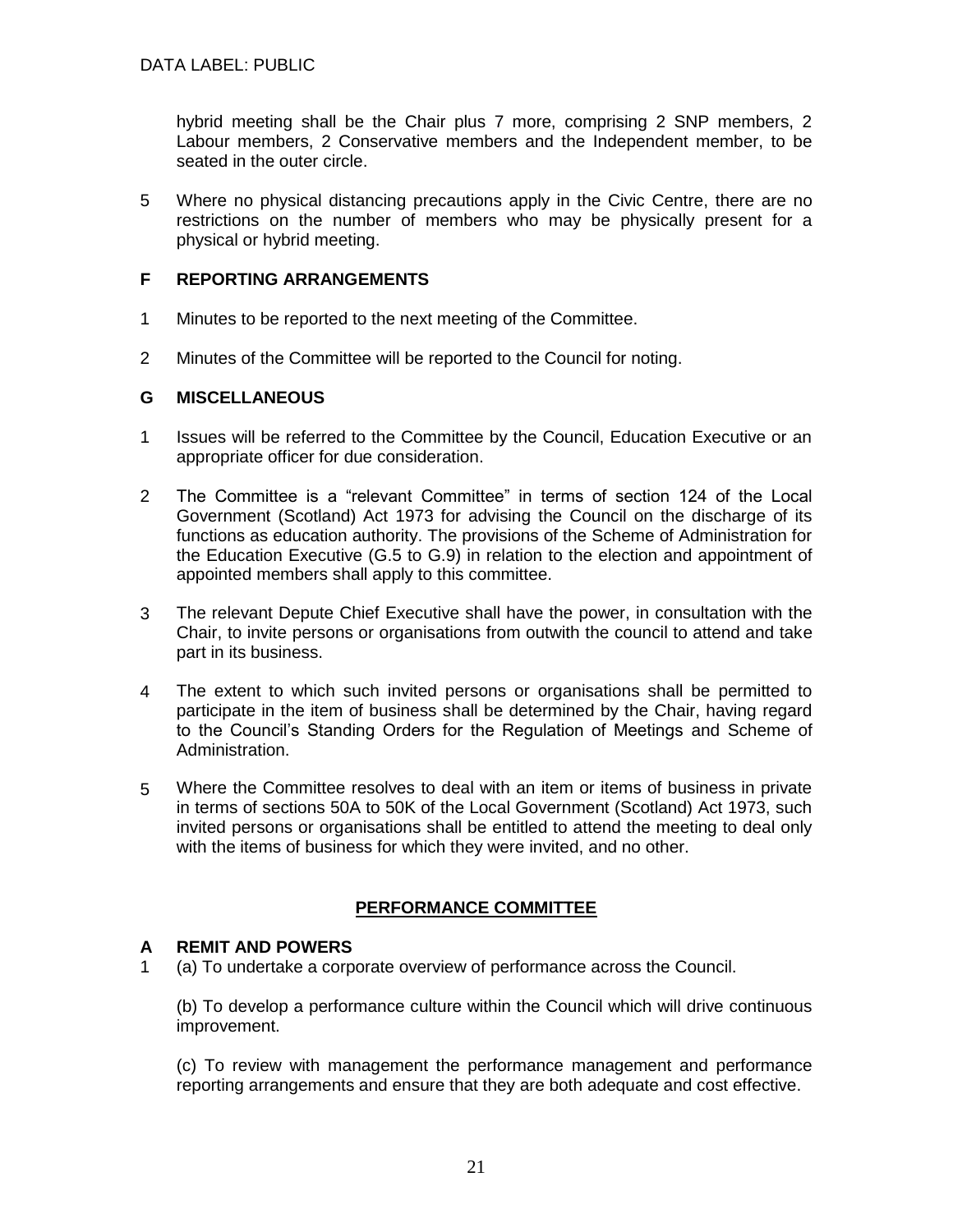(d) To commission special investigations on the Committee's behalf on matters of particular concern relating to performance management, reporting, target setting or benchmarking.

(e) To ensure that performance management arrangements cover Best Value considerations.

(f) To determine an annual work-plan for the Committee.

(g) To give consideration to internal and external reports, including Best Value reviews, which identify issues in relation to performance management, measurement or reporting and ensure that management implement the recommendations incorporated within the reports by dates agreed in covering action plans.

(h) To maintain an effective working relationship with other council Committees.

2 In pursuing its remit the Committee has the following powers:-

(a) To require services to provide documents and information relevant to the Committee's role and remit.

(b) To have the right to call any Elected Member or officer before the Committee.

(c) To make recommendations as appropriate on all aspects of the Committee's remit. The Committee shall not have power to take decisions which will change or conflict with council policy or commit the Council to significant expenditure, although the Committee may make recommendations to the Council or other Committees on policy matters or expenditure.

## **B MEMBERSHIP**

1 5 members (2 SNP, 1 Labour, 1 Conservative, 1 Independent).

## **C QUORUM AND VOTING**

- 1 3 members.
- 2 Voting shall be conducted in accordance with Standing Order 16 and Standing Order 3, as appropriate.

#### **D SUBSTITUTES**

1 Substitutes allowed, drawn from all Elected Members of the Council.

- 1 Scheduled meetings once in each eight-week cycle of meetings.
- 2 Meetings shall be held as physical, hybrid or remote-access meetings, in accordance with SO41.
- 3 Where 2 metre physical distancing precautions apply in the Civic Centre, the maximum number of members entitled to be physically present for a physical or hybrid meeting shall be the Chair plus 7 more, comprising 2 SNP members, 2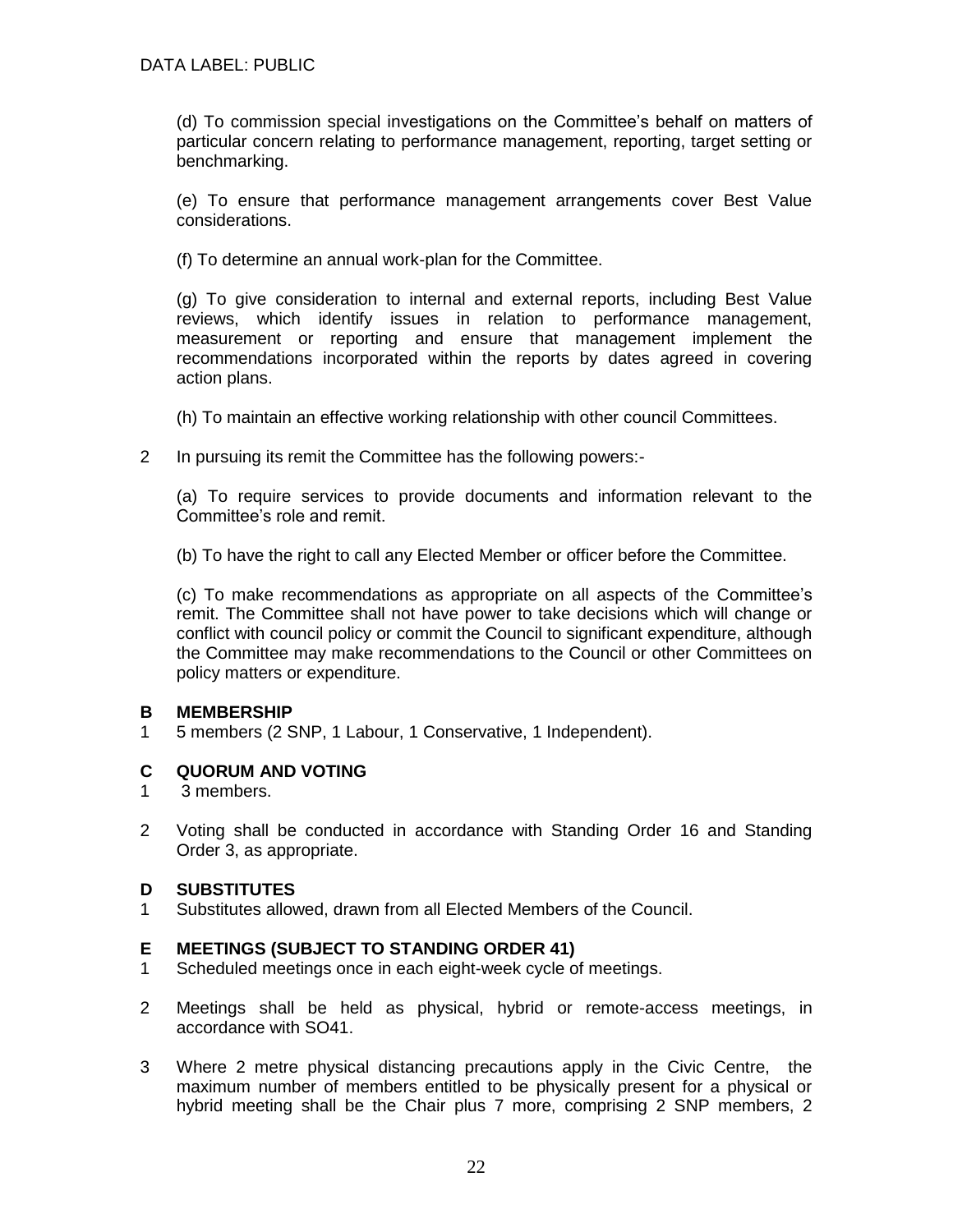Labour members, 2 Conservative members and the Independent member, to be seated in the outer circle

- 4 Where 1 metre physical distancing precautions apply in the Civic Centre, the maximum number of members entitled to be physically present for a physical or hybrid meeting shall be the Chair plus 7 more, comprising 2 SNP members, 2 Labour members, 2 Conservative members and the Independent member, to be seated in the outer circle.
- 5 Where no physical distancing precautions apply in the Civic Centre, there are no restrictions on the number of members who may be physically present for a physical or hybrid meeting.

## **F REPORTING ARRANGEMENTS**

- 1 Minutes to be reported to the next meeting of the Committee.
- 2 Minutes of the Committee will be reported to the Council for noting.

## **G MISCELLANEOUS**

1 The Committee's role is to monitor, review and challenge the Council's services and activities, at both corporate and service level, to ensure that:

(a) Appropriate performance measures are in place and applied systematically across the Council in accordance with council strategies such as WLAM;

(b) The requirement for the Council to demonstrate Best Value in the use of its resources is met; and

(c) Continuous improvement in the delivery of services is achieved.

- 2 In relation to other council Committees, the role of the Committee will be to provide a challenge to service and corporate performance that will add value to the considerations of these Committees and result in improved performance management and attainment.
- 3 Issues will be referred to the Committee by the Council, another Committee or an appropriate officer for due consideration.
- 4 The Committee may generate its own items for consideration based on the performance information it reviews.
- 5 The Committee has no powers or remit in relation to the business delegated to the Education (Quality Assurance) Committee.

## **ASSET TRANSFER COMMITTEE**

#### **A REMIT AND POWERS**

1 Determination of valid asset transfer requests made under the Community Empowerment (Scotland) Act 2015 and regulations made thereunder.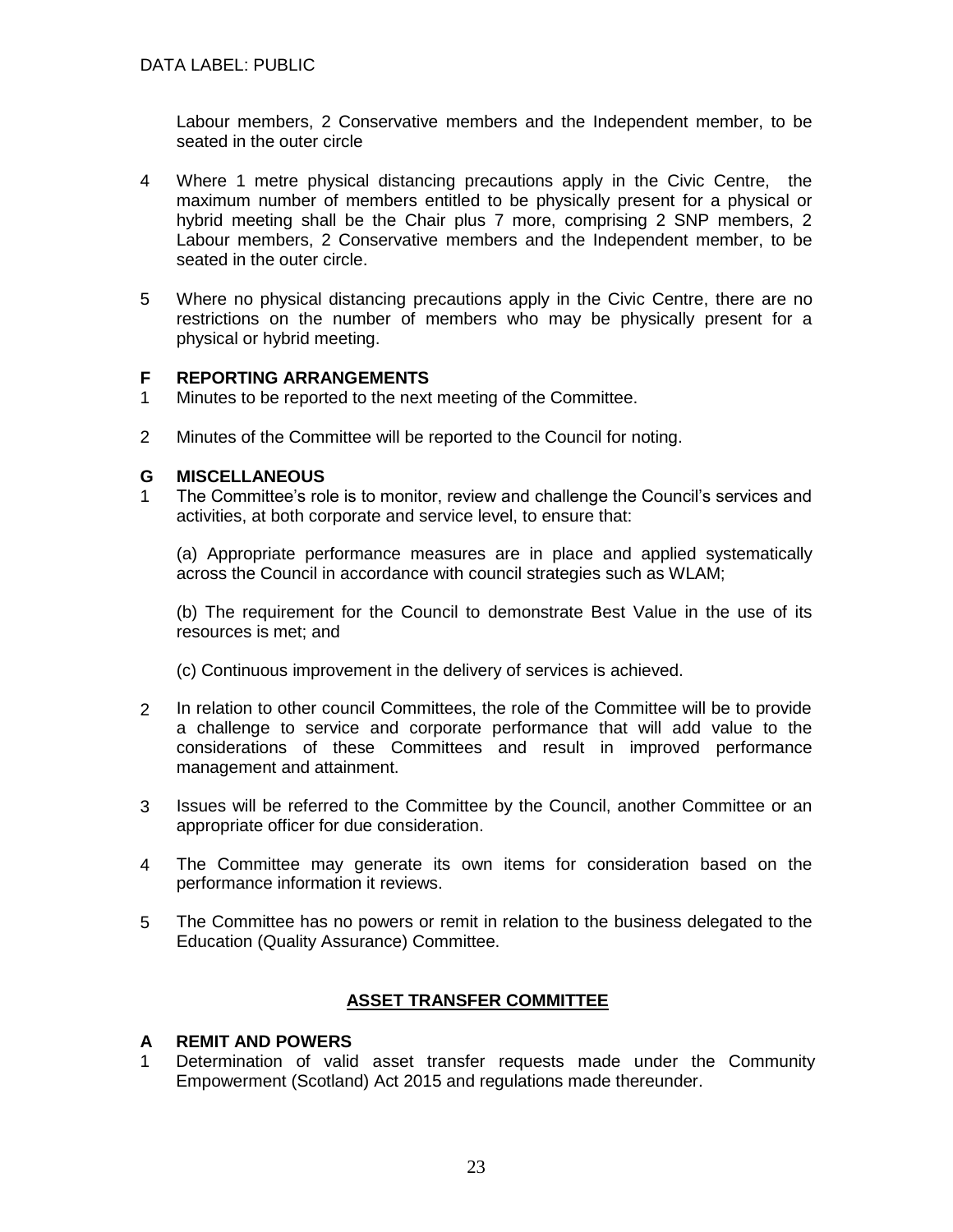## **B MEMBERSHIP**

- 1 7 members (4 Labour, 2 SNP, 1 Conservative).
- 2 Members must not also be members of the Asset Transfer Review Body.
- 3 All members require to undergo induction and regular refresher training as arranged by the Head of Finance & Property Services, and shall not sit at meetings of the Committee unless they have attended such training to the satisfaction of the Clerk.

## **C QUORUM AND VOTING**

- 1 3 members.
- 2 Voting shall be conducted in accordance with Standing Order 16 and Standing Order 3, as appropriate.

#### **D SUBSTITUTES**

1 Substitutes are not allowed.

## **E MEETINGS (SUBJECT TO STANDING ORDER 41)**

- 1 Scheduled meetings every calendar month throughout the calendar year, excluding the Christmas holiday period and the summer recess.
- 2 Where there is no business to be brought to a scheduled meeting, the Clerk, in consultation with the Chair, and prior to the notice calling the meeting being issued, may cancel that scheduled meeting.
- 3 Meetings shall be held as physical, hybrid or remote-access meetings, in accordance with SO41.
- 4 Where 2 metre physical distancing precautions apply in the Civic Centre, the maximum number of members entitled to be physically present for a physical or hybrid meeting shall be the Chair plus 7 more, comprising 2 SNP members, 2 Labour members, 2 Conservative members and the Independent member, to be seated in the outer circle
- 5 Where 1 metre physical distancing precautions apply in the Civic Centre, the maximum number of members entitled to be physically present for a physical or hybrid meeting shall be the Chair plus 7 more, comprising 2 SNP members, 2 Labour members, 2 Conservative members and the Independent member, to be seated in the outer circle.
- 6 Where no physical distancing precautions apply in the Civic Centre, there are no restrictions on the number of members who may be physically present for a physical or hybrid meeting.

#### **F REPORTING ARRANGEMENTS**

1 Minutes to be reported to and approved at the next meeting.

## **G MISCELLANEOUS**

1 Site visits may be required by a decision of the committee or, prior to the committee's first consideration of a case, by a decision of the Clerk in consultation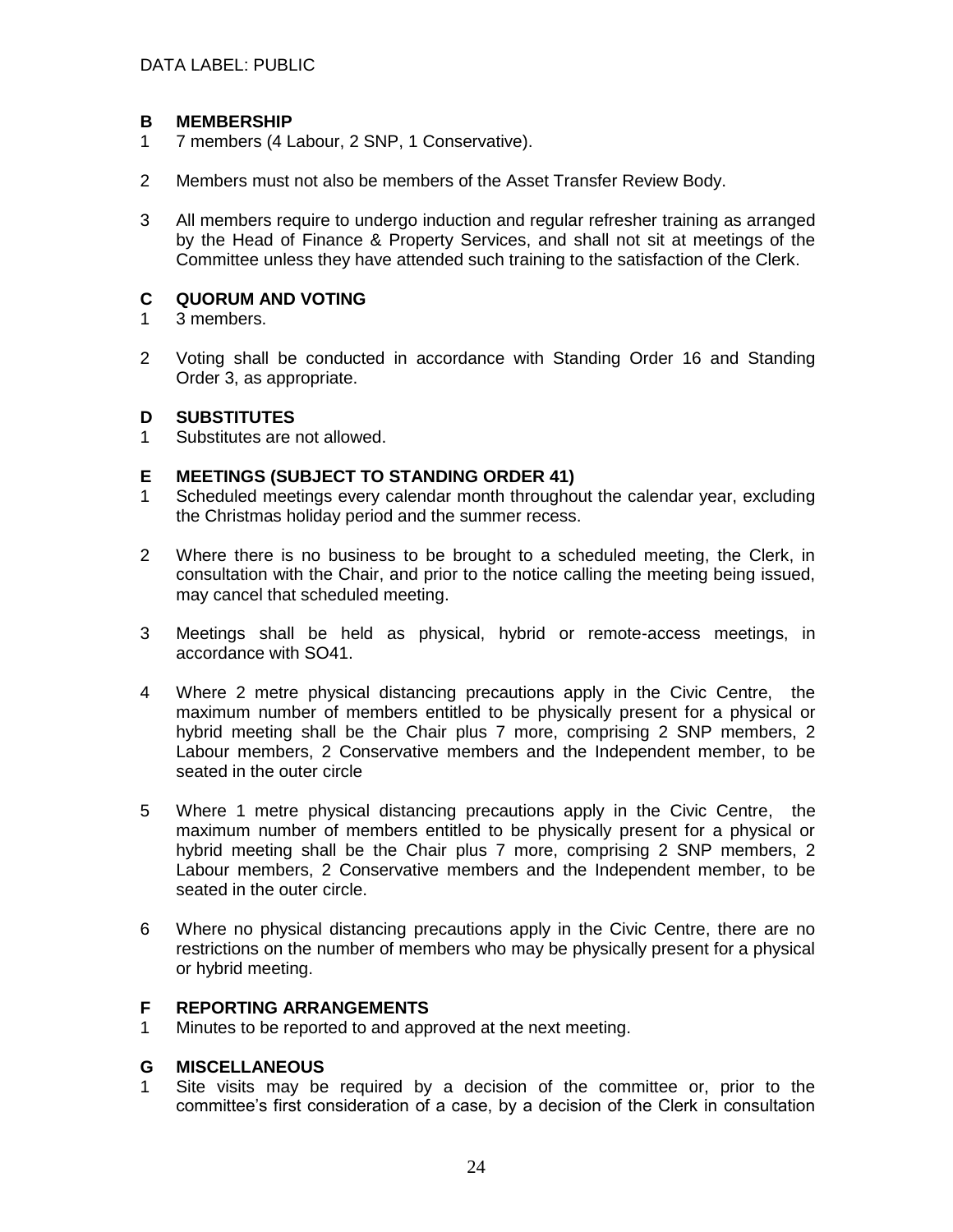with the Chair. Where required, site visits arrangements are determined by the Clerk in consultation with the Chair. Not all sites will be visited, and attendance at site visits is not compulsory for members of the Committee.

- 2 The committee will consider a report and appropriate recommendations and property and financial advice by the Head of Finance & Property Services as as Chair of the officer Community Asset Transfer Board.
- 3 Legal advice is to be made available on request to the committee at its meetings through the Chief Solicitor.
- 4 If required, and where not provided by legislation, procedures at meetings of the committee are to be set by the Chief Solicitor in consultation with the Chair.
- 5 Subject to any over-riding legal requirements, the committee is bound by council policy in its decision-making.
- 6 Where members move a position against officers' recommendations then those who move and second the motion shall state reasons for that position, with reference to the relevant statutory and policy criteria, before a vote is taken, and the Clerk shall note and minute those reasons.
- 7 Decision letters and other correspondence required by a decision of the committee are framed and sent by the Head of Finance & Property Services in consultation, in relation to legal matters, with the Chief Solicitor.

# **ASSET TRANSFER REVIEW BODY**

## **A REMIT AND POWERS**

- 1 Determination of valid requests for review of decisions made by the Asset Transfer Committee on asset transfer requests made under the Community Empowerment (Scotland) Act 2015 and regulations made thereunder.
- 2 Considering and approving appeal submissions in cases where a decision was previously made contrary to officers' recommendations.

#### **B MEMBERSHIP**

- 1 5 members (2 Labour, 2 SNP, 1 Conservative).
- 2 Members must not also be members of the Asset Transfer Committee.
- 3 All members require to undergo induction and regular refresher training as arranged by the Head of Finance & Property Services, and shall not sit at meetings of the Committee unless they have attended such training to the satisfaction of the Clerk.

## **C QUORUM AND VOTING**

- 1 3 members.
- 2 Voting shall be conducted in accordance with Standing Order 16 and Standing Order 3, as appropriate.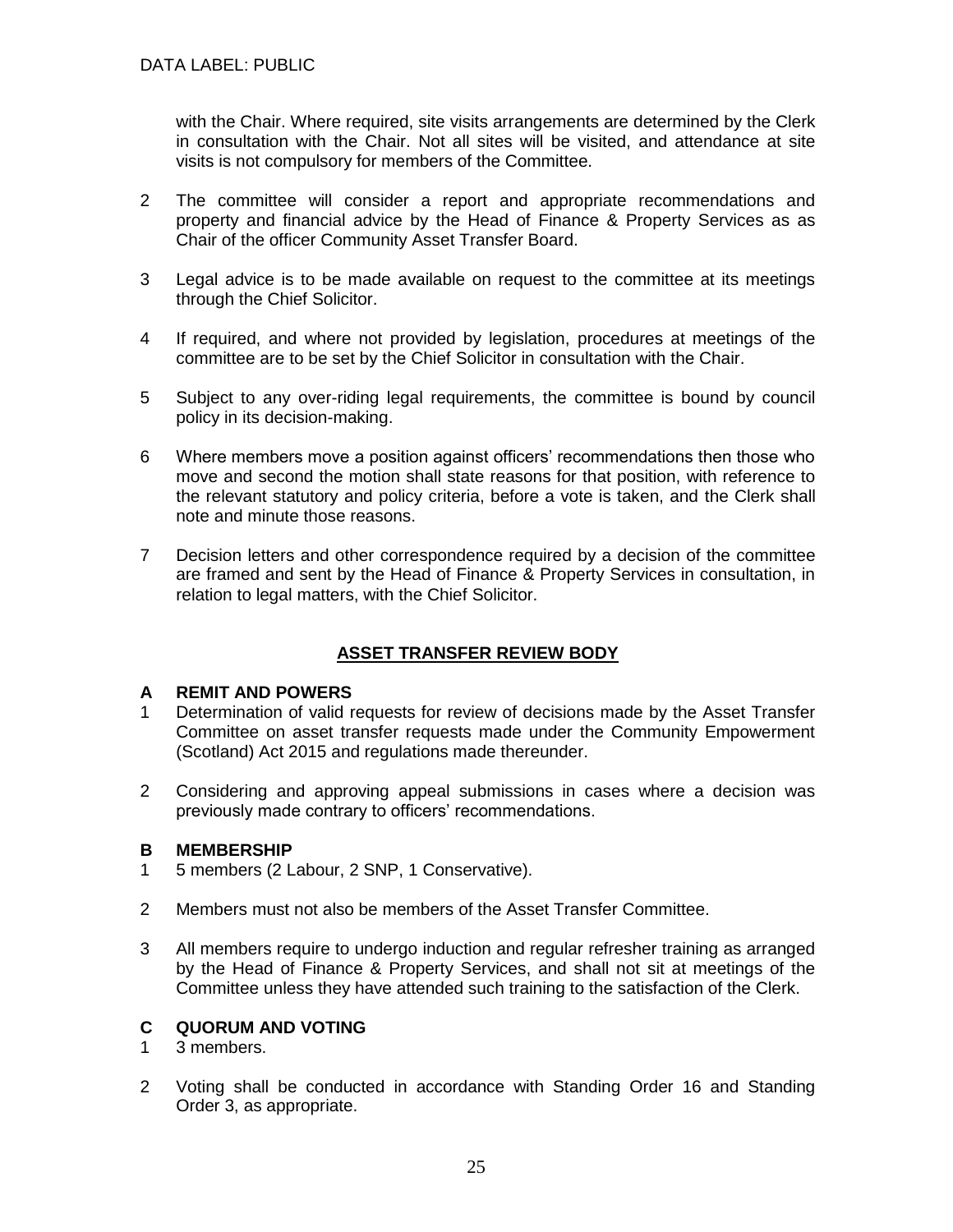#### **D SUBSTITUTES**

1 Substitutes are not allowed.

#### **E MEETINGS (SUBJECT TO STANDING ORDER 41)**

- 1 Scheduled meetings every calendar month throughout the calendar year, excluding the Christmas holiday period and the summer recess.
- 2 Where there is no business to be brought to a scheduled meeting, the Clerk, in consultation with the Chair, and prior to the notice calling the meeting being issued, may cancel that scheduled meeting.
- 3 Meetings shall be held as physical, hybrid or remote-access meetings, in accordance with SO41.
- 4 Where 2 metre physical distancing precautions apply in the Civic Centre, the maximum number of members entitled to be physically present for a physical or hybrid meeting shall be the Chair plus 7 more, comprising 2 SNP members, 2 Labour members, 2 Conservative members and the Independent member, to be seated in the outer circle
- 5 Where 1 metre physical distancing precautions apply in the Civic Centre, the maximum number of members entitled to be physically present for a physical or hybrid meeting shall be the Chair plus 7 more, comprising 2 SNP members, 2 Labour members, 2 Conservative members and the Independent member, to be seated in the outer circle.
- 6 Where no physical distancing precautions apply in the Civic Centre, there are no restrictions on the number of members who may be physically present for a physical or hybrid meeting.

## **F REPORTING ARRANGEMENTS**

1 Minutes to be reported to and approved at the next meeting.

- 1 The Asset Transfer Review Body is a committee required by statute to deal with requests for review of asset transfer decisions made by another council committee. Its procedures are governed by the Community Empowerment (Scotland) Act 2015 and associated regulations.
- 2 To be able to take part in the decision-making process, members require to have attended all stages of the committee's consideration of an application, including site visits.
- 3 Site visits may be required by a decision of the committee or, prior to the committee's first consideration of a case, by a decision of the Clerk in consultation with the Chair. Where required, site visits arrangements are determined by the Clerk in consultation with the Chair.
- 4 The clerking and administration of the committee's business, including preparation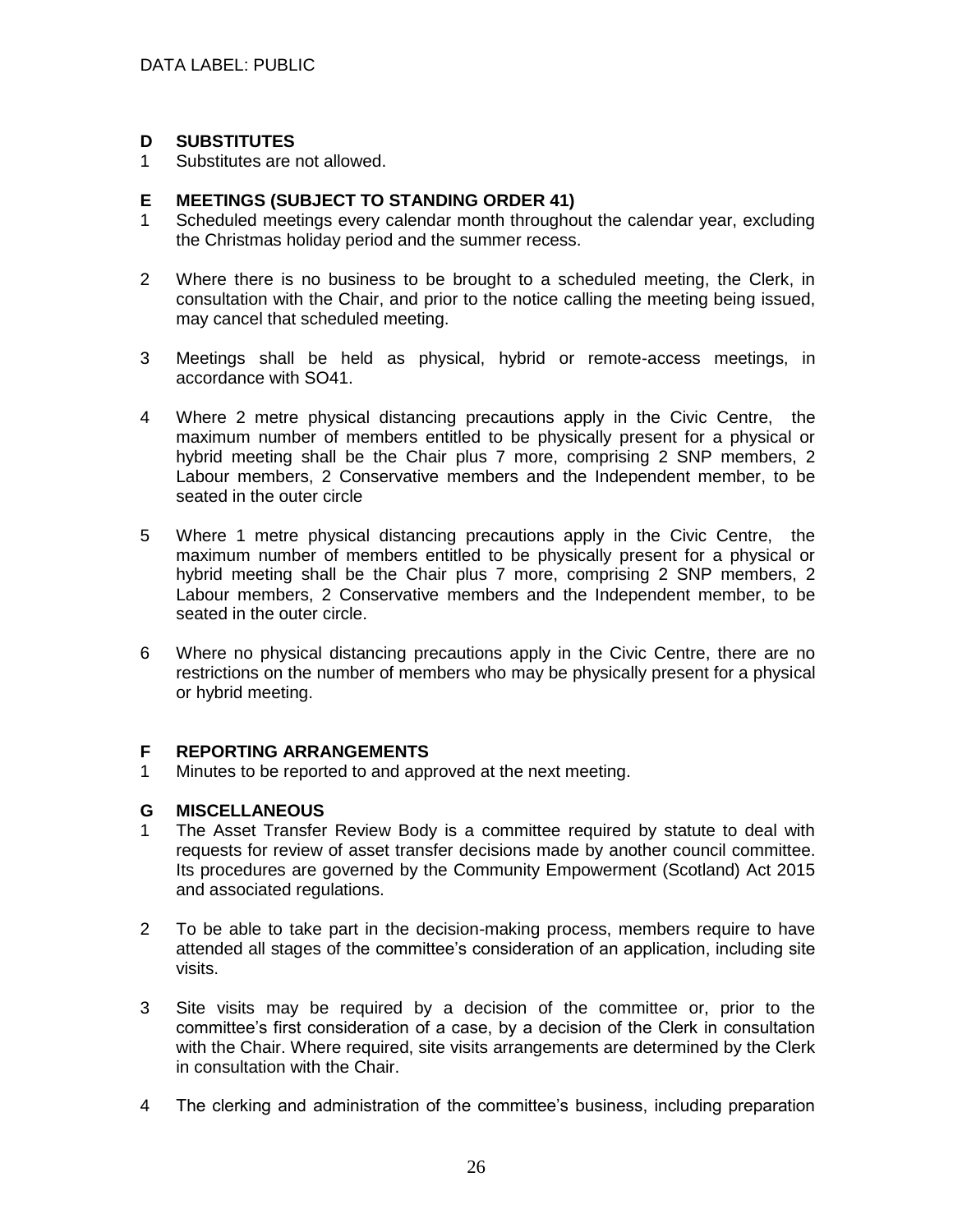of reports and supporting documents, is to be carried out by Committee Services.

- 5 Legal advice is to be made available to the committee at its meetings through the Chief Solicitor.
- 6 Property and financial advice is to be made available to the committee at its meetings by the Head of Finance & Property Services. The officer providing that advice must not have been involved in the case at any earlier stage. No opinion shall be expressed on the merits of the case.
- 7 Decision letters and other correspondence required by a decision of the committee are framed and sent by the Chief Solicitor.
- 8 If required, and where not provided by legislation, procedures at meetings of the committee are to be set by the Chief Solicitor in consultation with the Chair.
- 9 Subject to any over-riding legal requirements, the committee is bound by council policy in its decision-making.
- 10 For appeal submissions in cases where the decision was contrary to officers' recommendation, the Head of Finance & Property Services, in consultation with the Chief Solicitor, shall prepare, or procure the preparation of, the appeal submission. If required, the submission may be made through the use of Standing Order 31.

# **EMPLOYEES APPEALS COMMITTEE**

## **A REMIT AND POWERS**

## 1 **Appeals (Non-Teaching Staff)**

To hear and determine disciplinary, sickness absence and grievance appeals by non-teaching staff employees in terms of the Council's policies and procedures, subject to the following:-

(a) Grievances shall be restricted to the interpretation and application of council policy and council, committee and sub-committee decisions. Grievances which challenge council policy or council, committee or sub-committee decisions will be treated as disputes, and will not be referred to the Committee. (In this case the Council's Procedure for the Avoidance of Disputes will apply. The Council, or relevant Committee or Sub-Committee shall be the final arbiter of the dispute, following appropriate consideration and negotiation).

(b) Grievances which refer to areas where there is no or unclear council policy or council, committee or sub-committee decision, will be referred by the Committee to the Council or relevant Committee or Sub-Committee for decision or clarification. The Committee will decide whether to hold the appeal or grievance in abeyance in the meantime, or to deal with it without prejudice to the later decision of the Council or appropriate Committee or Sub-Committee and in the recognition that when determined or clarified council policy or council, committee or sub-committee decisions may be applied from that date regardless of the decision of the Appeals Committee.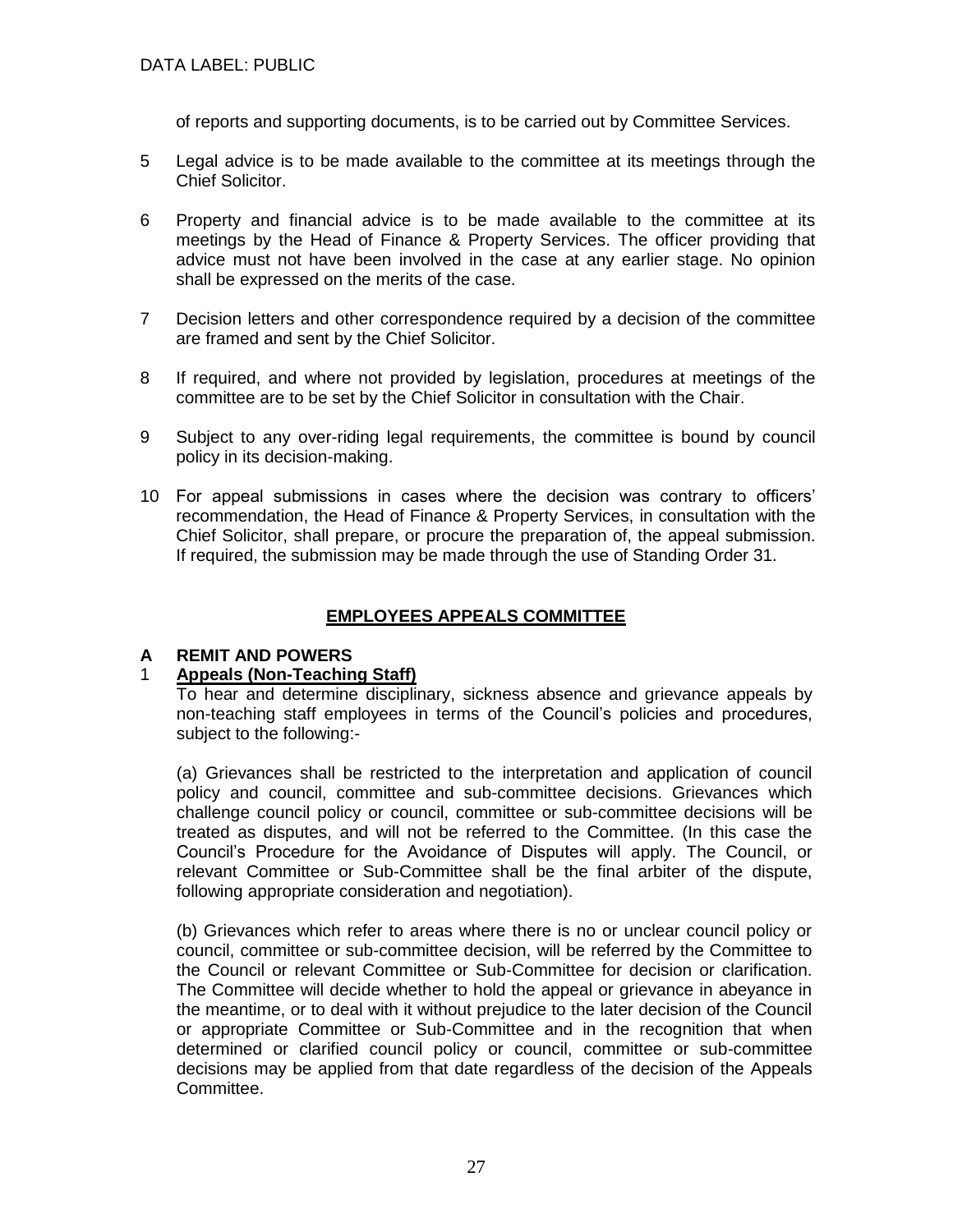## 2 **Appeals (Teaching Staff)**

To hear and determine disciplinary, sickness absence and grievance appeals by teaching staff in terms of the Council's policies and procedures, and other appeals where required by the terms of the terms and conditions of employment of teaching staff, subject to the following:-

(a) Grievances shall be restricted to the interpretation and application of council policy and council, committee and sub-committee decisions. Grievances, which challenge council policy or council, committee or sub-committee decisions will be treated as disputes, and will not be referred to the Committee.

(b) Grievances which refer to areas where there is no or unclear council policy or council, committee or sub-committee decision, will be referred by the Committee to the Council or relevant Committee or Sub-Committee for decision or clarification. The Committee will decide whether to hold the appeal or grievance in abeyance in the meantime, or to deal with it without prejudice to the later decision of the Council or appropriate Committee or Sub-Committee and in the recognition that when determined or clarified council policy or council, committee or sub-committee decisions may be applied from that date regardless of the decisions of the Appeals Committee.

#### **B MEMBERSHIP**

- 1 A panel consisting of 7 Elected Members (4 Labour, 2 SNP, 1 Conservative) and 1 of the four appointed members under section 124 of the Local Government (Scotland) Act 1973.
- 2 The panel of members is to be appointed by full council and members are to undergo appropriate training arranged by the Clerk.
- 3 5 members of the panel are to be called to each meeting of the Committee (subject to G.2, below).
- 4 Where the Committee is convened to deal with business under its Appeals (Teaching Staff) functions, the members called by the Clerk shall include the appointed member under section 124 of the Local Government (Scotland) Act 1973 and those members of the panel who are also members of the Education Executive.
- 5 Where required or allowed by relevant legislation and guidance, all members, including substitutes and including the appointed members, require to have undergone a disclosure check to the satisfaction of the Chief Executive.

## **C QUORUM AND VOTING**

- 1 3 members.
- 2 Voting shall be conducted in accordance with Standing Order 16 and Standing Order 3, as appropriate.

#### **D SUBSTITUTES**

- 1 Substitutes allowed, drawn from the panel of Members appointed by the Council.
- 2 For meetings at which the attendance of the non-elected member of the Committee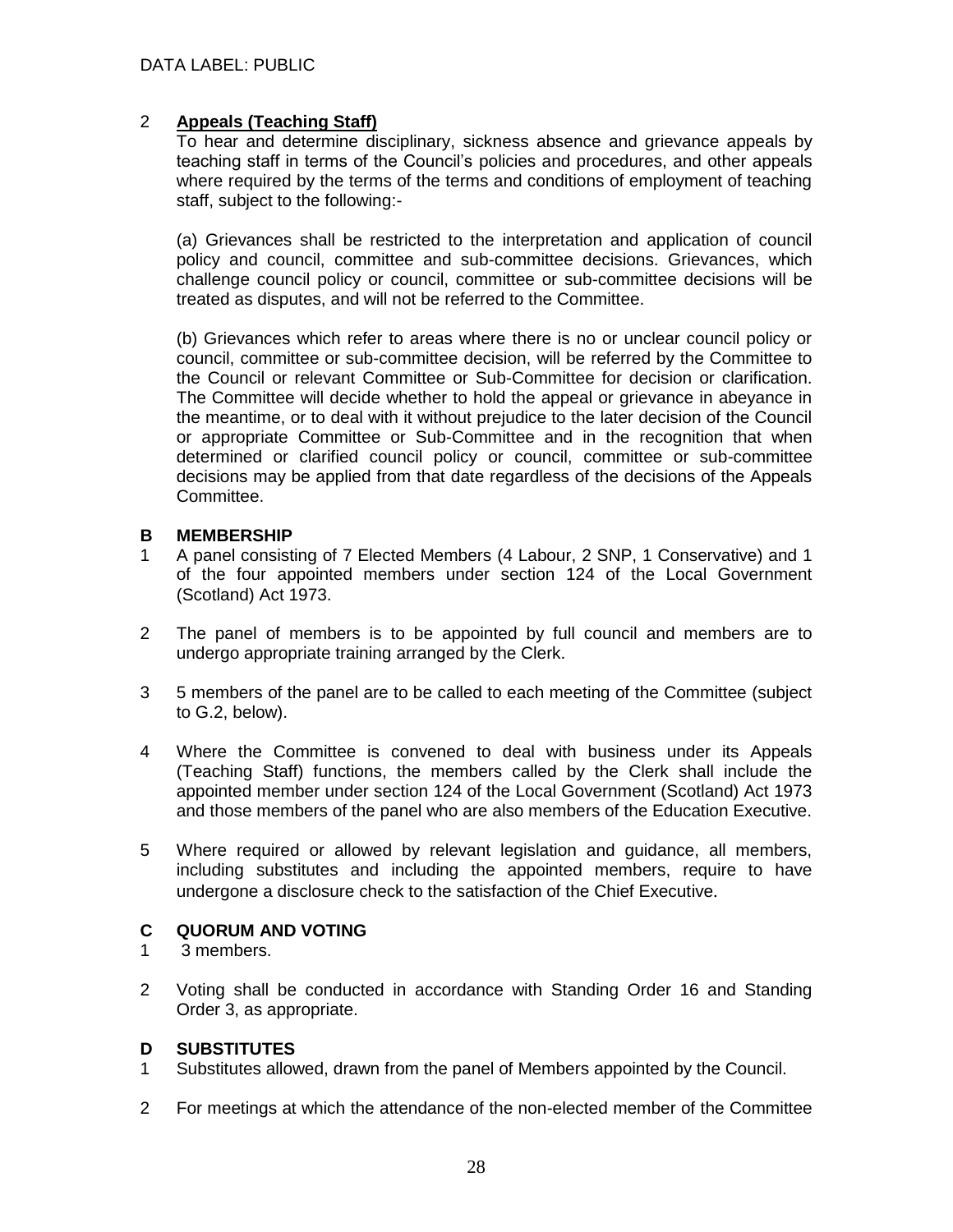is required (see B.4, above), a substitute is allowed drawn from the other three appointed members under section 124 of the Local Government (Scotland) Act 1973 (subject to B.2 and B.5 above).

3 Where required or allowed by relevant legislation and guidance, all members, including substitutes and including the appointed members, require to have undergone a disclosure check to the satisfaction of the Chief Executive.

#### **E MEETINGS (SUBJECT TO STANDING ORDER 41)**

- 1 Scheduled meetings on one day in each calendar month, except for the month of July, in each year.
- 2 Where there is no business to be brought to a scheduled meeting, the Clerk, in consultation with the Chair, and prior to the notice calling the meeting being issued, may cancel that scheduled meeting.
- 3 Other meetings as are required to deal with business arising shall be arranged by the Clerk in consultation with the relevant Depute Chief Executive and the Chair.
- 4 Meetings shall be held as physical, hybrid or remote-access meetings, in accordance with SO41.
- 5 Where 2 metre physical distancing precautions apply in the Civic Centre, the maximum number of members entitled to be physically present for a physical or hybrid meeting shall be the Chair plus 7 more, comprising 2 SNP members, 2 Labour members, 2 Conservative members and the Independent member, to be seated in the outer circle
- 6 Where 1 metre physical distancing precautions apply in the Civic Centre, the maximum number of members entitled to be physically present for a physical or hybrid meeting shall be the Chair plus 7 more, comprising 2 SNP members, 2 Labour members, 2 Conservative members and the Independent member, to be seated in the outer circle.
- 7 Where no physical distancing precautions apply in the Civic Centre, there are no restrictions on the number of members who may be physically present for a physical or hybrid meeting.

## **F REPORTING ARRANGEMENTS**

- 1 Minutes to be reported to and approved at the next meeting of the Committee.
- 2 Minutes to be reported to full council.
- 3 Where the Committee as part of its decision makes recommendations to full council or a Committee, or remits any matter of policy for consideration to full council or a Committee, the relevant Depute Chief Executive shall submit a report to the appropriate body as soon as practicable.

#### **G MISCELLANEOUS**

1 The Committee has one meeting per month scheduled to deal with business arising, and additional or adjourned meetings can be arranged as and when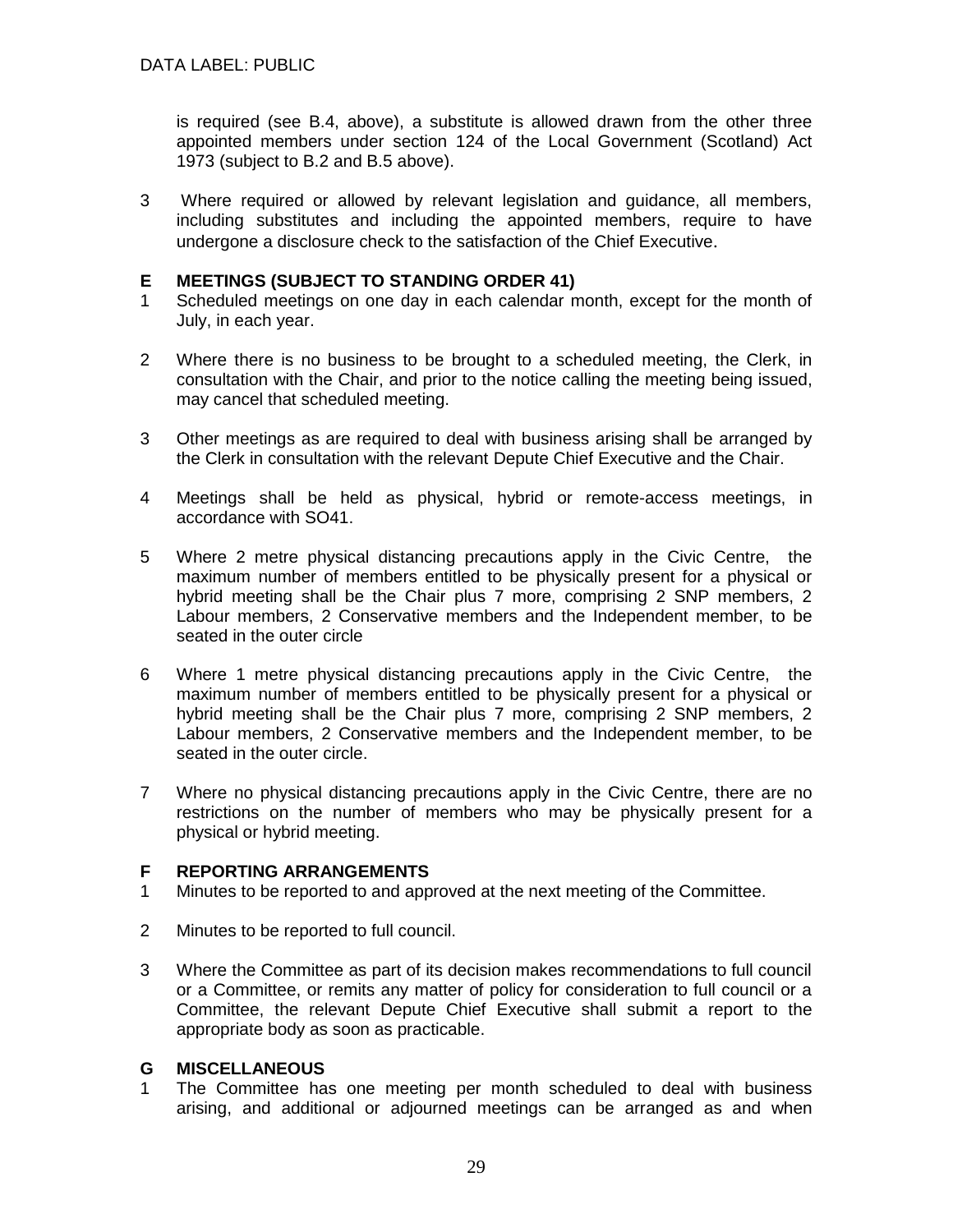required.

2 Members of the panel will be called to meetings on a rota system to be organised by the Clerk.

## **MISCELLANEOUS APPEALS COMMITTEE**

#### **A REMIT AND POWERS**

#### **1 Housing Appeals**

To act with powers to determine appeals in relation to the provision of housing services, subject to the following:-

(a) In exercising its powers the Committee shall not depart from the Council's housing policy or policies.

## **2 Client Affairs and Appeals**

(a) To act with powers in considering and disposing of applications for section 12 payments where these relate to payment of rent arrears.

(b) To deal with problems of clients and families affected by homelessness legislation with particular reference to the care of children.

(c) To consider ex gratia payments to foster parents for damage to property while caring for children.

(d) Any other function relating to the affairs of individual social work services clients, etc. as the Council may, from time to time, determine.

#### **3 Additional Learning Needs Review**

(a) To hear cases where dissatisfaction is expressed by a parent of a child with Additional Learning Needs or by a young person with Additional Learning Needs with a decision relating to Additional Learning Needs service provision, and where the process of mediation and officer review has not produced a decision which is acceptable to the parent or young person concerned.

(b) The Committee shall consider the manner in which the decision was taken and the decision itself which will have been taken on the basis of council policy and the professional judgment of officers.

(c) The Committee shall only consider a case where no statutory right of appeal exists, and where the prior stages of mediation and officer review have been followed without a successful resolution.

(d) The powers of the Committee shall be restricted to making recommendations, if so advised, in the form of a report to the Education Executive.

## **4 Smoking Fixed Penalty Hearings**

(a) To hear and determine requests for a hearing made in respect of fixed penalty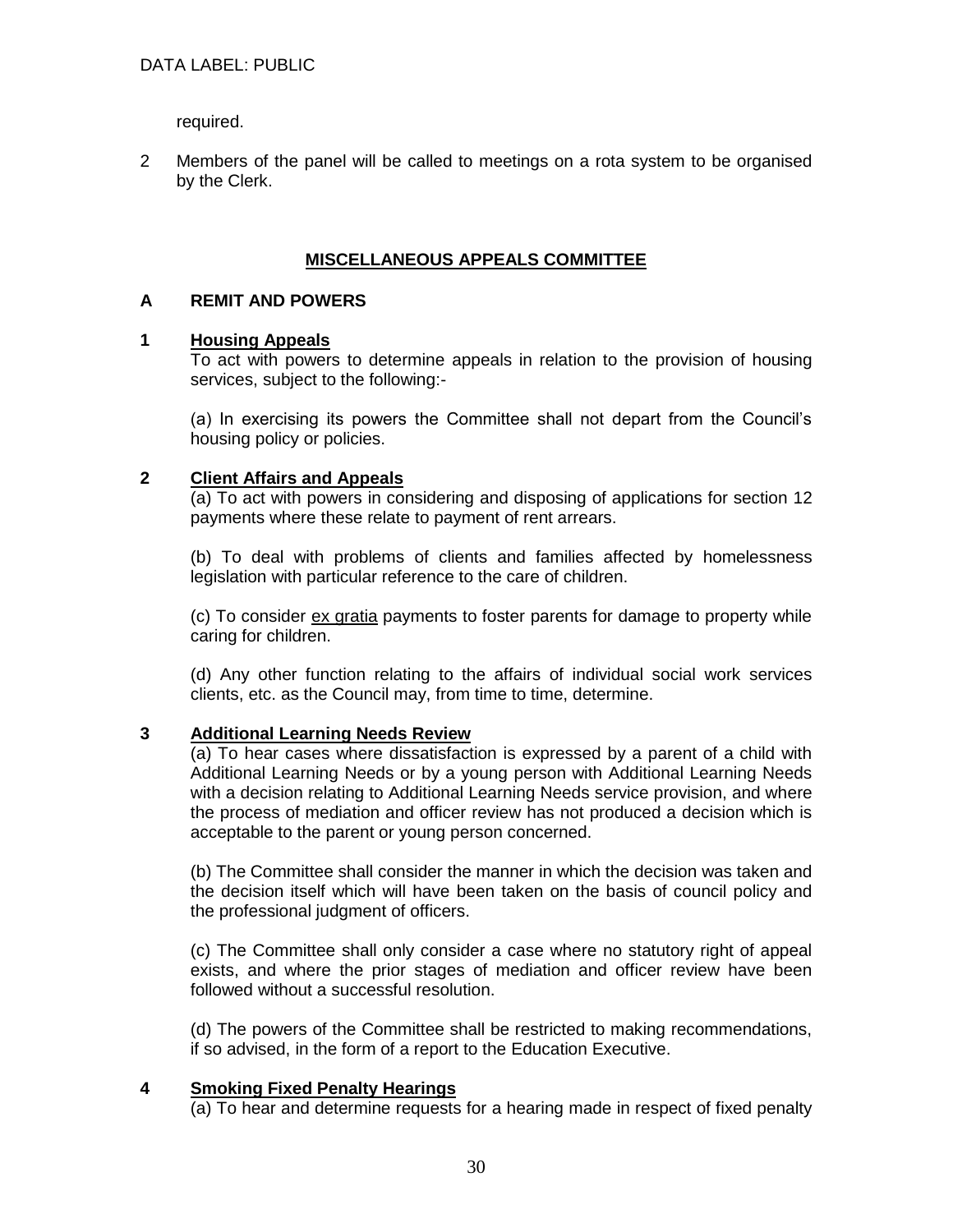notices issued under section 6 of the Smoking Health and Social Care (Scotland) Act 2005 in respect of offences under sections 1, 2 or 3 of that Act;

(b) Disposals are either to uphold the appeal and withdraw the fixed penalty notice, or to refuse the appeal; and

(c) The hearing is to be conducted in accordance with a procedure set by the Chief Solicitor under delegated powers.

## **5 Business Improvement District Levy Appeals**

(a) To hear and determine appeals brought against the imposition of a Business Improvement District levy under paragraph 8 of the Schedule to the Planning etc. (Scotland) Act 2006 (Business Improvement Districts Levy) Order 2007;

(b) Disposals are to uphold the appeal in full and cancel the levy made on the appellant and the demand notice sent to him; or to uphold the appeal in part and adjust the amount of liability of the appellant for payment of the levy; or to refuse the appeal; and

(c) The hearing is to be conducted in accordance with a procedure set by the Chief Solicitor under delegated powers.

## **B MEMBERSHIP**

- 1 A panel consisting of 4 Elected Members (3 Labour, 1 Conservative) and 1 of the 4 appointed members under section 124 of the Local Government (Scotland) Act 1973.
- 2 The panel of members is to be appointed by full council and members are to undergo appropriate training arranged by the Clerk.
- 3 5 members of the panel are to be called to each meeting of the Committee (subject to G.3, below).
- 4 Where the Committee is convened to deal with business under its Additional Learning Needs Review functions, the members called by the Clerk shall include the appointed member under section 124 of the Local Government (Scotland) Act 1973 and those members of the panel who are also members of the Education Executive.
- 5 Where required or allowed by relevant legislation and guidance, all members, including substitutes and including the appointed members, require to have undergone a disclosure check to the satisfaction of the Chief Executive.

## **C QUORUM AND VOTING**

- 1 3 members.
- 2 Voting shall be conducted in accordance with Standing Order 16 and Standing Order 3, as appropriate.

## **D SUBSTITUTES**

1 Substitutes allowed, drawn from the panel of members appointed by the Council.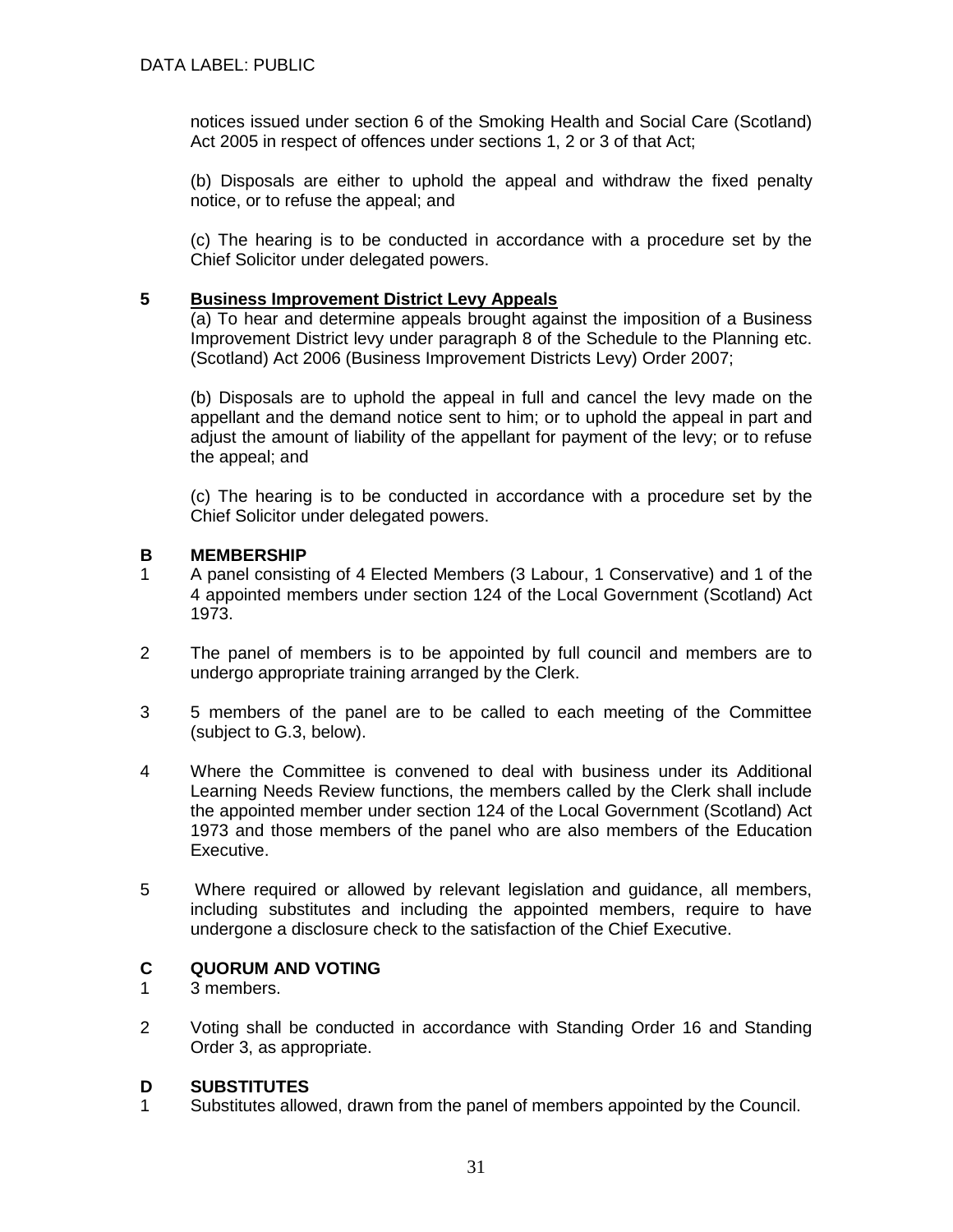- 2 For meetings at which the attendance of the non-elected member of the Committee is required (see B.4, above), a substitute is allowed drawn from the other three appointed members under section 124 of the Local Government (Scotland) Act 1973 (subject to B.2 and B.5 above).
- 3 Where required or allowed by relevant legislation and guidance, all members, including substitutes and including the appointed members, require to have undergone a disclosure check to the satisfaction of the Chief Executive.

## **E MEETINGS (SUBJECT TO STANDING ORDER 41)**

- 1 *Ad hoc* meetings as required to dispose of business arising, arranged by the Clerk in consultation with the Chair.
- 2 Minutes to be reported to full council for information.
- 3 Where the Committee as part of its decision makes recommendations to full Council or a Committee, or remits any matter of policy for consideration to full council or a Committee, the relevant Depute Chief Executive shall submit a report to the appropriate body as soon as practicable.
- 4 Meetings shall be held as physical, hybrid or remote-access meetings, in accordance with SO41.
- 5 Where 2 metre physical distancing precautions apply in the Civic Centre, the maximum number of members entitled to be physically present for a physical or hybrid meeting shall be the Chair plus 7 more, comprising 2 SNP members, 2 Labour members, 2 Conservative members and the Independent member, to be seated in the outer circle
- 6 Where 1 metre physical distancing precautions apply in the Civic Centre, the maximum number of members entitled to be physically present for a physical or hybrid meeting shall be the Chair plus 7 more, comprising 2 SNP members, 2 Labour members, 2 Conservative members and the Independent member, to be seated in the outer circle.
- 7 Where no physical distancing precautions apply in the Civic Centre, there are no restrictions on the number of members who may be physically present for a physical or hybrid meeting.

- 1 The Committee is convened as and when required to dispose of its business.
- 2 Members of the panel will be called to meetings on a rota system to be organised by the Clerk.
- 3 Where the Committee is convened in relation to its Additional Learning Needs Review function, the Clerk shall take all reasonable steps to have only three members in attendance, in order to ensure as far as possible an informal and non-threatening environment for those seeking the review.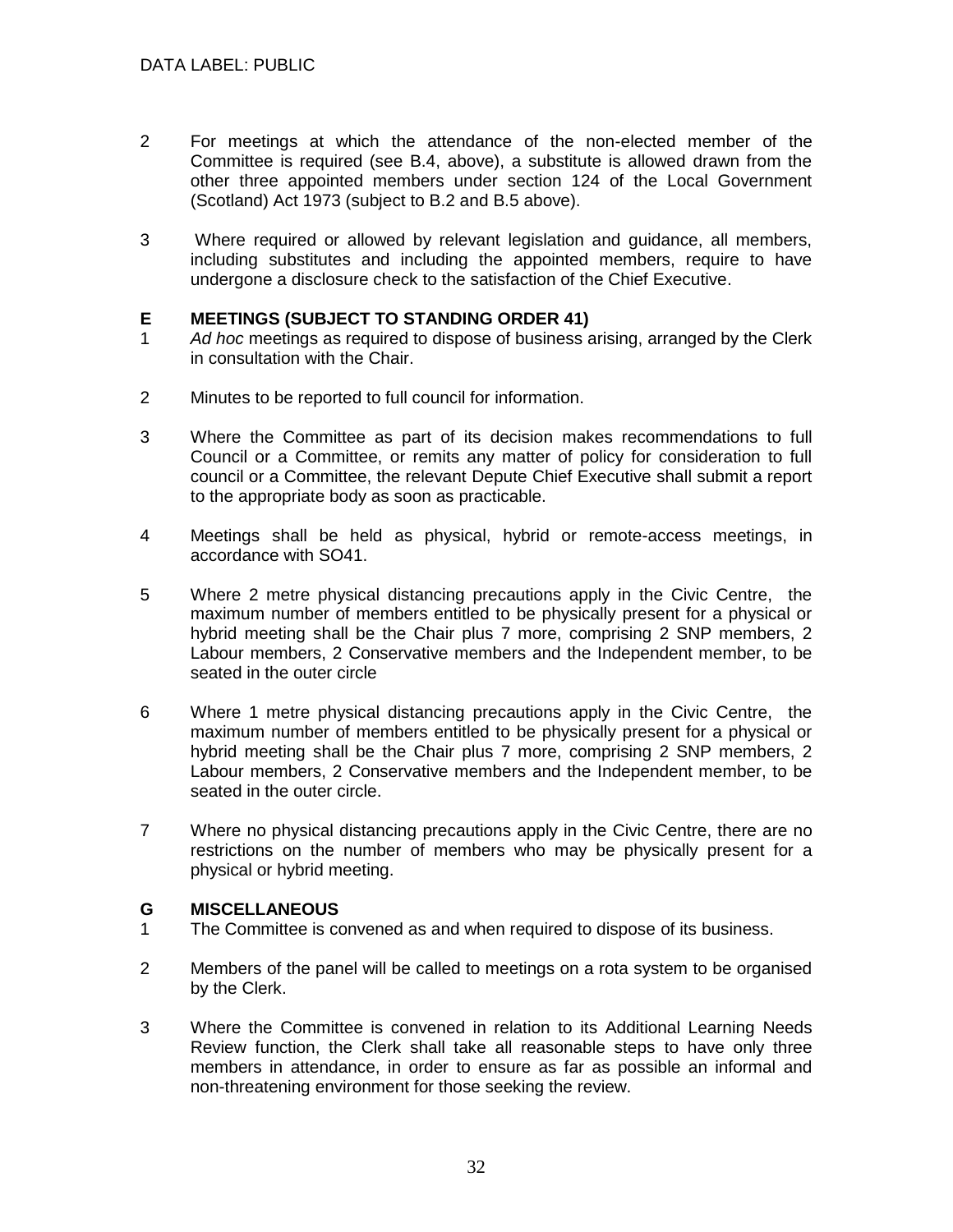# **AVOIDANCE OF DISPUTES COMMITTEE**

## **A REMIT AND POWERS**

1 To hear and determine industrial disputes with recognised Trades Unions in terms of existing collective agreements for the avoidance of industrial disputes for single status staff and craft workers.

#### **B MEMBERSHIP**

1 7 members (4 Labour, 2 SNP, 1 Conservative) to be appointed by the Council.

## **C QUORUM AND VOTING**

- 1 3 members.
- 2 Voting shall be conducted in accordance with Standing Order 16 and Standing Order 3, as appropriate.

#### **D SUBSTITUTES**

1 Substitutes allowed, drawn from all Elected Members of the Council.

#### **E MEETINGS (SUBJECT TO STANDING ORDER 41)**

- 1 *Ad hoc* meetings as required to dispose of business arising, arranged by the Clerk in consultation with relevant Depute Chief Executive and the Chair.
- 2 Meetings shall be held as physical, hybrid or remote-access meetings, in accordance with SO41.
- 3 Where 2 metre physical distancing precautions apply in the Civic Centre, the maximum number of members entitled to be physically present for a physical or hybrid meeting shall be the Chair plus 7 more, comprising 2 SNP members, 2 Labour members, 2 Conservative members and the Independent member, to be seated in the outer circle
- 4 Where 1 metre physical distancing precautions apply in the Civic Centre, the maximum number of members entitled to be physically present for a physical or hybrid meeting shall be the Chair plus 7 more, comprising 2 SNP members, 2 Labour members, 2 Conservative members and the Independent member, to be seated in the outer circle.
- 5 Where no physical distancing precautions apply in the Civic Centre, there are no restrictions on the number of members who may be physically present for a physical or hybrid meeting.

## **F REPORTING ARRANGEMENTS**

- 1 Minutes to be reported to the next meeting of the Committee.
- 2 Minutes to be reported to the Council for noting.

## **G MISCELLANEOUS**

1 The Committee deals with business referred to it under the Council's Procedure for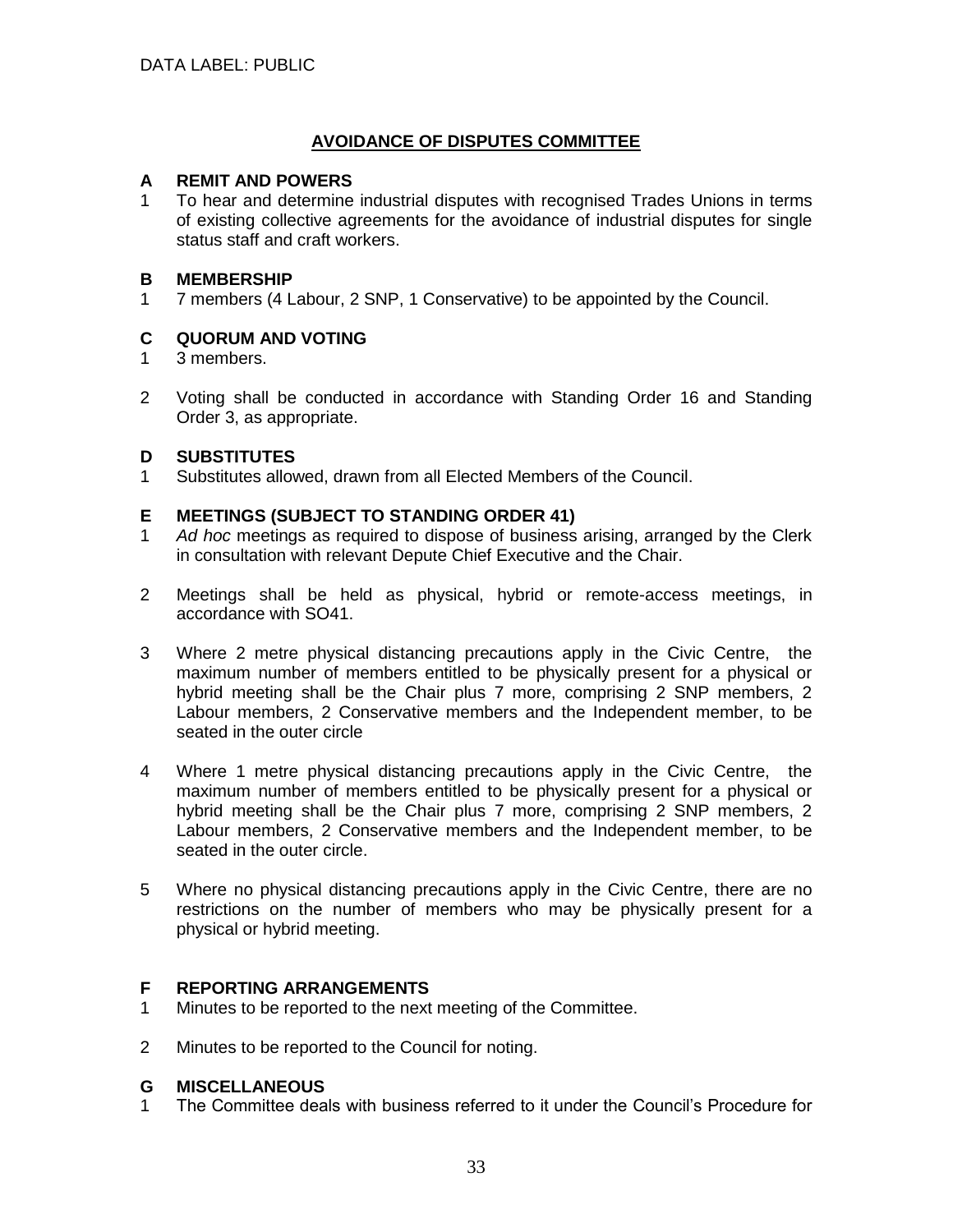the Avoidance of Disputes.

- 2 Business is conducted as agreed amongst those in attendance at a meeting, which failing in accordance with the Committee's standard rules of procedure.
- 3 The Committee cannot make decisions which are at variance with council policy.

# **DEVELOPMENT MANAGEMENT COMMITTEE**

# **A REMIT AND POWERS**

- 1 With the exceptions of applications referred to the West Lothian Planning Committee and the council's functions under the High Hedges (Scotland) Act 2013, in relation to matters which are the responsibility of the council's Planning Service:
	- a) Determination of planning and other regulatory applications
	- b) Issuing of notices, certificates and orders

c) Taking enforcement action, including emergency or urgent action, in relation to allegations of breach of consent, permission or other controls

- 2 Considering and approving appeal submissions in cases where a decision was previously made by the committee contrary to officers' recommendations.
- 3 Authorising the making of representations, including objections, on behalf of the council in relation to applications in neighbouring council areas where the council has been consulted.
- 4 Responding on behalf of the council to statutory consultations and notifications of licence applications for windfarm developments.

## **B MEMBERSHIP**

- 1 Core membership of 9 members (3 Labour, 3 SNP, 2 Conservative, 1 Independent).
- 2 Auxiliary membership of 5 members (2 Labour, 2 SNP and 1 Conservative) to be called on in the circumstances described in G7, below.
- 3 All members (core and auxiliary) require to undergo induction and regular refresher training as arranged by the relevant Depute Chief Executive, and shall not sit at meetings of the Committee unless they have attended such training to the satisfaction of the Clerk.

# **C QUORUM AND VOTING**

- 1 3 members, whether core or auxiliary.
- 2 Voting shall be conducted in accordance with Standing Order 16 and Standing Order 3, as appropriate.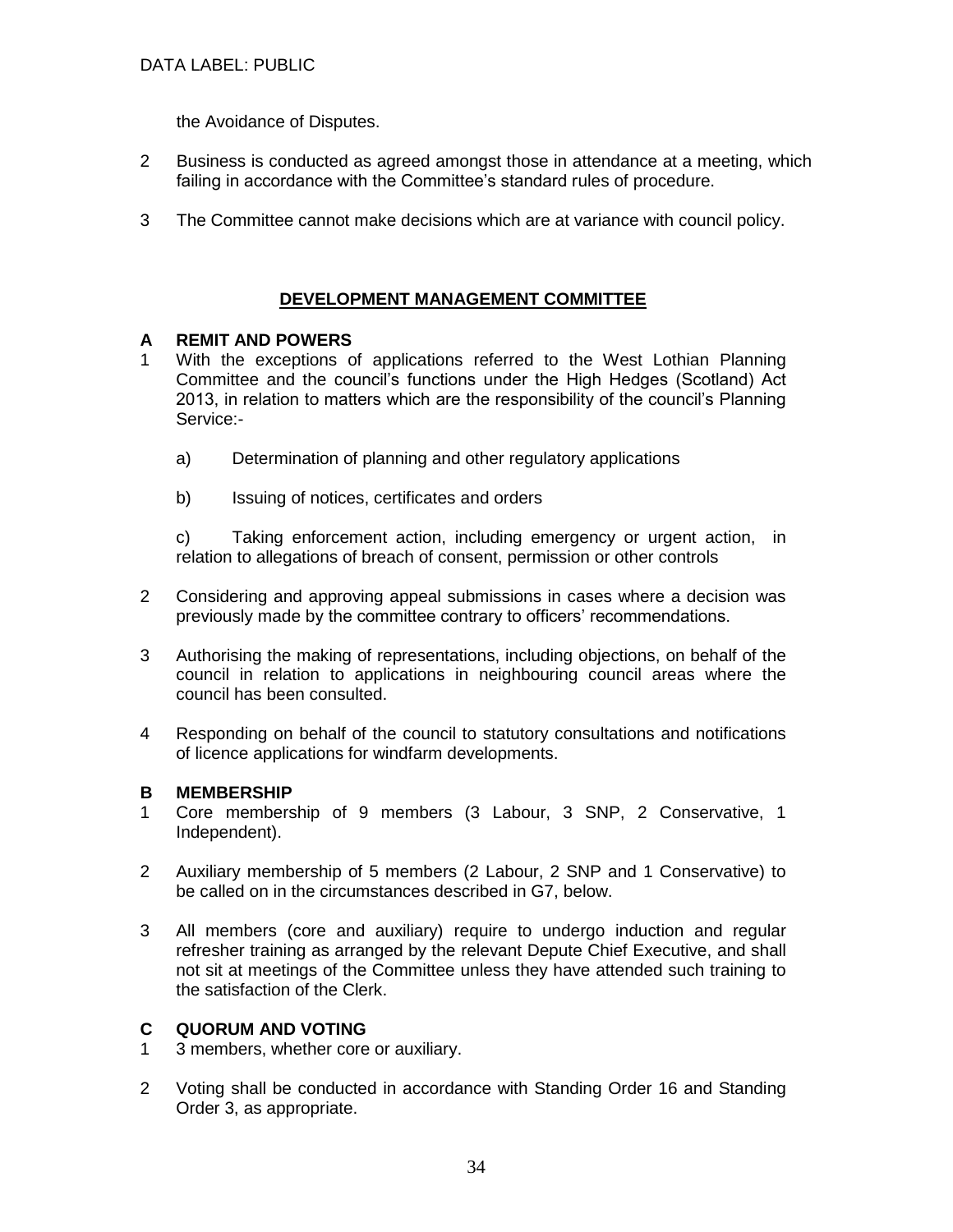## **D SUBSTITUTES**

1 Substitutes are not allowed.

## **E MEETINGS (SUBJECT TO STANDING ORDER 41)**

- 1 Scheduled meetings every 4 weeks, or as near thereto as is practicable, throughout the calendar year, including the summer recess.
- 2 Where there is no business to be brought to a scheduled meeting, the Clerk, in consultation with the Chair, and prior to the notice calling the meeting being issued, may cancel that scheduled meeting.
- 3 Additional meetings may be arranged by the Clerk, in consultation with the Chair, in the circumstances described in G7, below.
- 4 Meetings shall be held as physical, hybrid or remote-access meetings, in accordance with SO41.
- 5 Where 2 metre physical distancing precautions apply in the Civic Centre, the maximum number of members entitled to be physically present for a physical or hybrid meeting shall be the Chair plus 7 more, comprising 2 SNP members, 2 Labour members, 2 Conservative members and the Independent member, to be seated in the outer circle
- 6 Where 1 metre physical distancing precautions apply in the Civic Centre, the maximum number of members entitled to be physically present for a physical or hybrid meeting shall be the Chair plus 7 more, comprising 2 SNP members, 2 Labour members, 2 Conservative members and the Independent member, to be seated in the outer circle.
- 7 Where no physical distancing precautions apply in the Civic Centre, there are no restrictions on the number of members who may be physically present for a physical or hybrid meeting.

## **F REPORTING ARRANGEMENTS**

1 Minutes to be reported to and approved at the next meeting of the Committee.

- 1 Site visits for members of the Committee are to be arranged by the Depute Chief Executive for Education, Regulatory and Area Services in consultation with the Chair. Not all sites will be visited, and attendance at site visits is not compulsory for members of the Committee.
- 2 The Scheme of Delegations to Officers confers on the Depute Chief Executive for Education and Planning and the Head of Planning, Economic Development & Regeneration a power to determine applications in certain circumstances. Decisions proposed to be made by officers shall, where required by the Scheme of Delegation, be circulated to members on a weekly list, and items of business will only be brought to the Committee when called to committee or in other circumstances where those delegated powers do not apply.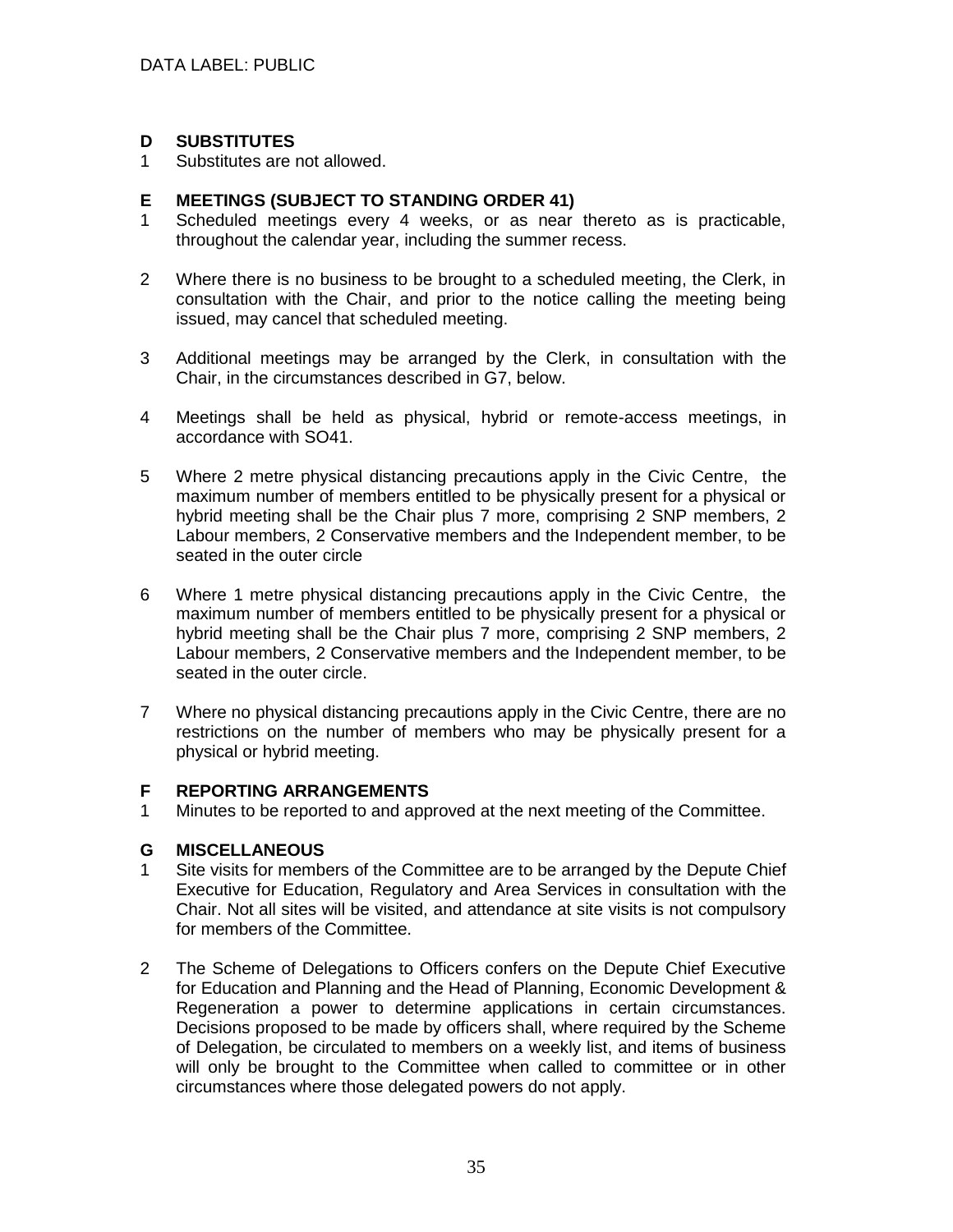- 3 The Depute Chief Executive for Education, Regulatory and Area Services is responsible for issuing Advice Notes to applicants and objectors explaining the rules about objections and hearings at meetings of the Committee, advising interested parties of the date of the meeting when their case will be brought to Committee, and for preparing a list of those who desire to, and who are entitled to, appear at those meetings.
- 4 Hearings at meetings of the Committee are conducted in accordance with a standard procedure. The procedure will be notified to interested parties in advance of and at meetings of the Committee by the Depute Chief Executive for Education, Regulatory and Area Services.
- 5 Where Members move a position against officers' recommendations or against the terms of the development plan then those who move and second the motion shall provide a statement of their planning reasons for that position before a vote is taken, and the Clerk shall note and minute those reasons.
- 6 For appeal submissions in cases where the decision was contrary to officers' recommendation the Depute Chief Executive for Education, Regulatory and Area Services, in consultation with the Chief Solicitor, shall prepare, or procure the preparation of, the appeal submission. Prior to submitting the statement of the Council's case, the Chair and ward Members shall be consulted. If required, the submission may be made through the use of Standing Order 31.
- 7 On occasion, a quorum of core members may not be available due to the withdrawal of members under the Councillors' Code of Conduct. Where an item of business cannot be transacted in those circumstances it shall be continued to a meeting on a date and time to be fixed by the Clerk, in consultation with the Chair. The auxiliary members shall be summoned to that meeting along with those core members who indicate to the Clerk that they are able to take part. The meeting shall only deal with such an adjourned item or items of business.

### **LICENSING COMMITTEE**

### **A REMIT AND POWERS**

- 1 To dispose of applications for non-liquor licences where there is contravention of established council policy, or where objections have been raised by officers, advisers, or members of the general public.
- 2 To consider where appropriate the suspension of such licences granted by the Council.
- 3 To grant or refuse permission for parades and marches and to determine the conditions to be attached to any such permission granted, all in accordance with council policy.
- 4 To grant or refuse applications to the register of private landlords under the Antisocial Behaviour (Scotland) Act 2004, and dispose of other decisions required in the administration of the Council's registration scheme.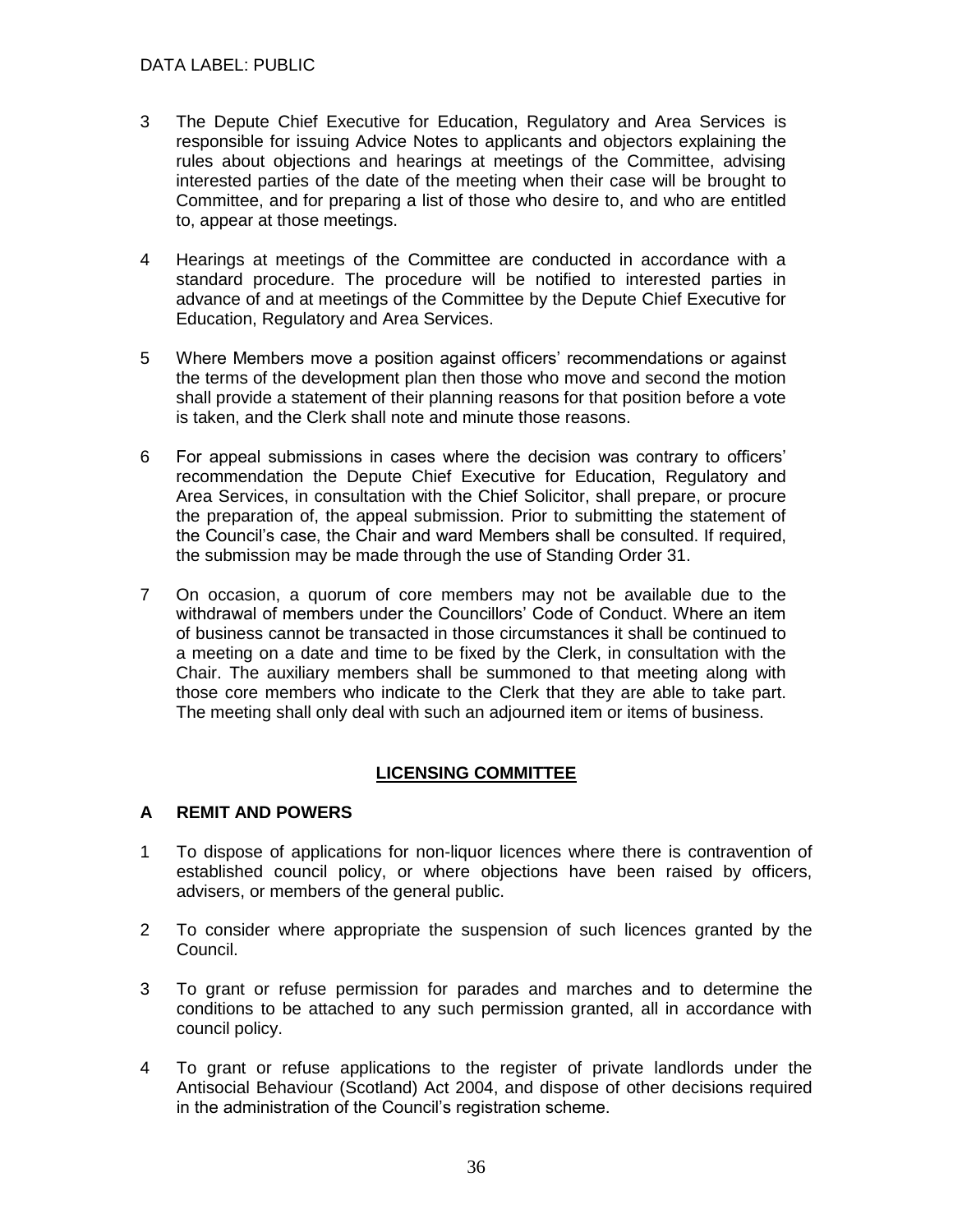5 To vary or refuse to vary conditions attached to non-liquor licences in accordance with council policy.

## **B MEMBERSHIP**

1 6 members (2 Labour, 2 SNP, 2 Conservative).

### **C QUORUM AND VOTING**

- 1 3 members.
- 2 Voting shall be conducted in accordance with Standing Order 16 and Standing Order 3, as appropriate.

### **D SUBSTITUTES**

- 1 Substitutes allowed, drawn from all Elected Members of the Council.
- 2 All members, including substitutes, require to undergo appropriate training to be arranged by the Clerk.

## **E MEETINGS (SUBJECT TO STANDING ORDER 41)**

- 1 Every four weeks.
- 2 Where there is no business to be brought to a scheduled meeting, the Clerk, in consultation with the Chair, and prior to the notice calling the meeting being issued, may cancel that scheduled meeting.
- 3 Other meetings as are required to deal with business arising shall be arranged by the Clerk in consultation with the relevant Depute Chief Executive and the Chair.
- 4 Meetings shall be held as physical, hybrid or remote-access meetings, in accordance with SO41.
- 5 Where 2 metre physical distancing precautions apply in the Civic Centre, the maximum number of members entitled to be physically present for a physical or hybrid meeting shall be the Chair plus 7 more, comprising 2 SNP members, 2 Labour members, 2 Conservative members and the Independent member, to be seated in the outer circle
- 6 Where 1 metre physical distancing precautions apply in the Civic Centre, the maximum number of members entitled to be physically present for a physical or hybrid meeting shall be the Chair plus 7 more, comprising 2 SNP members, 2 Labour members, 2 Conservative members and the Independent member, to be seated in the outer circle.
- 7 Where no physical distancing precautions apply in the Civic Centre, there are no restrictions on the number of members who may be physically present for a physical or hybrid meeting.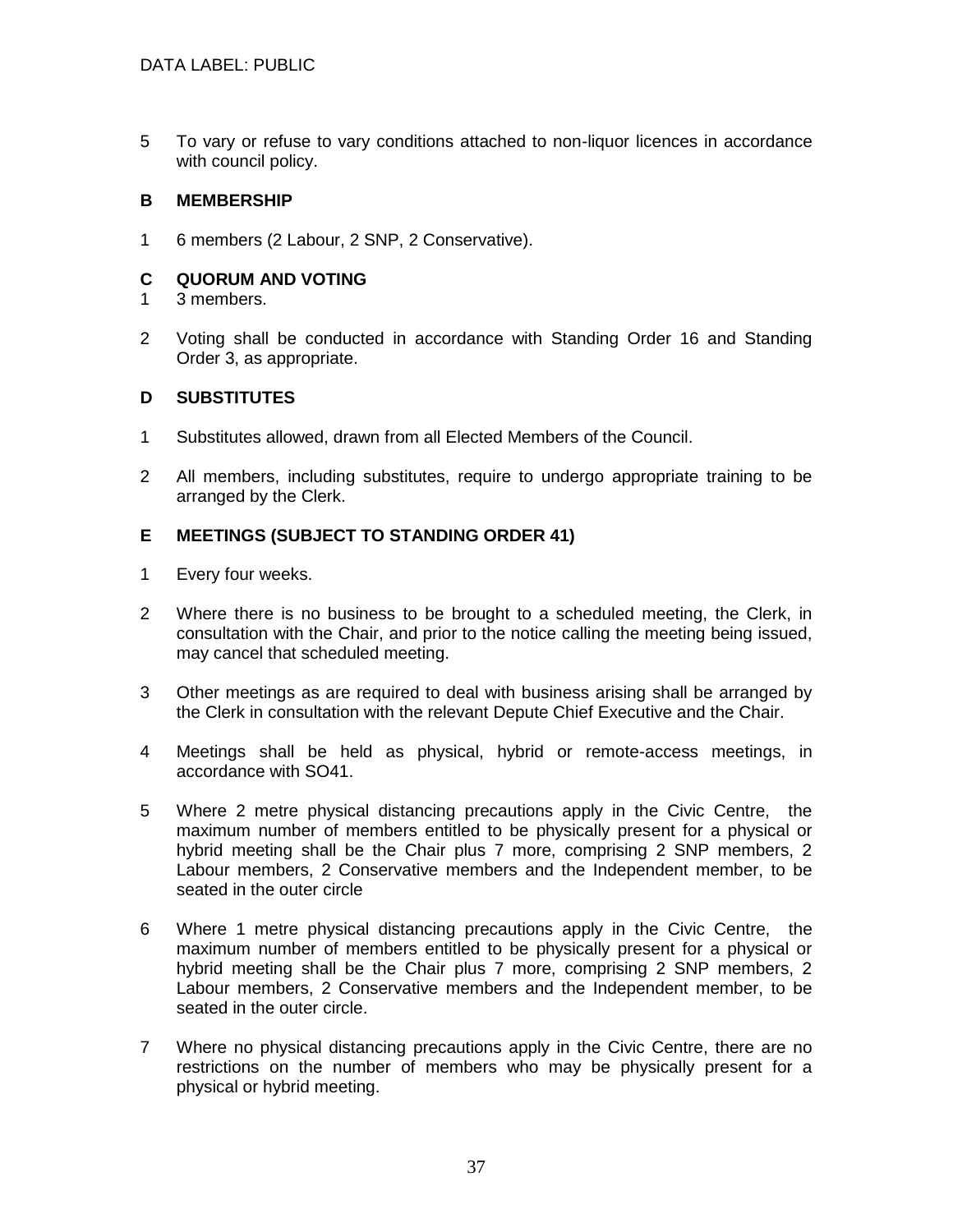### **F REPORTING ARRANGEMENTS**

1 Minutes to be reported to the next meeting of the Committee.

#### **G MISCELLANEOUS**

- 1 Hearings of cases by the Committee shall be conducted in accordance with standard rules of procedure. The Clerk shall be responsible for the issuing of those rules of procedure to interested parties before and at meetings of the Committee.
- 2 The Clerk shall be responsible for lawfully citing parties to attend at meetings of the Committee, and shall report to the Committee any failure in such citation before its consideration of each case.
- 3 The Council's Scheme of Delegations to Officers confers powers on officers to grant licences and other applications, and cases are referred to the Committee for decision where those powers do not apply.

## **SENIOR OFFICER APPOINTMENT COMMITTEE**

#### **A REMIT AND POWERS**

- 1 To select, interview and appoint candidates to vacancies for the posts of Chief Executive, Depute Chief Executive and Head of Service, and in particular:-
	- to select a long leet of candidates for assessment,
	- from the long leet, to select a short leet for interview,
	- to conduct interviews of short leet candidates, and
	- to select and appoint the successful candidate.

#### **B MEMBERSHIP**

- 1 5 members (3 Labour, 1 SNP, 1 Conservative).
- 2 Members require to undergo appropriate training arranged by the Clerk.

#### **C QUORUM AND VOTING**

- 1 3 members.
- 2 Voting shall be conducted in accordance with Standing Order 16 and Standing Order 3, as appropriate.

### **D SUBSTITUTES**

1 Substitutes allowed, drawn from all Elected Members of the Council who have undergone appropriate training arranged by the Clerk.

### **E MEETINGS (SUBJECT TO STANDING ORDER 41)**

- 1 *Ad hoc* meetings when required to deal with appointments referred to it by the Council.
- 2 Meetings of the Committee take place on dates fixed by the Clerk, in consultation with the Chair, or on dates fixed by the Committee at its earlier meetings.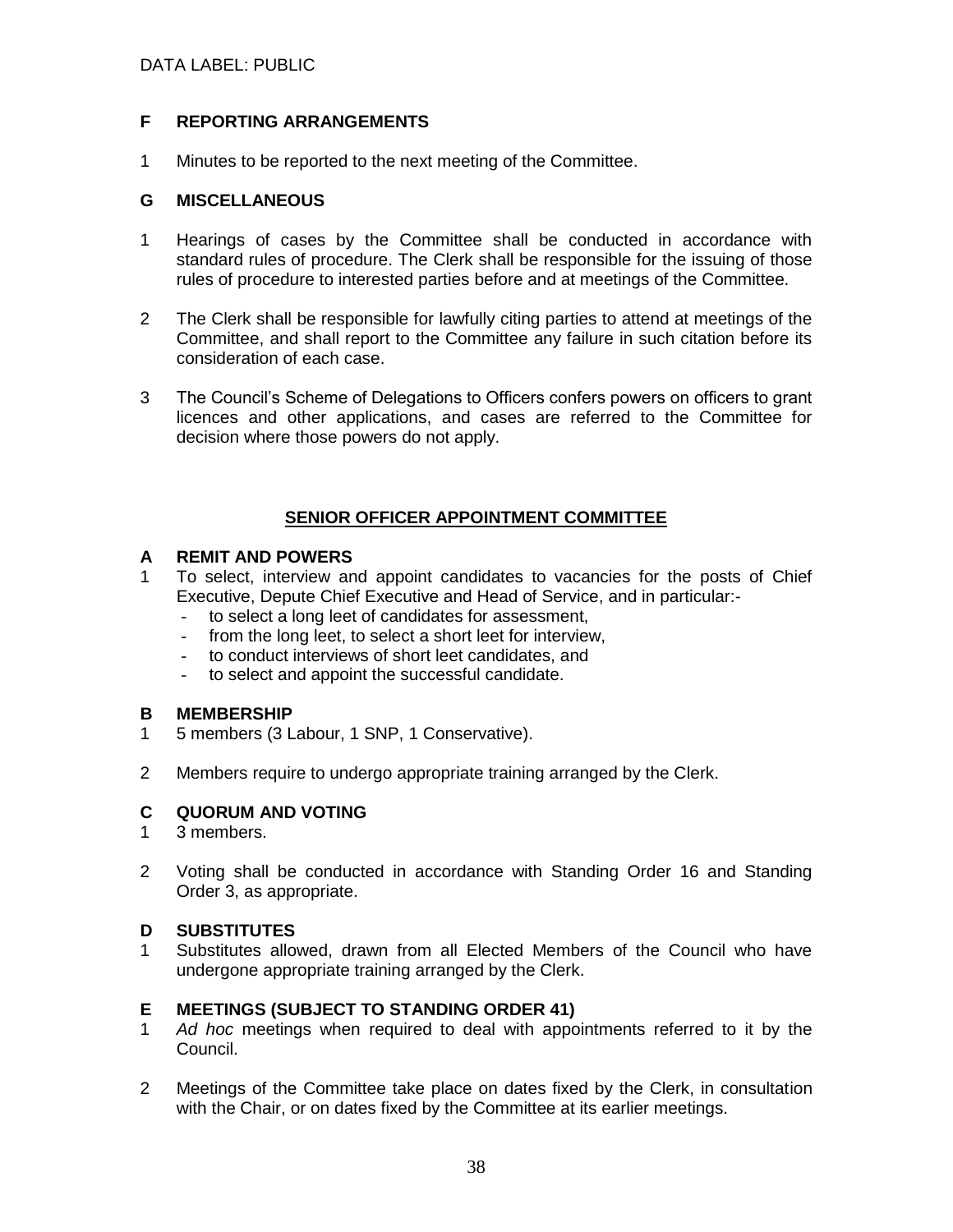- 3 Meetings shall be held as physical, hybrid or remote-access meetings, in accordance with SO41.
- 4 Where 2 metre physical distancing precautions apply in the Civic Centre, the maximum number of members entitled to be physically present for a physical or hybrid meeting shall be the Chair plus 7 more, comprising 2 SNP members, 2 Labour members, 2 Conservative members and the Independent member, to be seated in the outer circle
- 5 Where 1 metre physical distancing precautions apply in the Civic Centre, the maximum number of members entitled to be physically present for a physical or hybrid meeting shall be the Chair plus 7 more, comprising 2 SNP members, 2 Labour members, 2 Conservative members and the Independent member, to be seated in the outer circle.
- 6 Where no physical distancing precautions apply in the Civic Centre, there are no restrictions on the number of members who may be physically present for a physical or hybrid meeting.

#### **F REPORTING ARRANGEMENTS**

- 1 Minutes to be reported to the next meeting of the Committee.
- 2 Appointments made by the Committee are to be reported to the next available meeting of the Council by the relevant Depute Chief Executive.

#### **G MISCELLANEOUS**

- 1 The Chief Executive, as Head of Paid Service, has delegated powers to appoint employees up to but not including Heads of Service.
- 2 The appointments of Chief Executive, Depute Chief Executive and Heads of Service are reserved to the Council, but the Council may choose to delegate that power to this Committee, or to officers.
- 3 The Committee conducts the business referred to it by the Council through one meeting, albeit that meeting will be adjourned from time to time. Substitutes are allowed at any stage in the procedure (subject to B.2 and D, above), notwithstanding that the Committee may re-convene with different members in attendance. All reasonable efforts should be made however to have continuity of membership throughout the process for each appointment.
- 4 The Chief Executive or his nominee(s) shall attend meetings of the Committee for all appointments, and the relevant Depute Chief Executive shall attend meetings of the Committee for appointments of Head of Service. They shall be entitled to participate in discussions at meetings of the Committee (other than in the interview process itself) when invited to do so by the Chair.
- 4 At or prior to the first stage meeting of the Committee, copies of the application forms for all candidates shall be issued to members.
- 5 At the first stage meeting the Committee shall:-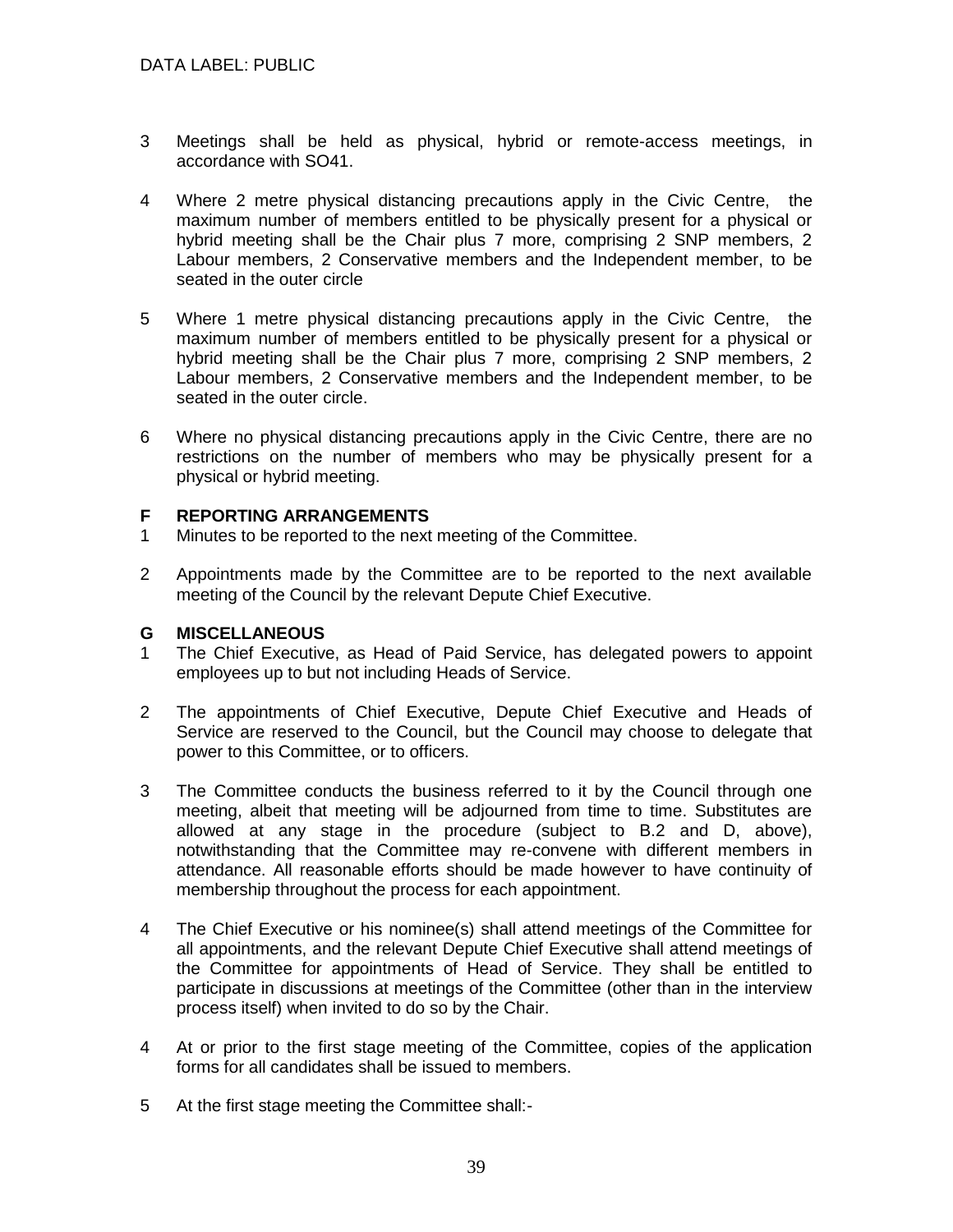- consider the procedure and process to be followed, including the need for a second stage meeting, fixing of a timetable and the assessment and interview processes, and
- agree the long or short leet of candidates for assessment and reserve candidates if so advised.
- 6 At the second stage meeting (if required) the Committee shall:
	- hear a verbal report from the Chief Executive or his nominee(s) on the outcome of the assessment process,
	- agree the short leet of candidates for interview, and
	- agree a presentation topic for candidates selected for interview, as recommended by the Chief Executive or his nominee(s).
- 7 At the final stage meeting the Committee shall:-
	- agree questions for each member to ask each candidate from a list supplied by the Chief Executive or his nominee(s)
	- conduct interviews
	- appraise the performance of each candidate at interview
	- cast a vote for one of the candidates, with the Chair having a casting vote in the event of a tie
	- select the successful candidate and instruct the Chief Executive to secure his or her appointment to the post.
- 8 Notwithstanding the votes cast, the members of the Committee shall support the appointed candidate as if the vote had been unanimous.

### **WEST LOTHIAN LEISURE ADVISORY COMMITTEE**

#### **A REMIT AND POWERS**

- 1 To provide a forum for consultation and engagement between the council and West Lothian Leisure.
- 2 To assist the council in securing best value through achieving economy, effectiveness and efficiency in its operations and expenditure and its management and use of council resources.
- 3 To monitor the implementation by West Lothian Leisure of its Business Plan.
- 4 To review performance, financial management and reporting arrangements and ensure that they are adequate and cost effective.
- 5 To scrutinise the service performance of West Lothian Leisure in relation to its achievement of agreed outcomes and performance indicators.
- 6 To scrutinise the financial performance of West Lothian Leisure against the funding arrangements with the council.
- 7 To give consideration to internal and external reports, including Best Value reviews,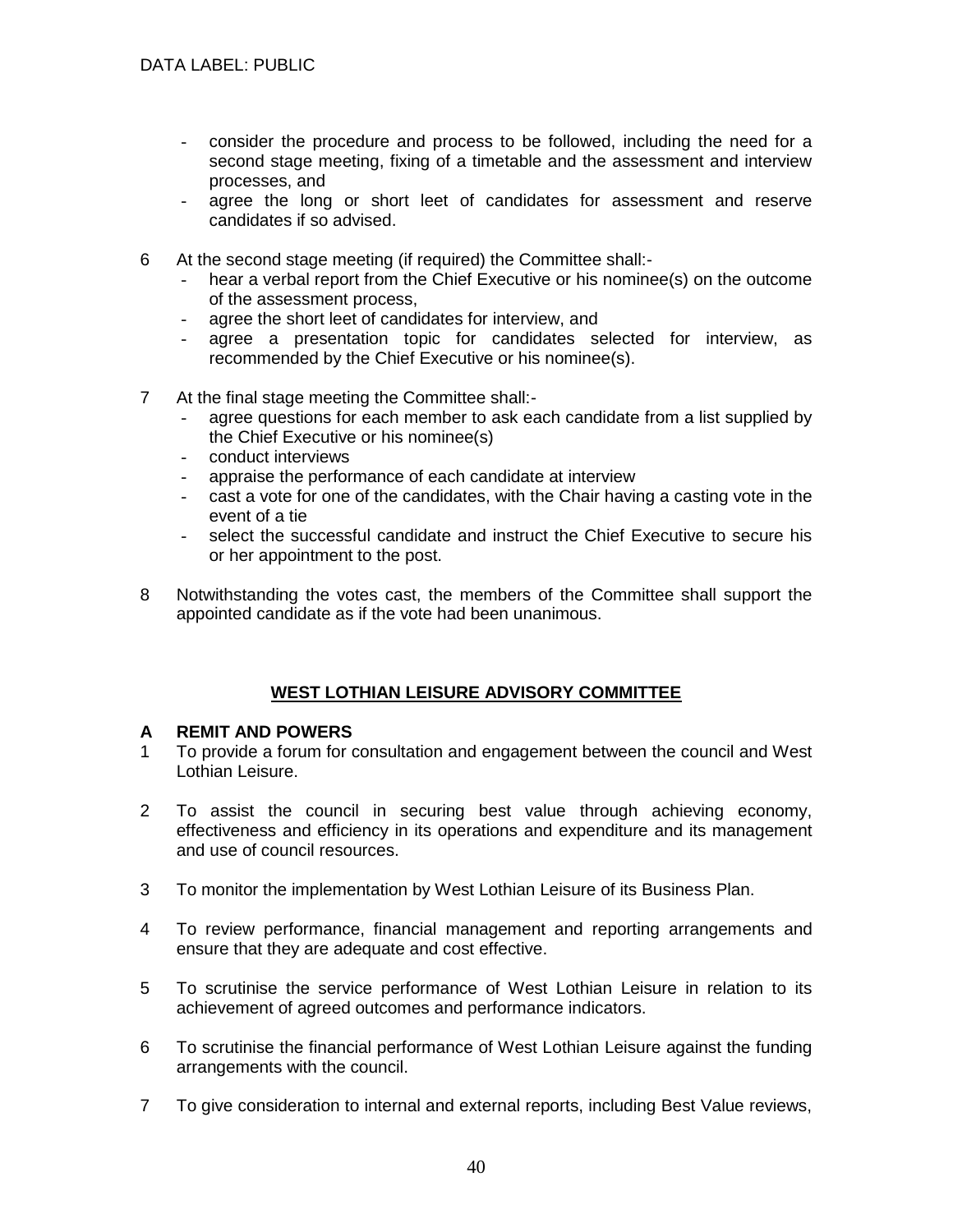which identify is

sues in relation to the council's relationship with West Lothian Leisure.

- 8 To review the place and role of West Lothian Leisure in the fulfilment of the council's statutory duties and delivery of its strategy, outcomes and priorities.
- 9 To consider West Lothian Leisure's annual report each year and its implications for the ongoing relationship between the council and West Lothian Leisure and make appropriate recommendations to Council Executive.
- 10 In pursuing its remit the committee has the following powers:
	- a) To call for the provision of documents and information relevant to the committee's role and remit
	- b) To call for council officers and officers of West Lothian Leisure to attend meetings of the committee
	- c) To make recommendations to council, its committees, council officers and West Lothian Leisure on all aspects of the committee's remit.

### **B MEMBERSHIP**

- 1 5 members (3 Labour, 1 Conservative, 1 SNP).
- 2 Councillors who are directors or employees of West Lothian Leisure may not be appointed as members of the committee.

### **C QUORUM AND VOTING**

- 1 3 members.
- 2 Voting shall be conducted in accordance with Standing Order 16 and Standing Order 3, as appropriate.

### **D SUBSTITUTES**

1 Substitutes allowed, drawn from all Elected Members of the council other than councillors who are directors or employees of West Lothian Leisure.

### **E MEETINGS (SUBJECT TO STANDING ORDER 41)**

- 1 Six scheduled meetings per year.
- 2 Meetings shall be held as physical, hybrid or remote-access meetings, in accordance with SO41.
- 3 Where 2 metre physical distancing precautions apply in the Civic Centre, the maximum number of members entitled to be physically present for a physical or hybrid meeting shall be the Chair plus 7 more, comprising 2 SNP members, 2 Labour members, 2 Conservative members and the Independent member, to be seated in the outer circle
- 4 Where 1 metre physical distancing precautions apply in the Civic Centre, the maximum number of members entitled to be physically present for a physical or hybrid meeting shall be the Chair plus 7 more, comprising 2 SNP members, 2 Labour members, 2 Conservative members and the Independent member, to be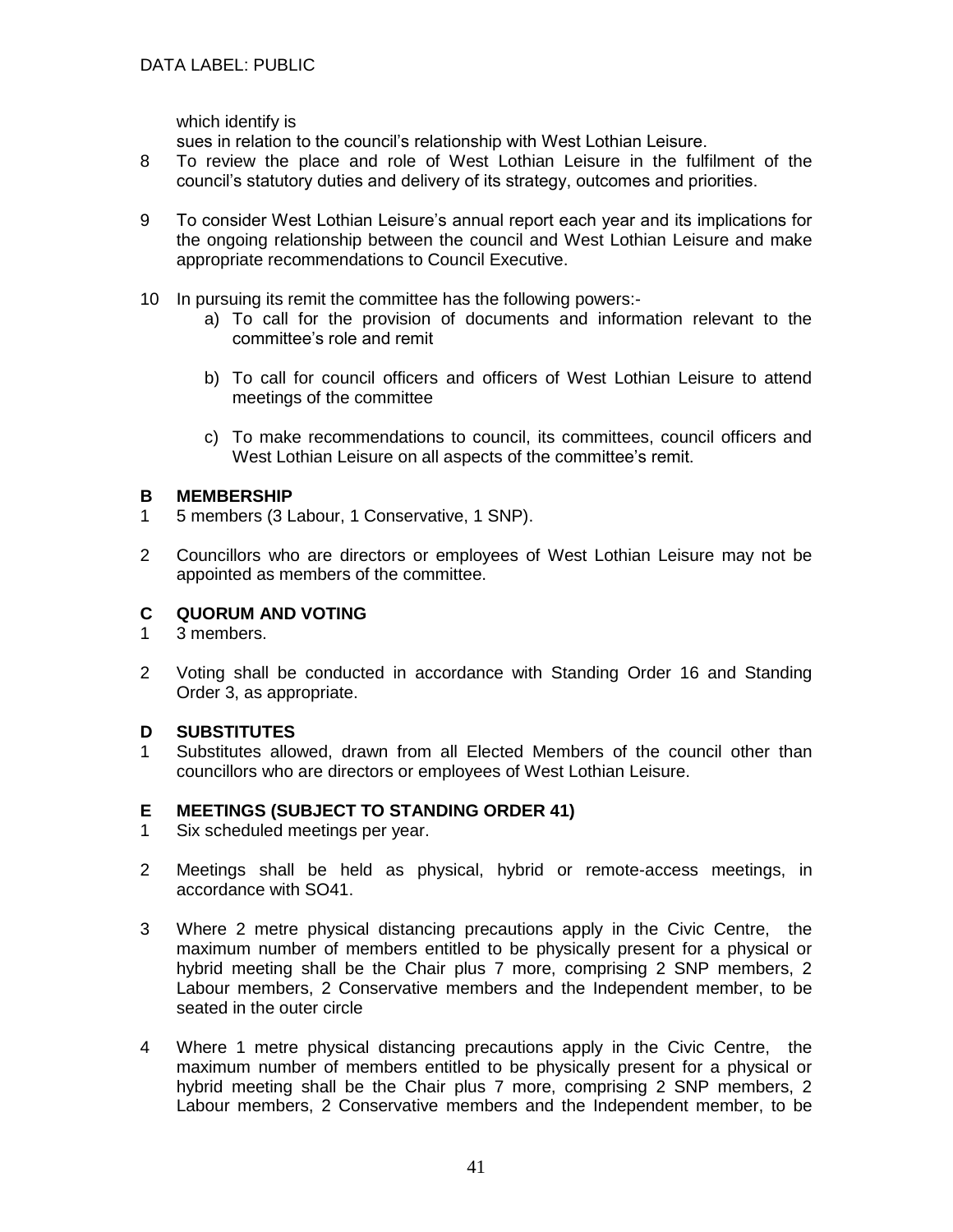seated in the outer circle.

5 Where no physical distancing precautions apply in the Civic Centre, there are no restrictions on the number of members who may be physically present for a physical or hybrid meeting.

### **F REPORTING ARRANGEMENTS**

1 Minutes to be reported to the next meeting of the Committee.

Minutes of the committee to be reported to council for noting.

Officers to report each year to Council Executive providing a copy of West Lothian Leisure's annual report, a summary of the council's relationship with West Lothian Leisure during the reporting year, and any recommendations made by the committee.

#### **G MISCELLANEOUS**

- 1 West Lothian Leisure shall provide information for inclusion in reports on the committee's agenda in relation to service and financial performance in a format and containing information specified by council officers.
- 2 The General Manager of West Lothian Leisure and, at the discretion of the Chair, other representatives, are able to attend meetings of the committee and to take part in a manner determined by the Chair.
- 3 The committee shall not make decisions which change or conflict with council policy or commit the council to expenditure.
- 4 Subject to sections 50A-50K of the Local Government (Scotland) Act 1973, reports and meetings shall as far as practicable be accessible to the public.
- 5 In at least every third year after 2017/18 officers shall carry out a full review of West Lothian Leisure's contribution to securing best value and the continuing effectiveness and fitness for purpose of the model for delivery of services through West Lothian Leisure. The outcome of that review shall be reported, with appropriate recommendations, to Council Executive.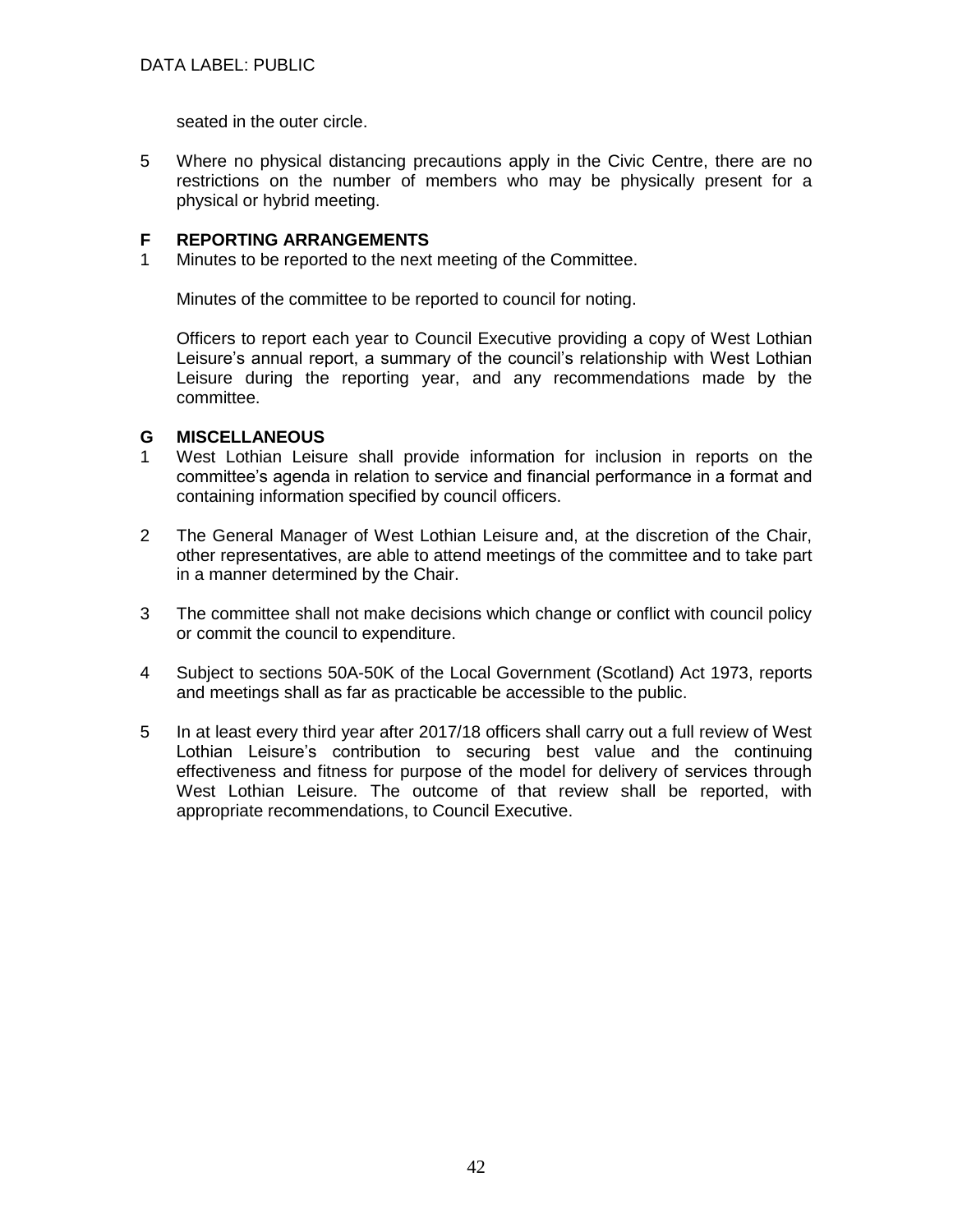# **LOCAL AREA COMMITTEES**

## **LOCAL AREA COMMITTEES (ONE PER ELECTORAL WARD)**

## **A REMIT**

- 1 (a) To be a forum for the discussion of ward issues, and
	- (b) To facilitate community engagement at the ward level;
- 2 To act as a focus for frontline council staff;
- 3 To scrutinise council policies at ward level;
- 4 To make representations and comments on ward issues to the Council; and
- 5 To take decisions binding on the Council and to exercise powers and responsibilities in policy areas and within limits and guidelines delegated from time to time by Council, Council or Education Executives.

#### **B MEMBERSHIP**

- 1 The three or four Elected Members for the relevant electoral ward.
- 2 The Chair and Vice-Chair shall be appointed by the Council.
- 3 Every community council in West Lothian is entitled to send one representative to meetings of the Local Area Committee for the ward or wards in which their community is situated. In addition, each Local Area Committee is able to invite such other parties (including additional community council representatives) as it deems appropriate to attend its meetings or send representatives, either on a regular or an *ad hoc* basis. Representatives of community councils and those attending at the Committee's invitation are not entitled to move motions or amendments or to vote, and the extent to which they are to be permitted to participate in the business of the Committee is to be determined by the Chair.

### **C QUORUM AND VOTING**

- 1 The quorum for all Local Area Committees shall be three Members, regardless of the number of Members in the ward.
- 2 In the event that a quorum is not present then so long as two Members are present, the meeting may proceed and its business may be transacted, but the resolutions made at the meeting shall require to be reported by the Lead Officer to the Council Executive for ratification before becoming effective.
- 3 No meeting shall take place and no business shall be transacted at a meeting of a Local Area Committee if only one Member is present.
- 4 Voting shall be conducted in accordance with Standing Order 16 and Standing Order 3, as appropriate.

### **D SUBSTITUTES**

1 Substitutes are not permitted at meetings of Local Area Committees.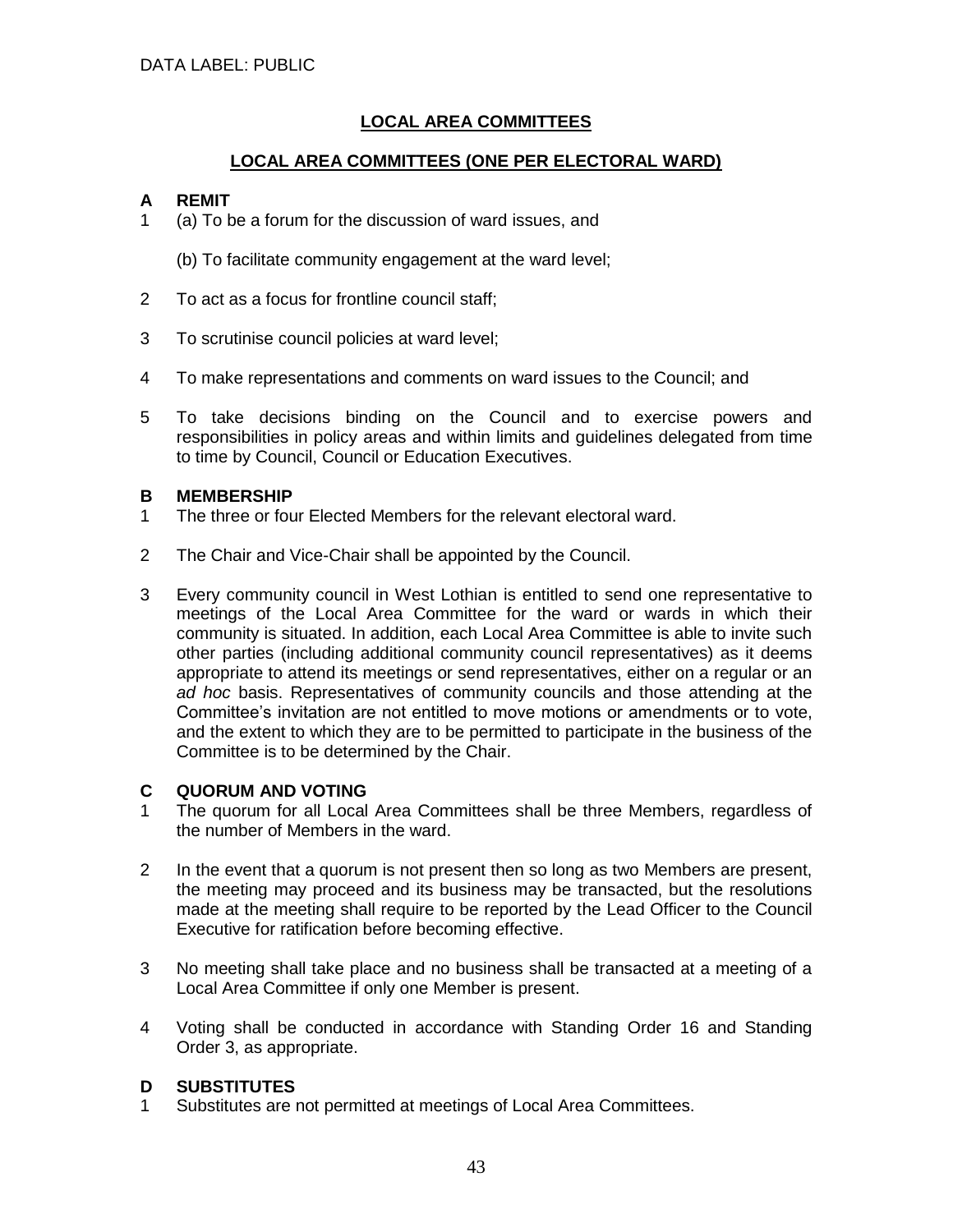### **E MEETINGS (SUBJECT TO STANDING ORDER 41)**

- 1 Arrangements are to be made for initial meetings by Council at its first meeting after each local government election. At those initial meetings each Local Area Committee shall agree a schedule of regular meetings for the following calendar year and submit those arrangements to the Council Executive for approval. In each succeeding year, each Local Area Committee shall on or before 30 April agree a schedule of regular meetings for the succeeding twelve months and shall submit those arrangements to the Council Executive for approval.
- 2 In addition to the schedule of regular meetings, each Local Area Committee shall have the power to fix such additional meetings as it shall deem appropriate from time to time.
- 3 The Chair shall have the power to call a special meeting, which shall be convened and shall be governed by the terms of Standing Order 5. Other Members have no right to call a special meeting.
- 4 The preparation of the agenda for each meeting shall be carried out by the Lead Officer in consultation with the Chair, and the arrangements for doing so, including any pre-meeting, shall be as determined by the Chair in consultation with the Lead Officer and the Clerk.
- 5 Meetings shall be held as physical, hybrid or remote-access meetings, in accordance with SO41. Local Area Committees may resolve that the physical location of meetings convened as hybrid or physical meetings shall be elsewhere than the council chamber, subject to the agreement of the Clerk.
- 6 Where 2 metre physical distancing precautions apply in the Civic Centre, the maximum number of members entitled to be physically present for a physical or hybrid meeting shall be the Chair plus 7 more, comprising 2 SNP members, 2 Labour members, 2 Conservative members and the Independent member, to be seated in the outer circle
- 7 Where 1 metre physical distancing precautions apply in the Civic Centre, the maximum number of members entitled to be physically present for a physical or hybrid meeting shall be the Chair plus 7 more, comprising 2 SNP members, 2 Labour members, 2 Conservative members and the Independent member, to be seated in the outer circle.
- 8 Where no physical distancing precautions apply in the Civic Centre, there are no restrictions on the number of members who may be physically present for a physical or hybrid meeting.

#### **D REPORTING ARRANGEMENTS**

- 1 Minutes will be reported to the next meeting of each Local Area Committee for approval in accordance with Standing Order 12.
- 2 Any recommendation or representation to be made to Council, or Council or Education Executives, shall be noted and reported or communicated as appropriate by the Lead Officer on behalf of the Committee.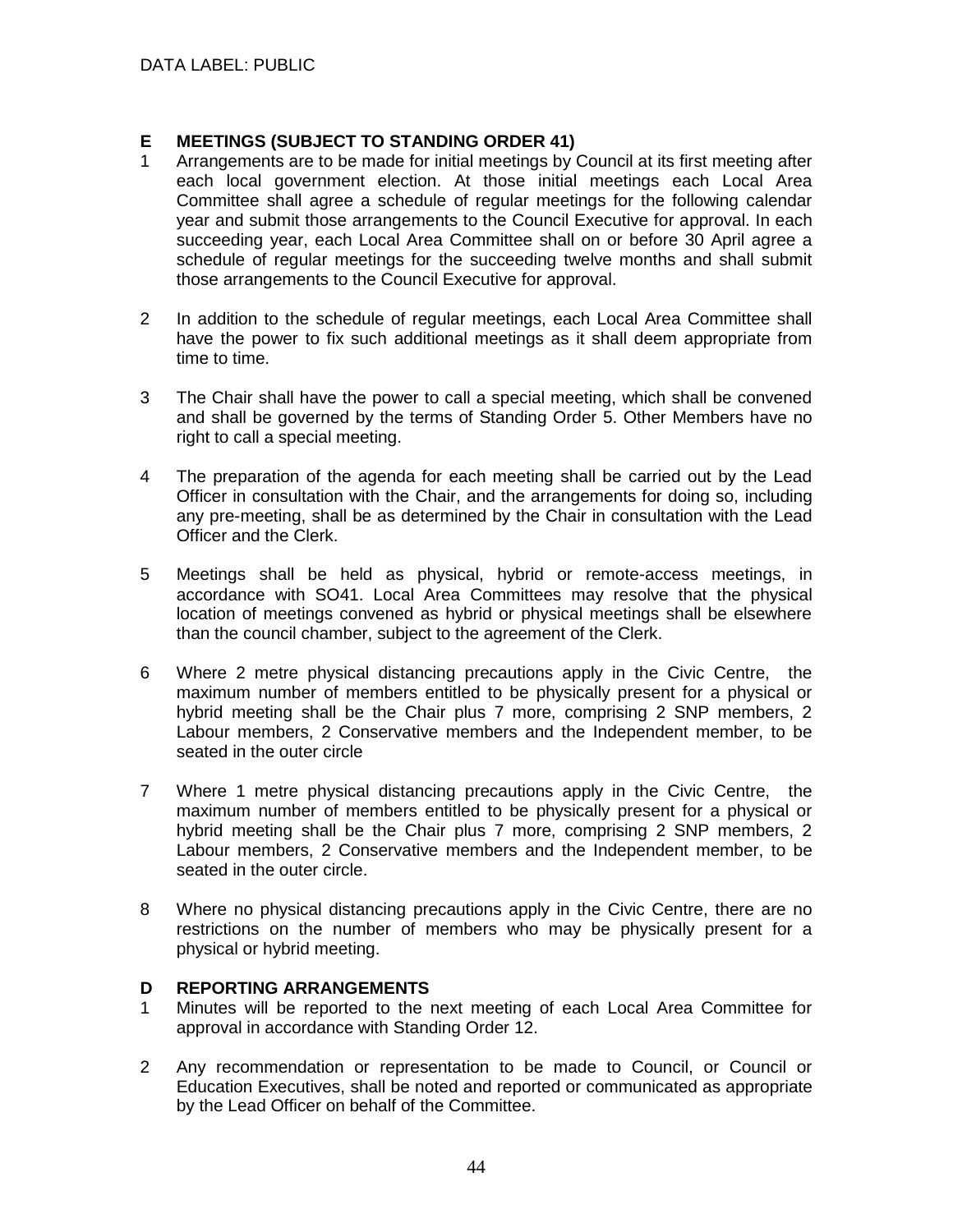#### **E MISCELLANEOUS**

- 1 Local Area Committees were established as a specific type of working group, without decision-making powers, with a general consultative and advisory remit. Subsequently, they were reconstituted as Committees of the Council, retaining their initial remit but acquiring decision-making powers in specified areas from Council or Council or Education Executives.
- 2 Except where specific powers are delegated from time to time, Local Area Committees do not have power to make decisions for or on behalf of the Council, nor to speak for or make representations on behalf of the Council. Their actions and decisions are always subject to Standing Order 35.
- 3 Each Local Area Committee has a Lead Officer appointed by the Chief Executive. The Lead Officer's role is:-
	- to assist in the planning of the Committee's work and meetings
	- to build and prepare agendas in conjunction with the Chair and Clerk
	- to arrange for the preparation and submission of reports and other papers for meetings
	- to carry out routine correspondence on behalf of the Committee in connection with its meetings and business
	- to co-ordinate discussion
	- to submit reports as required to Council or Council or Education Executives on behalf of the Committee
	- to assist in the implementation of its business
	- to advise the Chair and Members, in conjunction with the Clerk, of the Committee's powers and remit and the limitations on them
- 4 Through the Lead Officers, the Committee is able to call on the services of officers of the Council to attend its meetings and provide reports, comment or advice on its business.
- 5 In exercising any aspect of its scrutiny function, Local Area Committees should have regard to the scrutiny functions of the Performance and Audit and Governance Committees and the Policy Development and Scrutiny Panels and should plan their business in a way which avoids duplication of the work of those bodies.
- 6 Local Area Committees should take steps to ensure the most effective and efficient conduct of their business, and in particular should have regard to the pressures of time on council officers and whether their attendance at meetings is always required.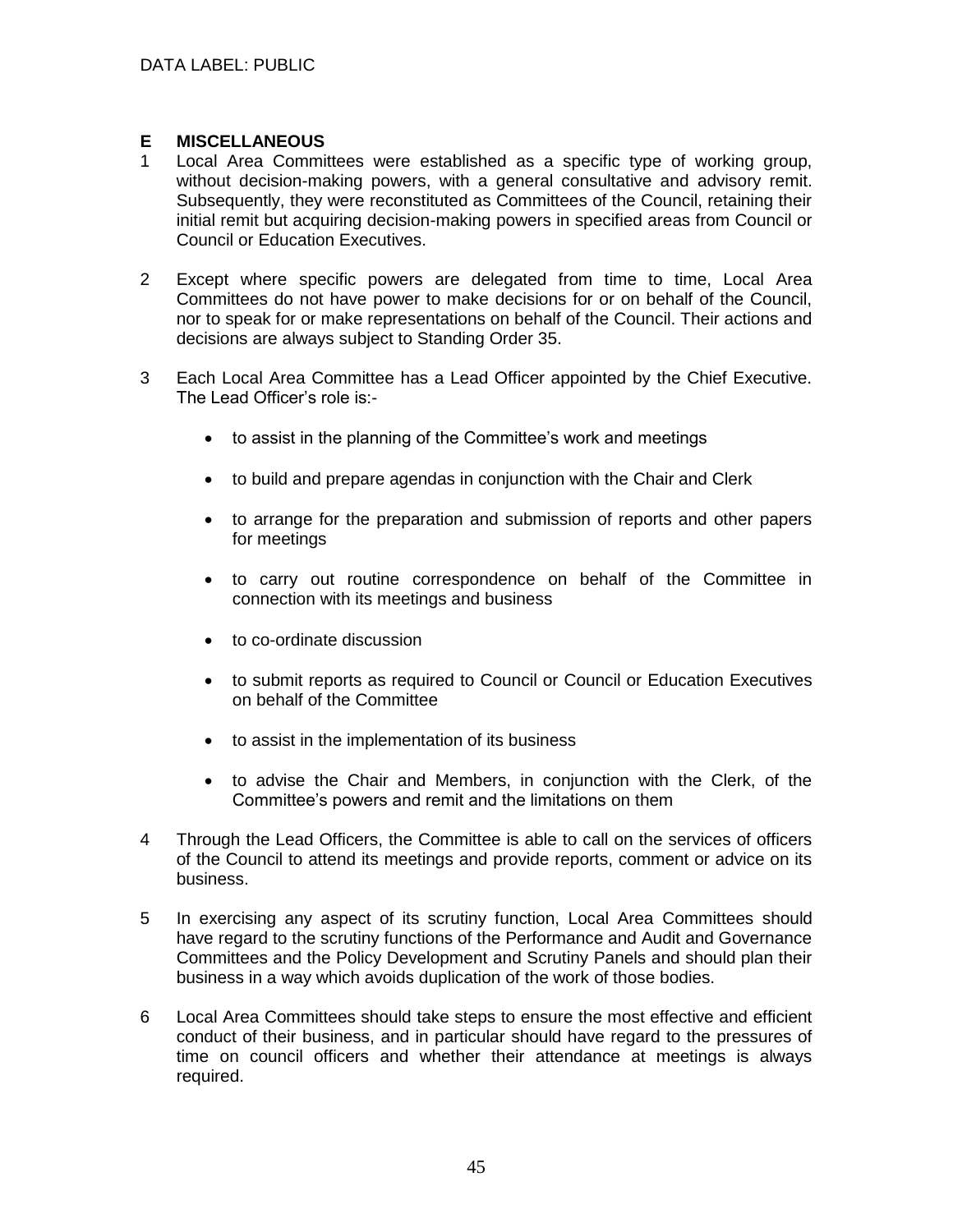# DATA LABEL: PUBLIC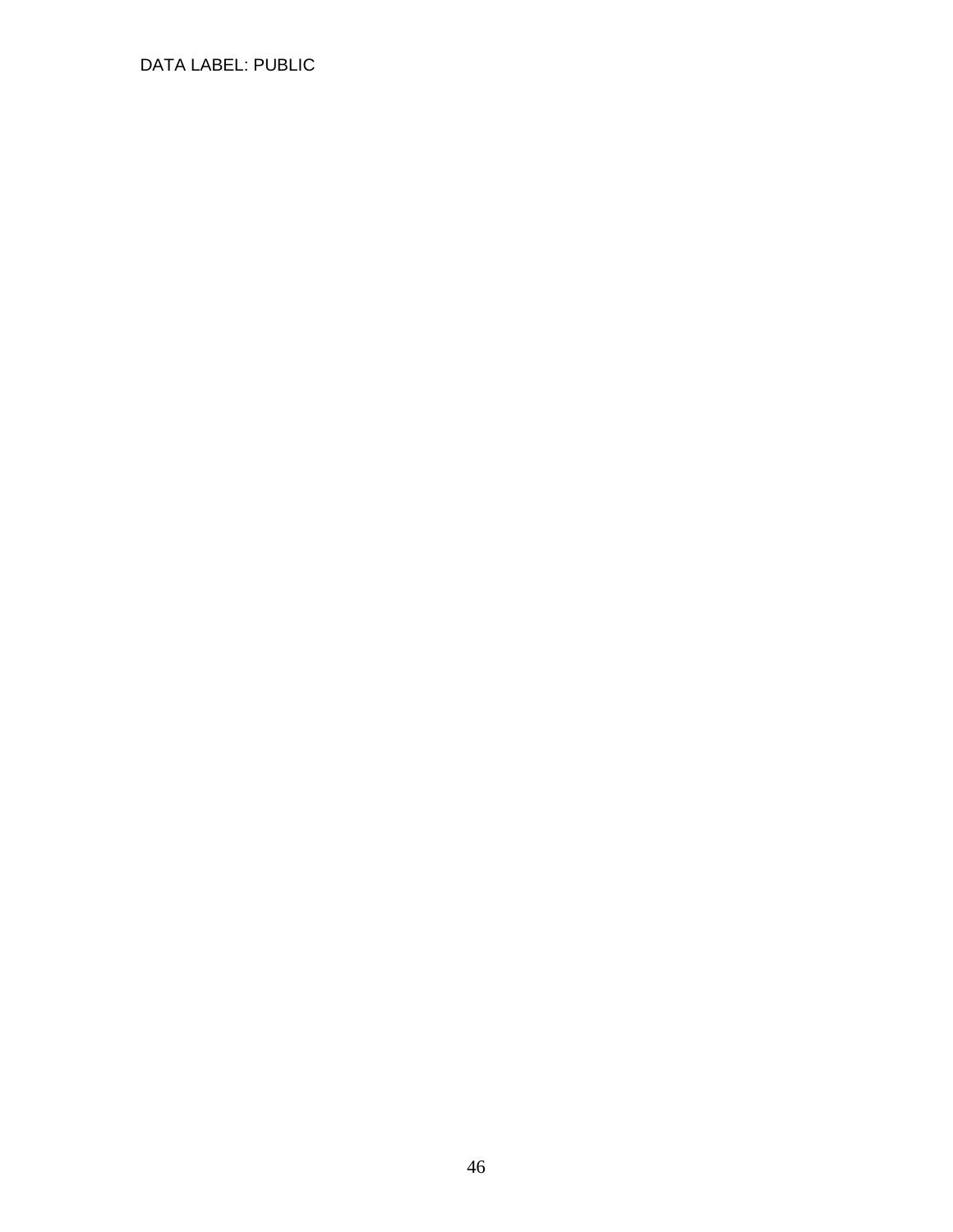DATA LABEL: PUBLIC

# **C. THE SUB-COMMITTEES**

(None)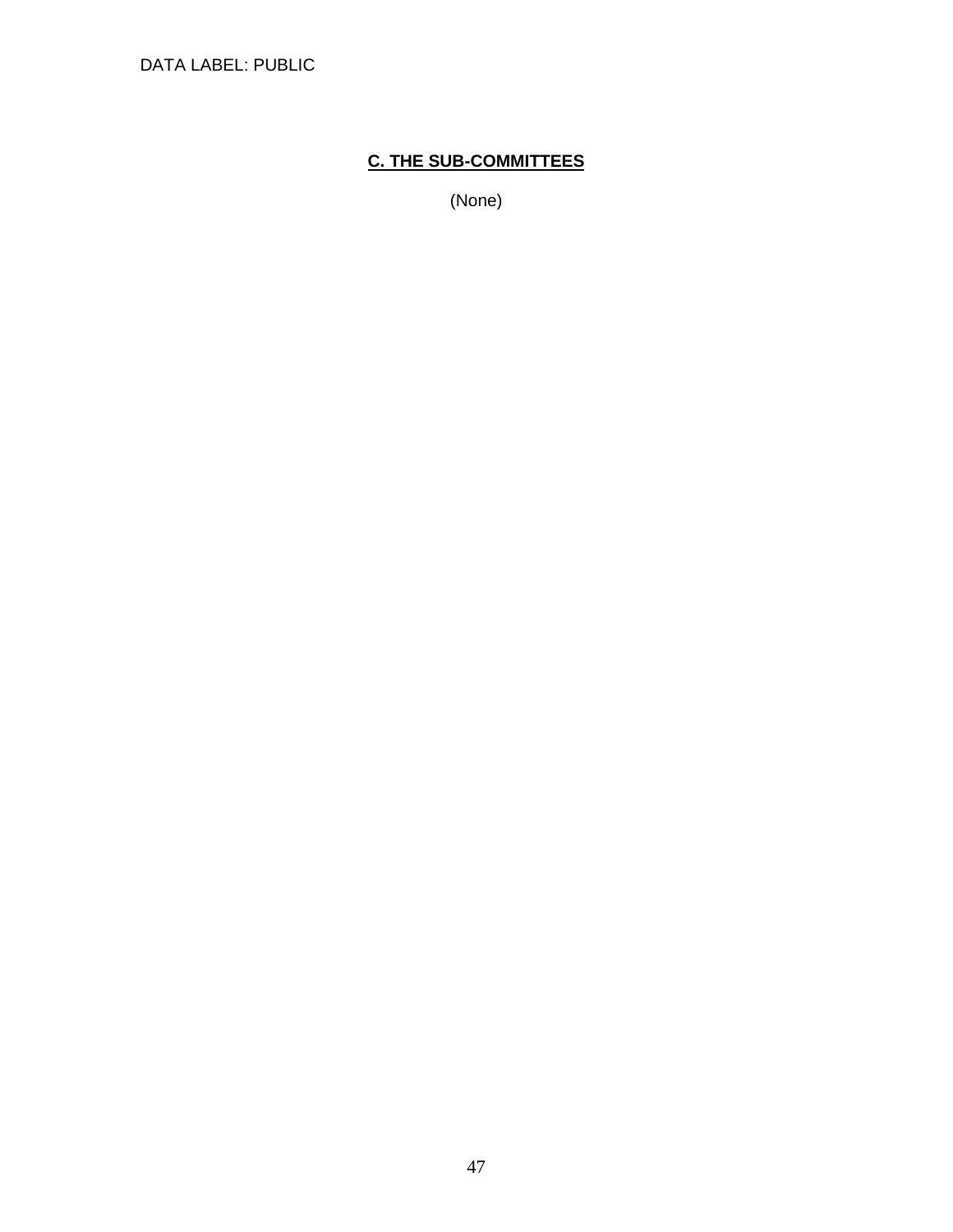## **D. THE WORKING GROUPS**

#### **JOINT CONSULTATIVE GROUP (JCG)**

#### **A REMIT**

1 (a) To provide a means of regular consultation and to facilitate negotiations between the Council and its employees in order to prevent differences and to adjust them should they arise, always provided that no question of an individual's pay, wage, grading, discipline, promotion or efficiency shall be within the scope of the Group.

(b) To consider and offer observations on any proposals made by the Council involving substantial administrative re-organisation to the extent to which it affects the pay and conditions of employment of the employees of the Council.

(c) To consider and report on any matter which may be referred to the Group by West Lothian Council or by any of the Trade Unions and in this connection the Group shall have the right to invite the attendance of any official of the Council or any other person or persons to act in an advisory capacity at any meeting of the Group.

(d) It shall be within the discretion of either side to refer to the National Joint Council for Local Authorities' Services (Scottish Councils) or other negotiating body, for advice and guidance, any matter brought before the Group.

#### **B MEMBERSHIP**

- 1 6 Elected members (4 Labour, 1 Conservative, 1 SNP), one of whom shall be the member of the Executive Committee holding the Partnership and Resources Portfolio.
- 2 12 representatives of the Single Status and Craft Staff of the Council appointed by Unison, Transport and General Workers Union, Amalgamated Electrical and Engineering Union, General, Municipal and Boilermakers' Union and the Union of Construction Allied trades and Technicians.
- 3 The group shall appoint a Chair and Vice-Chair from amongst its members. The offices of Chair and Vice-Chair shall alternate annually between each side, and those offices shall not be held by the same side in any year.

### **C QUORUM**

1 3 Elected members and 3 staff-side members.

#### **D SUBSTITUTES**

- 1 Substitutes for Elected Members to be allowed, drawn from all Elected Members of the Council.
- 2 Substitutes on the staff side are allowed, and shall represent the trade union making the substitution.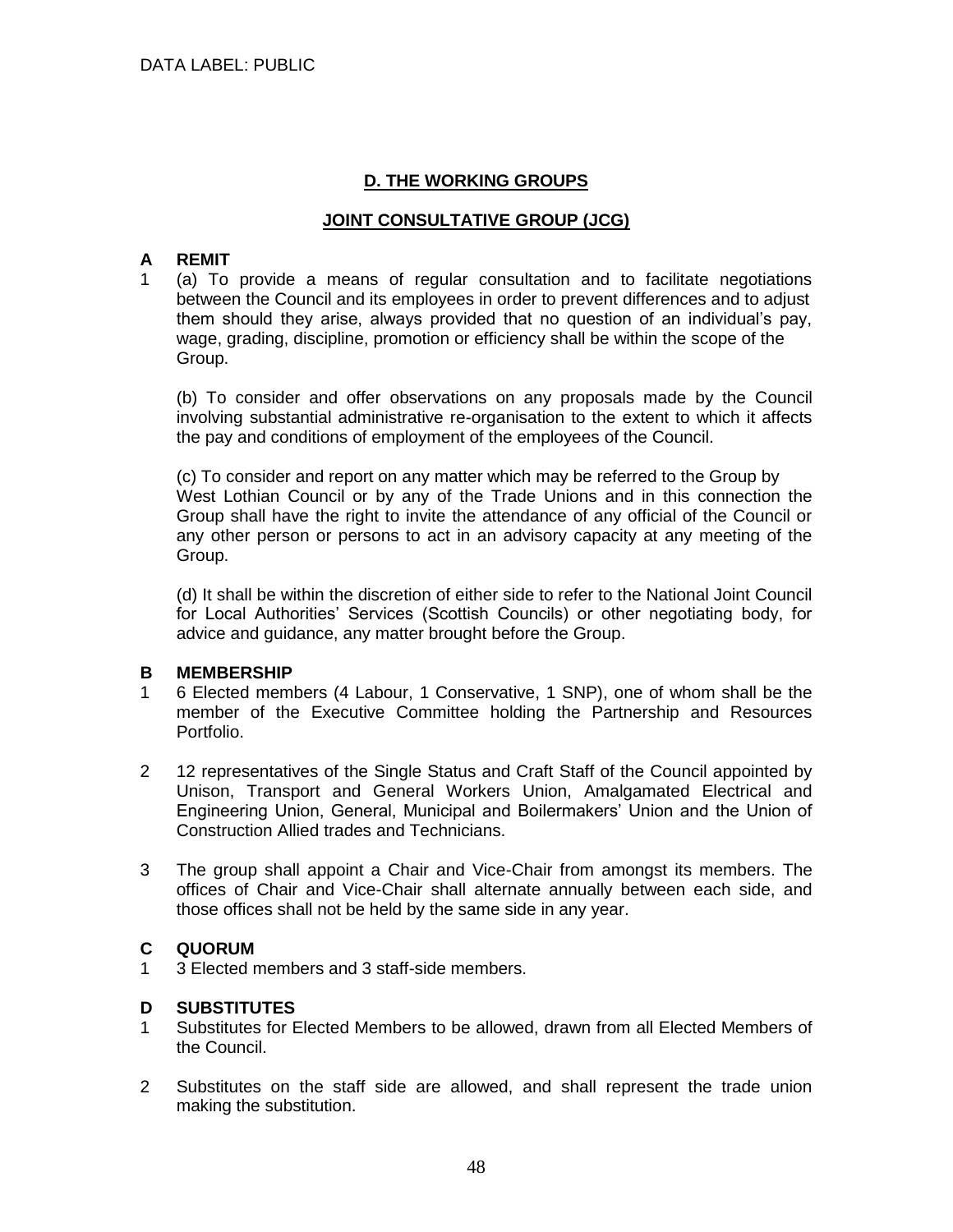### **E MEETINGS (SUBJECT TO STANDING ORDER 41)**

- 1 Four meetings each year fixed by the Council.
- 2 After consultation with both sides, if it emerges that a meeting is not required then the Clerk shall, in consultation with both sides, be entitled to cancel the meeting.
- 3 Meetings shall be held as physical, hybrid or remote-access meetings in the same manner as are committee meetings
- 4 Where 2 metre physical distancing precautions apply in the Civic Centre, the maximum number of members entitled to be physically present for a physical or hybrid meeting shall be the Chair plus 7 more, comprising 2 SNP members, 2 Labour members, 2 Conservative members and the Independent member, to be seated in the outer circle
- 5 Where 1 metre physical distancing precautions apply in the Civic Centre, the maximum number of members entitled to be physically present for a physical or hybrid meeting shall be the Chair plus 7 more, comprising 2 SNP members, 2 Labour members, 2 Conservative members and the Independent member, to be seated in the outer circle.
- 6 Members of the public and appointed members must participate by remote-access whenever there are physical distancing arrangements in the Civic Centre, unless otherwise required by law.
- 7 Where no physical distancing precautions apply in the Civic Centre, there are no restrictions on the number of members who may be physically present for a physical or hybrid meeting.

### **F REPORTING ARRANGEMENTS**

- 1 Minutes of the Group shall be reported to the next meeting of the group.
- 2 Minutes of the Group shall be reported to full council for noting.

#### **G MISCELLANEOUS**

1 The JCG is a working group of the Council.

### **JOINT CONSULTATIVE GROUP (TEACHING STAFF**)

#### **A REMIT**

1 (a) To provide a means of regular consultation and facilitate negotiations between the Council and teaching staff employees, always provided that no question of an individual's pay, grading, discipline, promotion or efficiency shall be within the scope of the Group.

(b) To consider matters specifically raised by the teaching staff representatives, which they wish to draw to the attention of the Council.

(c) To consider and report on any matter, which may be referred by the Council for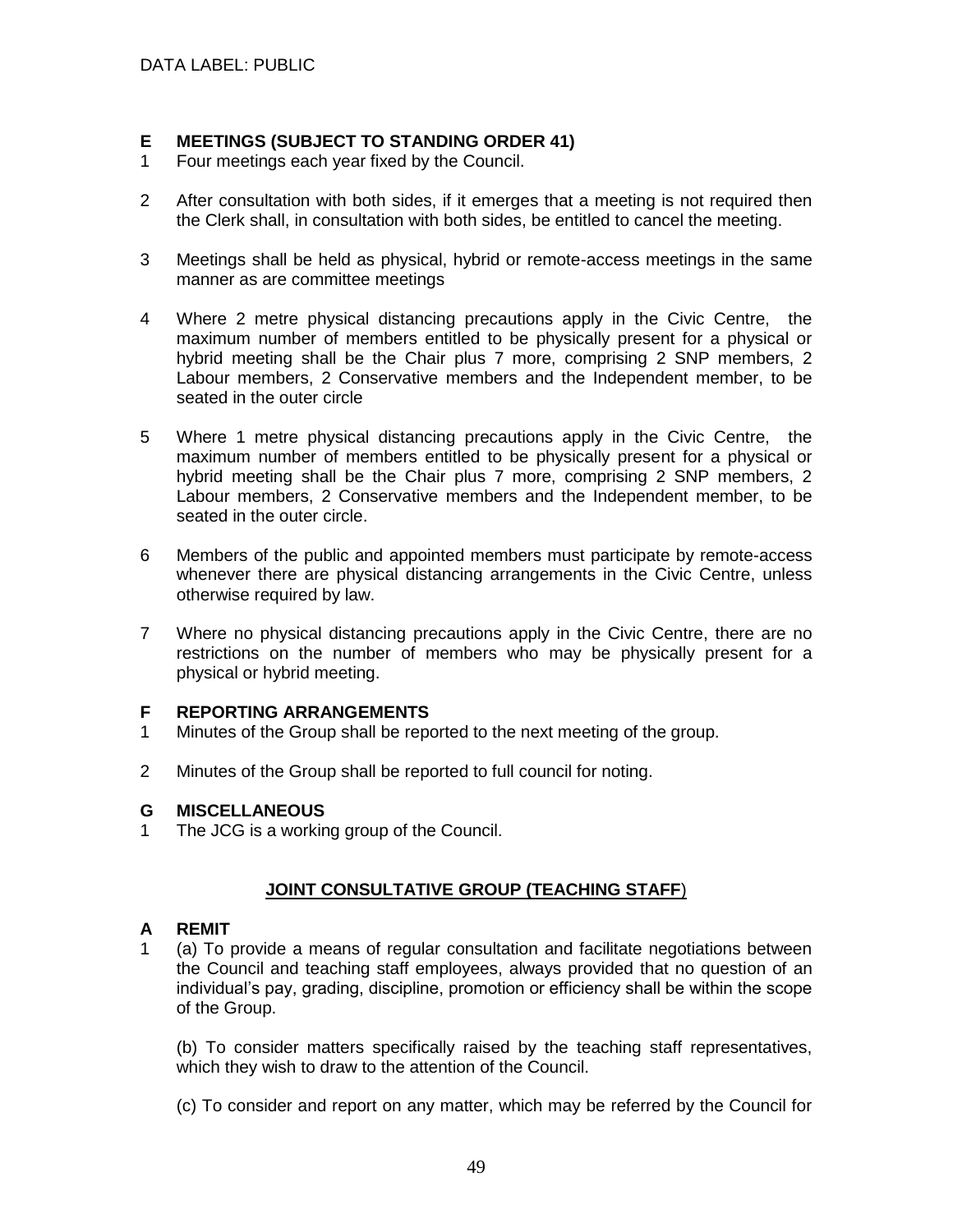the views of the Group.

### **B MEMBERSHIP**

- 1 7 members (4 Labour, 2 SNP, 1 Conservative), one of whom shall be the member of the Council Executive holding the portfolio for Education.
- 2 The teachers' representatives appointed to the relevant Committee in terms of section 124 of the Local Government (Scotland) Act 1973 shall be members.
- 3 8 members being nominated representatives of the teaching staff of the Council appointed by the trade unions as follows:-
	- 5 members of the Educational Institute for Scotland
	- 2 members of the Scottish Secondary teachers Association
	- 1 member of the National Association of School teachers.
- 4 The Group shall be chaired by the member of the Council Executive holding the portfolio for Education.

#### **QUORUM**

1 3 members from the Council and 4 members from the other representatives.

#### **D SUBSTITUTES**

1 Substitutes for Elected Members to be allowed, drawn from all Elected Members of the Council.

#### **E MEETINGS (SUBJECT TO STANDING ORDER 41)**

- 1 Four meetings in each year on dates fixed by the Council.
- 2 After consultation with both sides, if it emerges that a meeting is not required then the Clerk shall, in consultation with both sides, be entitled to cancel the meeting.
- 3 Meetings shall be held as physical, hybrid or remote-access meetings in the same manner as are committee meetings
- 4 Where 2 metre physical distancing precautions apply in the Civic Centre, the maximum number of members entitled to be physically present for a physical or hybrid meeting shall be the Chair plus 7 more, comprising 2 SNP members, 2 Labour members, 2 Conservative members and the Independent member, to be seated in the outer circle
- 5 Where 1 metre physical distancing precautions apply in the Civic Centre, the maximum number of members entitled to be physically present for a physical or hybrid meeting shall be the Chair plus 7 more, comprising 2 SNP members, 2 Labour members, 2 Conservative members and the Independent member, to be seated in the outer circle.
- 6 Members of the public and appointed members must participate by remote-access whenever there are physical distancing arrangements in the Civic Centre, unless otherwise required by law.
- 7 Where no physical distancing precautions apply in the Civic Centre, there are no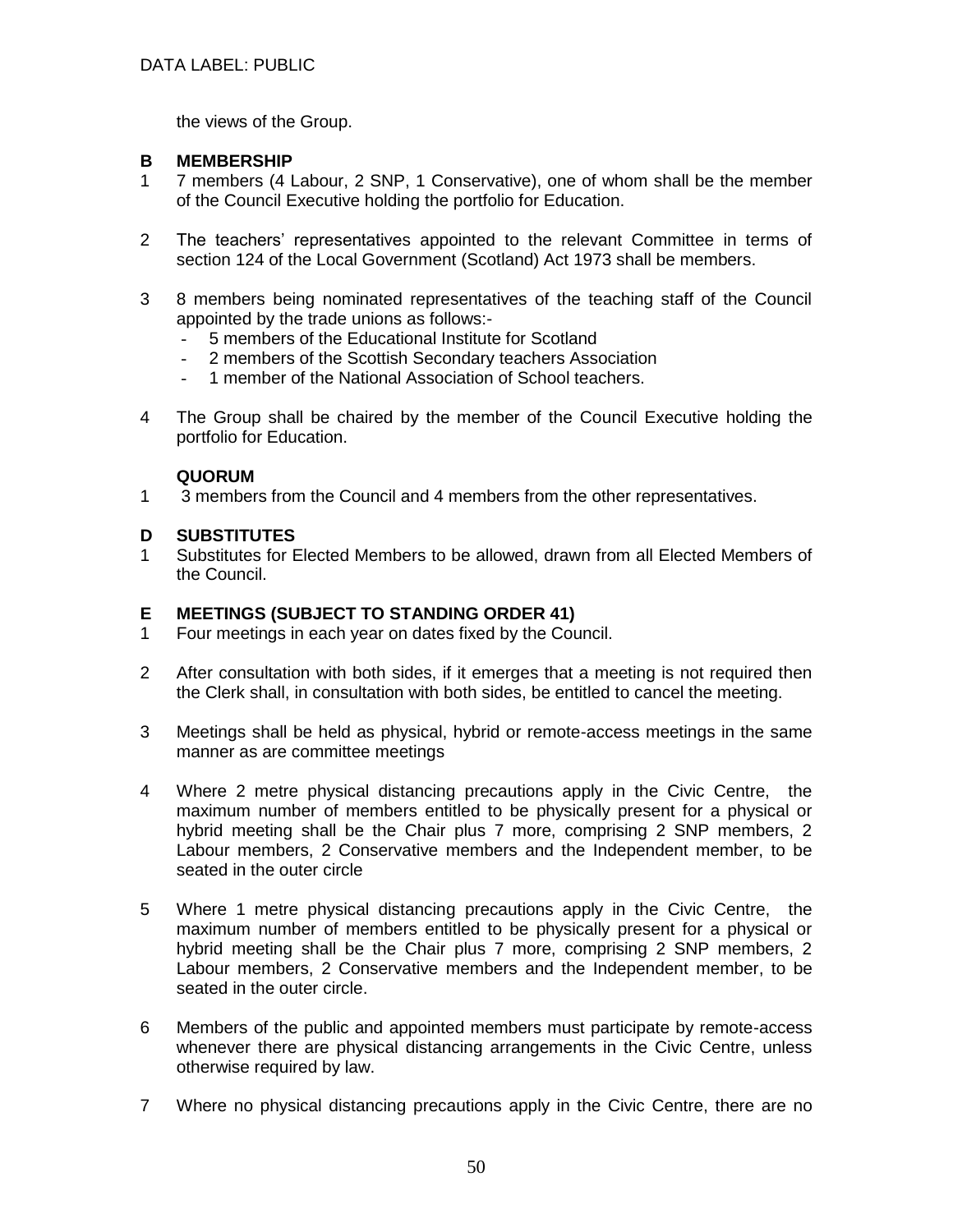restrictions on the number of members who may be physically present for a physical or hybrid meeting.

## **F REPORTING ARRANGEMENTS**

- 1 Minutes of the Group shall be reported to the next meeting of the group.
- 2 Minutes of the group shall be reported to the Council for noting.

#### **G MISCELLANEOUS**

1 The JCG (Teaching Staff) is a working group of the Council.

The Appointed Members of the Education Executive may be invited to attend meetings, at the discretion of the Depute Chief Executive in consultation with the Chair.

Arrangements shall be made for the attendance of advisers as are appropriate, but in all cases arrangements shall be made for the attendance of one Primary Head Teacher Adviser and one Secondary Head Teacher Adviser.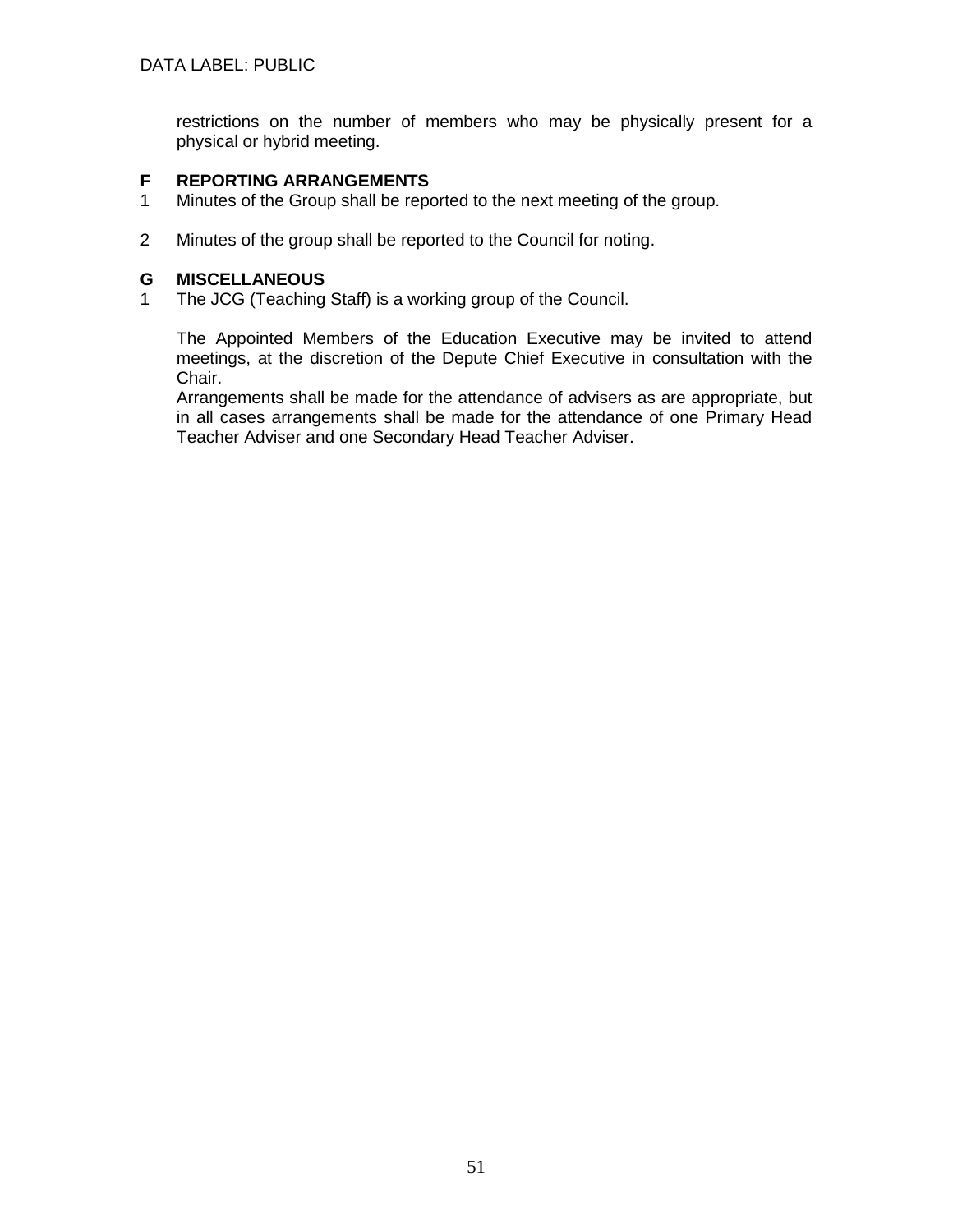# **E. THE POLICY DEVELOPMENT AND SCRUTINY PANELS**

# **CORPORATE POLICY & RESOURCES**

## **A REMIT**

- 1 The remit of the Executive Councillor holding the Corporate Policy & Resources Portfolio, as follows:-
- (1) Capital and revenue financial resources, asset management, planning, income, budgeting, audit and counter fraud (other than HRA and housing capital)
- (2) Land and property strategic planning, development and management
- (3) Corporate plan, supporting corporate strategies (other than the Raising Attainment Strategy), priorities, modernisation, digital transformation, shared services and best value
- (4) Corporate governance, decision-making, Standing Orders, ethical standards, complaints, and risk management and continuity planning
- (5) Electoral and parliamentary affairs and democratic renewal
- (6) Public sector equality duty
- (7) Corporate services
- (8) Customer Services
- (9) Community Services
- (10) Community planning, community councils and local disbursements fund
- (11) Anti-Poverty Strategy and related funding, and welfare grants and benefits

### **B MEMBERSHIP**

- 1 7 members (4 Labour, 2 SNP, 1 Conservative), but one of whom is to be the Executive Councillor holding the Corporate Policy & Resources Portfolio.
- 2 Others may be appointed by the Council to participate, or invited to participate by resolution of the panel from time to time, to be drawn from, for example:-
	- other Elected Members
	- non-elected members appointed under section 124 of the Local Government (Scotland) Act 1973
	- officers
	- representatives of partner bodies, public bodies and agencies, voluntary organisations, community councils, licensing forums, Local Area Committees, town centre management groups, etc.
	- experts, consultants and advisers from both private and public sectors.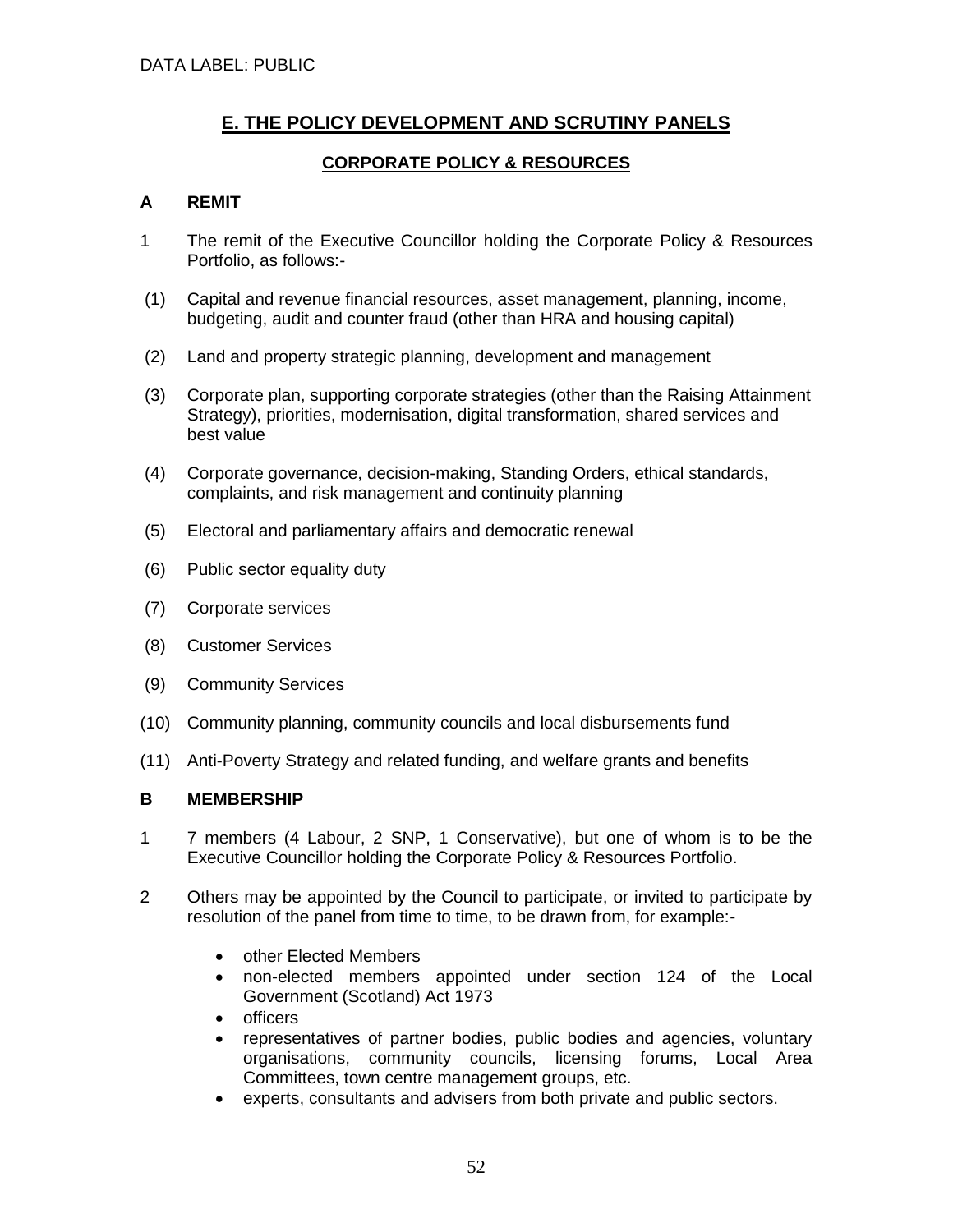- 3 The Executive Councillor holding the Corporate Policy & Resources Portfolio shall be the Chair, and the Council shall appoint a Vice-Chair.
- 4 The following organisations are entitled to nominate the following number of representatives who are entitled to attend and take part in PDSP meetings:-
	- Two representatives from the recognised trade unions (to be agreed between the teaching and non-teaching staff unions)
	- One representative of the Senior Peoples Forum
	- One representative of the Youth Congress
	- One representative of any recognised umbrella organisation representing the interests of community councils
	- One representative of the recognised voluntary sector interface in West Lothian

# **C SUBSTITUTES**

1 Substitutes to be allowed, drawn from all Elected Members of the Council.

# **D MEETINGS (SUBJECT TO STANDING ORDER 50)**

- 1 Meetings to be arranged by the Clerk in consultation with the Chair and the Lead Officer for the panel.
- 2 Meetings are to be publicised and open to the public, and agendas and reports are to be published and available to the public, as they would be if they were committee meetings (see Standing Order 50).
- 3 Meetings shall be held as physical, hybrid or remote-access meetings, as they would be if they were committee meetings.
- 4 Where 2 metre physical distancing precautions apply in the Civic Centre, the maximum number of members entitled to be physically present for a physical or hybrid meeting shall be the Chair plus 7 more, comprising 2 SNP members, 2 Labour members, 2 Conservative members and the Independent member, to be seated in the outer circle
- 5 Where 1 metre physical distancing precautions apply in the Civic Centre, the maximum number of members entitled to be physically present for a physical or hybrid meeting shall be the Chair plus 7 more, comprising 2 SNP members, 2 Labour members, 2 Conservative members and the Independent member, to be seated in the outer circle.
- 6 Where no physical distancing precautions apply in the Civic Centre, there are no restrictions on the number of members who may be physically present for a physical or hybrid meeting.

# **E REPORTING ARRANGEMENTS**

1 Minutes will be reported to the next meeting of the panel.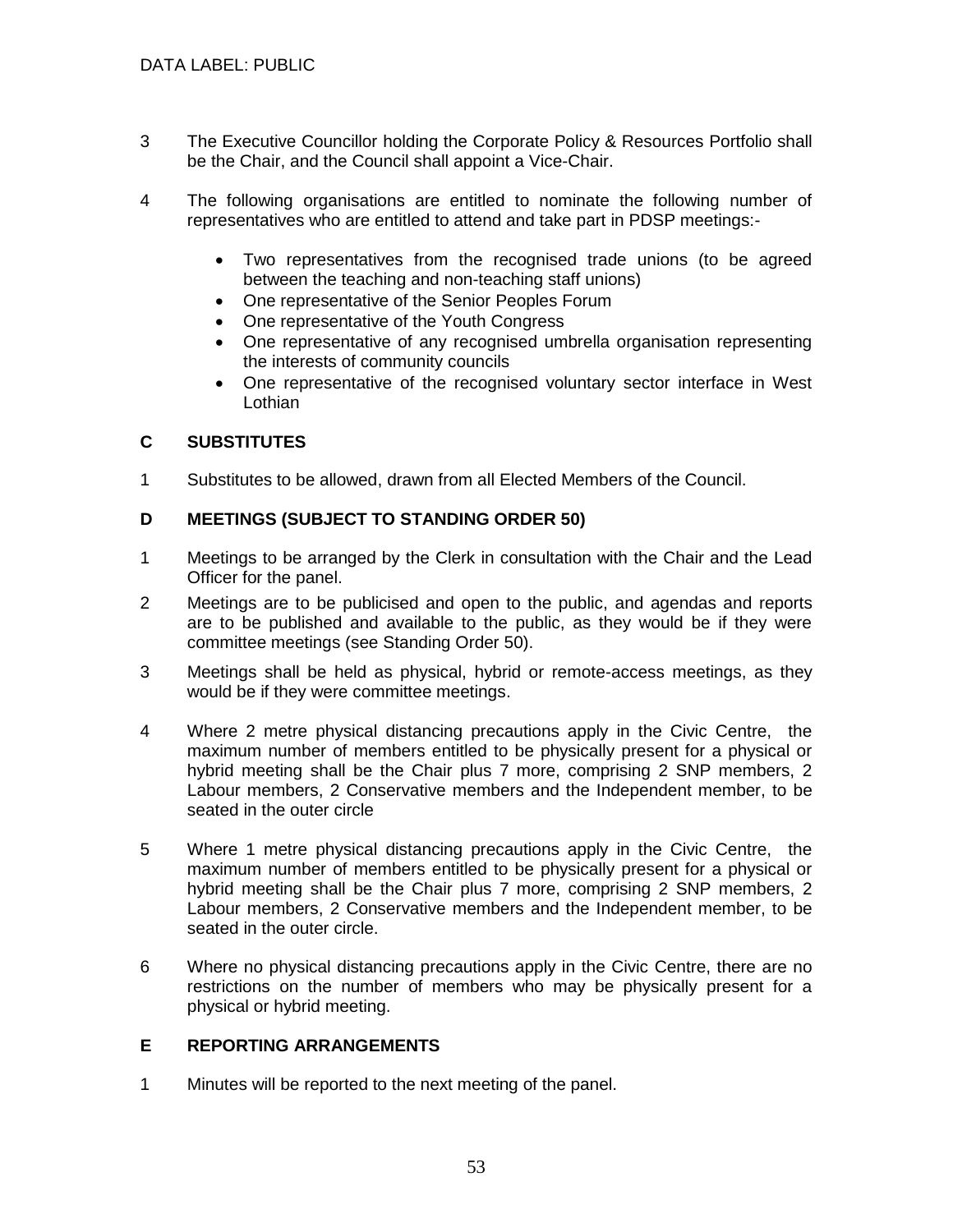2 Any recommendation made by the panel shall be noted by the Clerk, finalised by the Clerk in consultation with the Chair and Lead Officer, and reported by the relevant Depute Chief Executive to (as the case may be) the Council Executive or to the Education Executive as soon as practicable.

### **F MISCELLANEOUS**

- 1 The panel is a form of working group of the Council.
- 2 Its role is:-

(a) to develop policies with a view to making recommendations for their adoption by the Council Executive or the Education Executive,

(b) to review the working of existing policies of the Council, and to make recommendations about their working, amendment or replacement to the Council Executive or to the Education Executive,

(c) to consider and review periodic service performance reports and make recommendations to officers for improvements or actions to be taken, and

(d) to prepare and follow insofar as practicable a forward work plan to assist the continuous flow of policy and the best use of council resources, and

- 3 The panel shall also consider business referred to it by the Council Executive, the Education Executive, the Council or a Committee of the Council.
- 4 The panel has a Lead Officer appointed by the Chief Executive, and the Lead Officer's role is to liaise with officers and Members, to assist the panel in its work and to guide it in the conduct of its business.
- 5 The panel is able to call on the services of officers of the Council to attend its meetings and provide comment or advice on its business.
- 6 The Council has chosen as a matter of policy to apply the same rules to information before the panels as apply as a matter of law to council Committees (sections 50A to 50 K and Schedule 7A to the Local Government (Scotland) Act 1973). Some information may therefore be denied to the public, and the public may be excluded from parts of certain meetings of the panels. The agenda will specify where that is likely to happen and it will be for the panel to make an appropriate resolution to that effect.
- 7 The nominated representatives shall be entitled to take part subject to them confirming that they agree to abide by the terms of the Councillors' Code of Conduct.
- 8 In addition to those council services and functions specifically within its remit, the Panel may also deal with any other council business determined by the Chief Executive, in consultation with the Chair, to be of significance to the overall operation of the council or the well-being of the council area.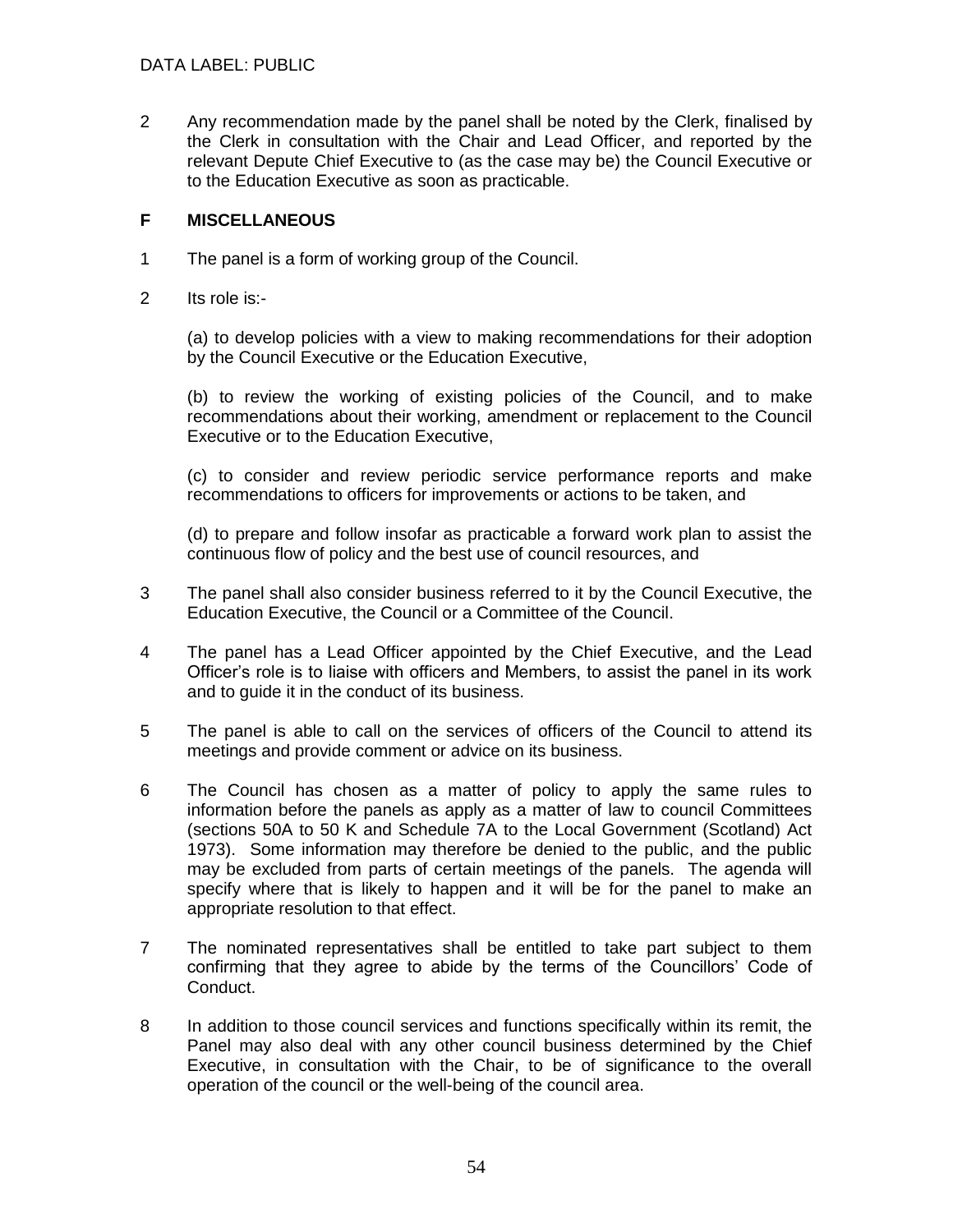### **ECONOMY, COMMUNITY EMPOWERMENT & WEALTH BUILDING**

#### **A REMIT**

- 1 The remit of the Executive Councillor holding the Economy, Community Empowerment & Wealth Building Portfolio, as follows:-
- (1) Economic Development, growth, employment, community wealth building, and related funding
- (2) Strategic and local spatial and development planning
- (3) Town centre and villages improvement and development
- (4) Tourism
- (5) Voluntary organisations strategy, promotion and development, and related funding
- (6) Liaison with and scrutiny of Voluntary Sector Gateway and West Lothian Social Enterprise Network
- (7) Community empowerment participation requests, participatory budgeting, and asset transfer
- (8) Arts, cultural, sports and leisure facilities, twinning links, gala days and local fairs

#### **B MEMBERSHIP**

- 1 7 members (3 Labour, 1 SNP, 1 Conservative, 1 Liberal Democrat, 1 Independent), but one of whom is to be the Executive Councillor holding the Economy, Community Empowerment & Wealth Building Portfolio.
- 2 Such other members as may be appointed by the Council Others may be appointed by the Council to participate, or invited to participate by resolution of the panel from time to time, to be drawn from, for example:-
	- other Elected Members
	- non-elected members appointed under section 124 of the Local Government (Scotland) Act 1973
	- officers
	- representatives of partner bodies, public bodies and agencies, voluntary organisations, community councils, licensing forums, Local Area Committees, town centre management groups, etc.
	- experts, consultants and advisers from both private and public sectors.
- 3 The Executive Councillor holding the Economy, Community Empowerment & Wealth Building Portfolio shall be the Chair, and the Council shall appoint a Vice-Chair.
- 4 The following organisations are entitled to nominate the following number of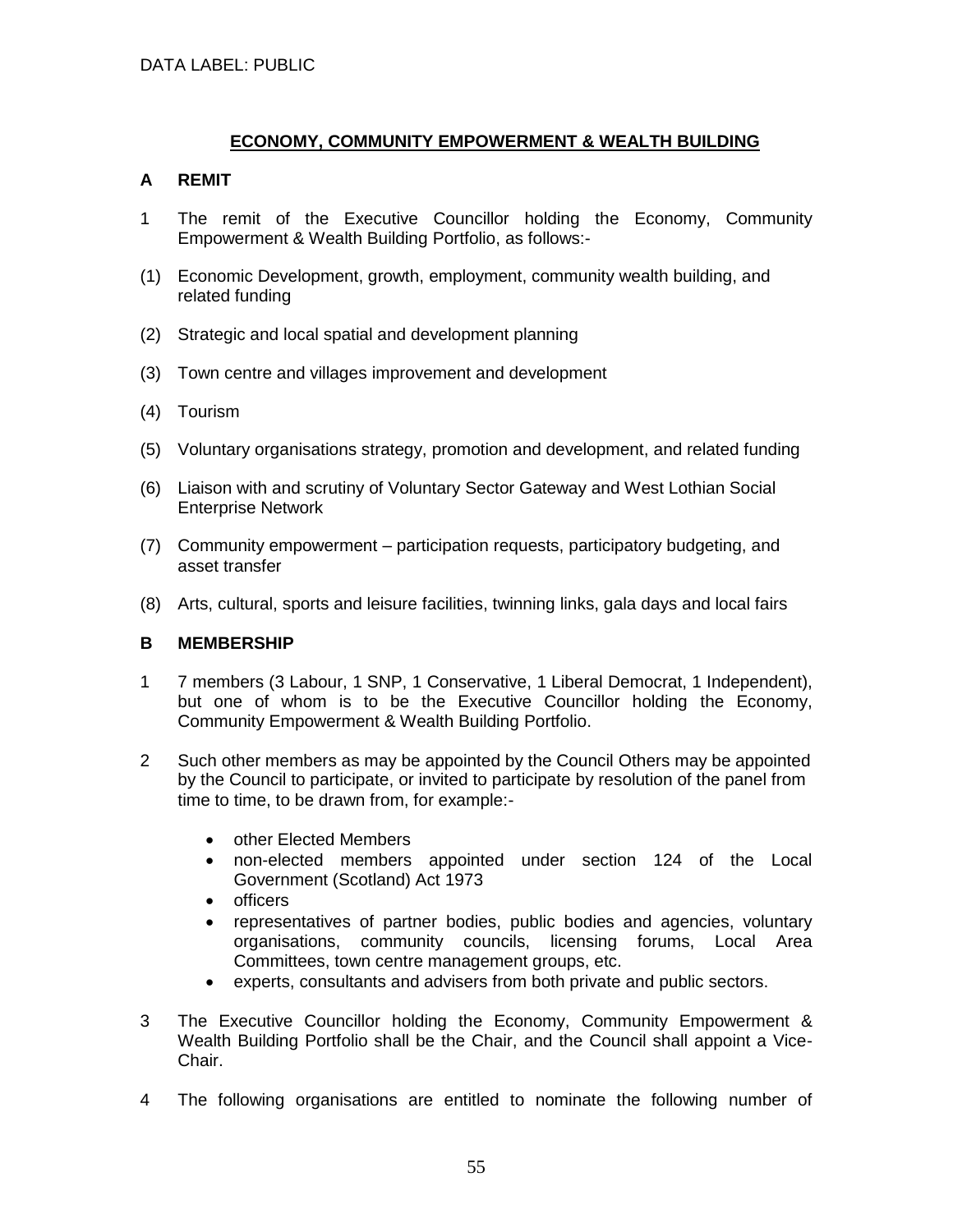representatives who are entitled to attend and take part in PDSP meetings:-

- Two representatives from the recognised trade unions (to be agreed between the teaching and non-teaching staff unions)
- One representative of the Senior Peoples Forum
- One representative of the Youth Congress
- One representative of any recognised umbrella organisation representing the interests of community councils
- One representative of the recognised third sector interface for West Lothian

# **C SUBSTITUTES**

1 Substitutes to be allowed, drawn from all Elected Members of the Council.

## **D MEETINGS (SUBJECT TO STANDING ORDER 50)**

- 1 Meetings to be arranged by the Clerk in consultation with the Chair and the Lead Officer for the panel.
- 2 Meetings are to be publicised and open to the public, and agendas and reports are to be published and available to the public, as they would be if they were committee meetings (see Standing Order 50).
- 3 Meetings shall be held as physical, hybrid or remote-access meetings, as they would be if they were committee meetings.
- 4 Where 2 metre physical distancing precautions apply in the Civic Centre, the maximum number of members entitled to be physically present for a physical or hybrid meeting shall be the Chair plus 7 more, comprising 2 SNP members, 2 Labour members, 2 Conservative members and the Independent member, to be seated in the outer circle
- 5 Where 1 metre physical distancing precautions apply in the Civic Centre, the maximum number of members entitled to be physically present for a physical or hybrid meeting shall be the Chair plus 7 more, comprising 2 SNP members, 2 Labour members, 2 Conservative members and the Independent member, to be seated in the outer circle.
- 6 Where no physical distancing precautions apply in the Civic Centre, there are no restrictions on the number of members who may be physically present for a physical or hybrid meeting.

### **E REPORTING ARRANGEMENTS**

- 1 Minutes will be reported to the next meeting of the panel.
- 2 Any recommendation made by the panel shall be noted by the Clerk, finalised by the Clerk in consultation with the Chair and Lead Officer, and reported by the relevant Depute Chief Executive to (as the case may be) the Council Executive or to the Education Executive as soon as practicable.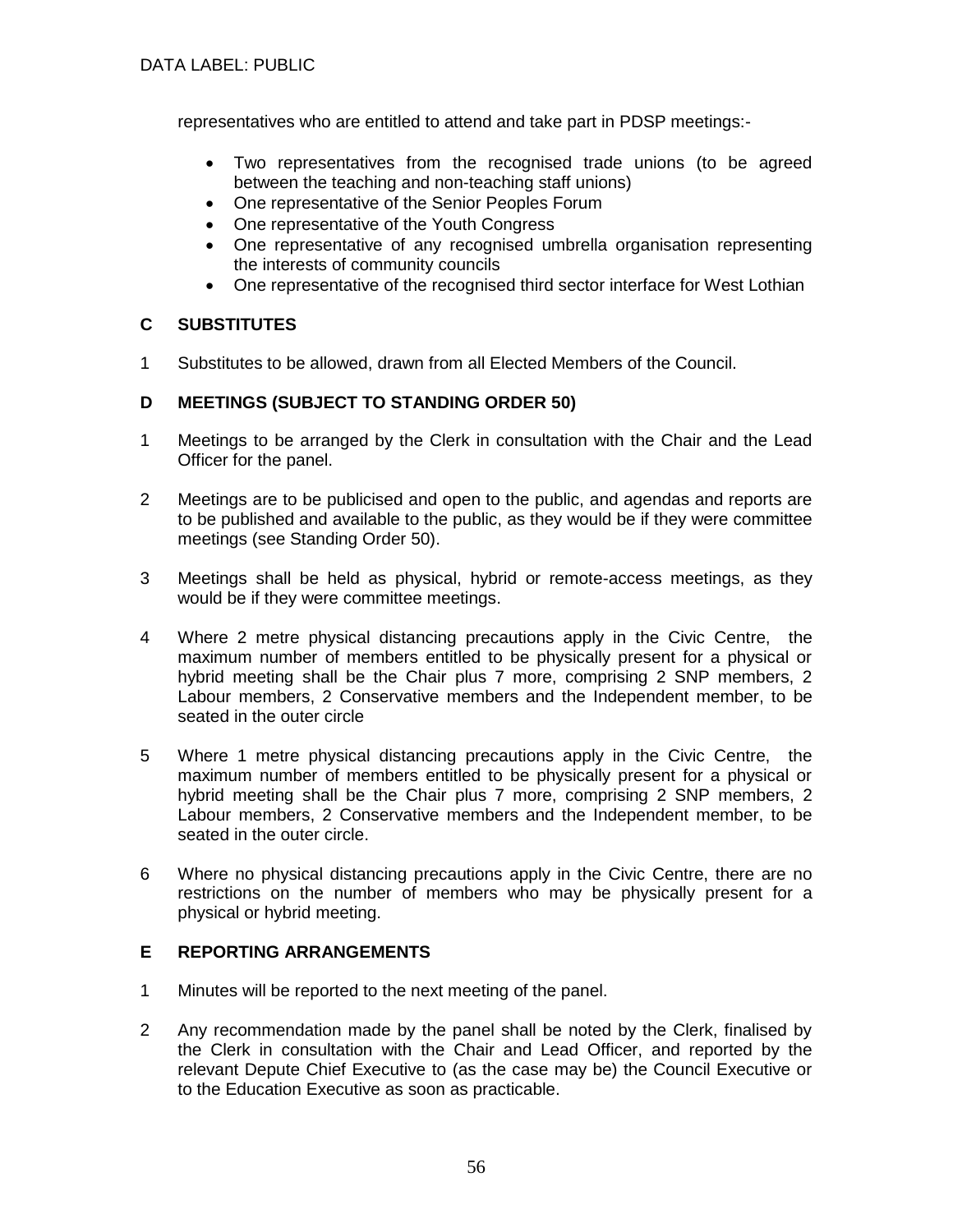#### **F MISCELLANEOUS**

- 1 The panel is a form of working group of the Council.
- 2 Its role is:-

(a) to develop policies with a view to making recommendations for their adoption by the Council Executive or the Education Executive,

(b) to review the working of existing policies of the Council, and to make recommendations about their working, amendment or replacement to the Council Executive or to the Education Executive,

(c) to consider and review periodic service performance reports and make recommendations to officers for improvements or actions to be taken, and

(d) to prepare and follow insofar as practicable a forward work plan to assist the continuous flow of policy and the best use of council resources, and

- 3 The panel shall also consider business referred to it by the Council Executive, the Education Executive, the Council or a Committee of the Council.
- 4 The panel has a Lead Officer appointed by the Chief Executive, and the Lead Officer's role is to liaise with officers and Members, to assist the panel in its work and to guide it in the conduct of its business.
- 5 The panel is able to call on the services of officers of the Council to attend its meetings and provide comment or advice on its business.
- 6 The Council has chosen as a matter of policy to apply the same rules to information before the panels as apply as a matter of law to council Committees (sections 50A to 50 K and Schedule 7A to the Local Government (Scotland) Act 1973). Some information may therefore be denied to the public, and the public may be excluded from parts of certain meetings of the panels. The agenda will specify where that is likely to happen and it will be for the panel to make an appropriate resolution to that effect.
- 7 The nominated representatives shall be entitled to take part subject to them confirming that they agree to abide by the terms of the Councillors' Code of Conduct.

#### **EDUCATION**

## **A REMIT**

- 1 With the exception of matters delegated to the Education (Quality Assurance) Committee, the remit of the Executive Councillor holding the Education Portfolio, as follows:-
- (1) Early years, school and additional support for learning needs education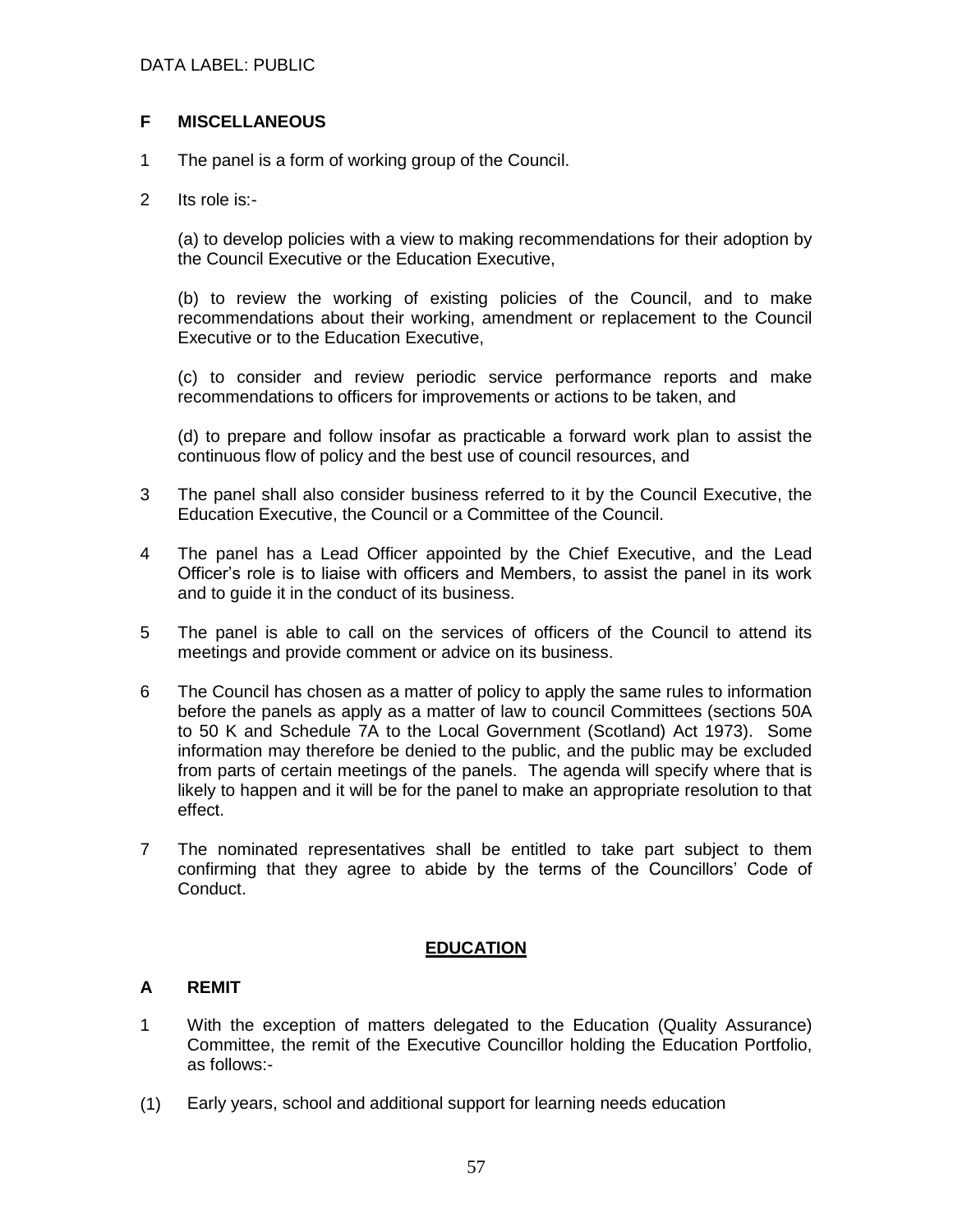- (2) School capacity planning
- (3) Pupil equity funding
- (4) Regional Improvement Collaborative
- (5) Positive destinations, youth strategy, Further and Higher Education
- (6) Community learning and development and adult and community education
- (7) School transport policy
- (8) Educational psychology service
- (9) Schemes of Devolved Schools Management
- (10) Monitoring performance and success of the Raising Attainment Strategy

### **B MEMBERSHIP**

- 1 7 Elected Members (3 Labour, 2 SNP, 1 Conservative, 1 Independent), but one of whom is to be the Executive Councillor holding the Education Portfolio. and
- 2 The appointed members in terms of section 124 of the Local Government (Scotland) Act 1973, as determined by the Depute Chief Executive.
- 3 Others may be appointed by the Council to participate, or invited to participate by resolution of the panel from time to time, to be drawn from, for example:-
	- other Elected Members
	- other non-elected members appointed under section 124 of the Local Government (Scotland) Act 1973
	- officers
	- representatives of partner bodies, public bodies and agencies, voluntary organisations, community councils, licensing forums, Local Area Committees, town centre management groups, etc.
	- experts, consultants and advisers from both private and public sectors.
- 4 The Executive Councillor holding the Education Portfolio shall be the Chair, and the Council shall appoint a Vice-Chair.
- 5 The following organisations are entitled to nominate the following number of representatives who are entitled to attend and take part in PDSP meetings:-
	- Two representatives from the recognised trade unions (to be agreed between the teaching and non-teaching staff unions)
	- One representative of the Senior Peoples Forum
	- One representative of the Youth Congress
	- One representative of any umbrella organisation representing the interests of community councils
	- One representative of the recognised voluntary sector interface in West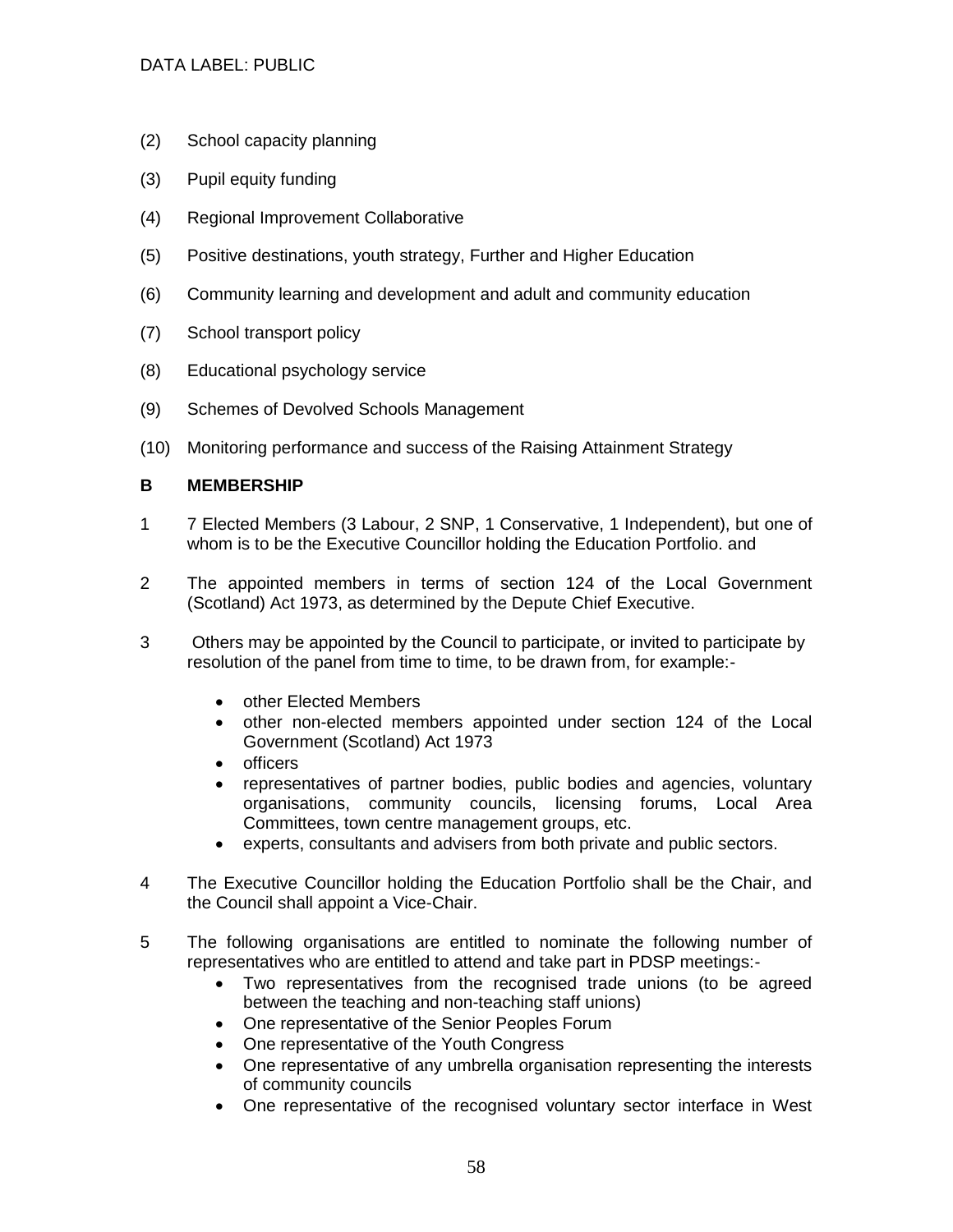Lothian

• the Appointed Member of the Education Executive representing the West Lothian Parent Councils' Forum

# **C SUBSTITUTES**

- 1 Substitutes to be allowed, drawn from all Elected Members of the Council.
- 2 For the appointed member, a substitute is allowed from the other three appointed members under section 124 of the Local Government (Scotland) Act 1973.

# **D MEETINGS (SUBJECT TO STANDING ORDER 50)**

- 1 Meetings to be arranged by the Clerk in consultation with the Chair and the Lead Officer for the panel.
- 2 Meetings are to be publicised and open to the public, and agendas and reports are to be published and available to the public, as they would be if they were committee meetings (see Standing Order 50).
- 3 Meetings shall be held as physical, hybrid or remote-access meetings, as they would be if they were committee meetings.
- 4 Where 2 metre physical distancing precautions apply in the Civic Centre, the maximum number of members entitled to be physically present for a physical or hybrid meeting shall be the Chair plus 7 more, comprising 2 SNP members, 2 Labour members, 2 Conservative members and the Independent member, to be seated in the outer circle
- 5 Where 1 metre physical distancing precautions apply in the Civic Centre, the maximum number of members entitled to be physically present for a physical or hybrid meeting shall be the Chair plus 7 more, comprising 2 SNP members, 2 Labour members, 2 Conservative members and the Independent member, to be seated in the outer circle.
- 6 Where no physical distancing precautions apply in the Civic Centre, there are no restrictions on the number of members who may be physically present for a physical or hybrid meeting.

# **E REPORTING ARRANGEMENTS**

- 1 Minutes will be reported to the next meeting of the panel.
- 2 Any recommendation made by the panel shall be noted by the Clerk, finalised by the Clerk in consultation with the Chair and Lead Officer, and reported by the relevant Depute Chief Executive to (as the case may be) the Council Executive or to the Education Executive as soon as practicable.

# **F MISCELLANEOUS**

1 The panel is a form of working group of the Council.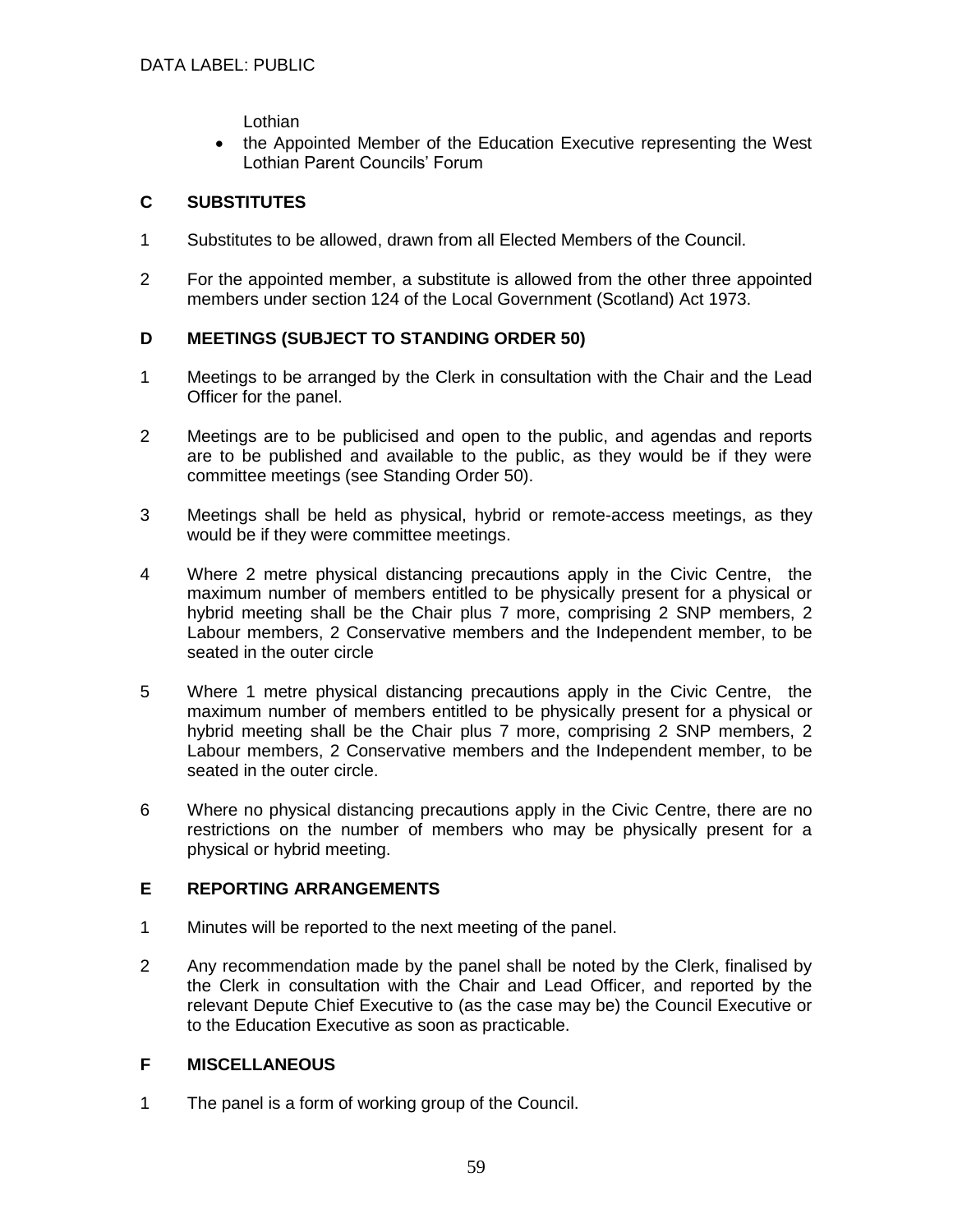2 Its role is:-

(a) to develop policies with a view to making recommendations for their adoption by the Council Executive or the Education Executive,

(b) to review the working of existing policies of the Council, and to make recommendations about their working, amendment or replacement to the Council Executive or to the Education Executive,

(c) to consider and review periodic service performance reports and make recommendations to officers for improvements or actions to be taken, and

(d) to prepare and follow insofar as practicable a forward work plan to assist the continuous flow of policy and the best use of council resources, and

- 3 The panel shall also consider business referred to it by the Council Executive, the Education Executive, the Council or a Committee of the Council.
- 4 The panel has a Lead Officer appointed by the Chief Executive, and the Lead Officer's role is to liaise with officers and Members, to assist the panel in its work and to guide it in the conduct of its business.
- 5 The panel is able to call on the services of officers of the Council to attend its meetings and provide comment or advice on its business.
- 6 The Council has chosen as a matter of policy to apply the same rules to information before the panels as apply as a matter of law to council Committees (sections 50A to 50 K and Schedule 7A to the Local Government (Scotland) Act 1973). Some information may therefore be denied to the public, and the public may be excluded from parts of certain meetings of the panels. The agenda will specify where that is likely to happen and it will be for the panel to make an appropriate resolution to that effect.
- 7 The nominated representatives shall be entitled to take part subject to them confirming that they agree to abide by the terms of the Councillors' Code of Conduct.

### **ENVIRONMENT & SUSTAINABILITY**

### **A REMIT**

- 1 The remit of the Executive Councillor holding the Environment & Sustainability Portfolio, as follows:-
- (1) Climate emergency and carbon management
- (2) Roads network and maintenance, including road safety, winter service plan, street and festive lighting and internal fleet management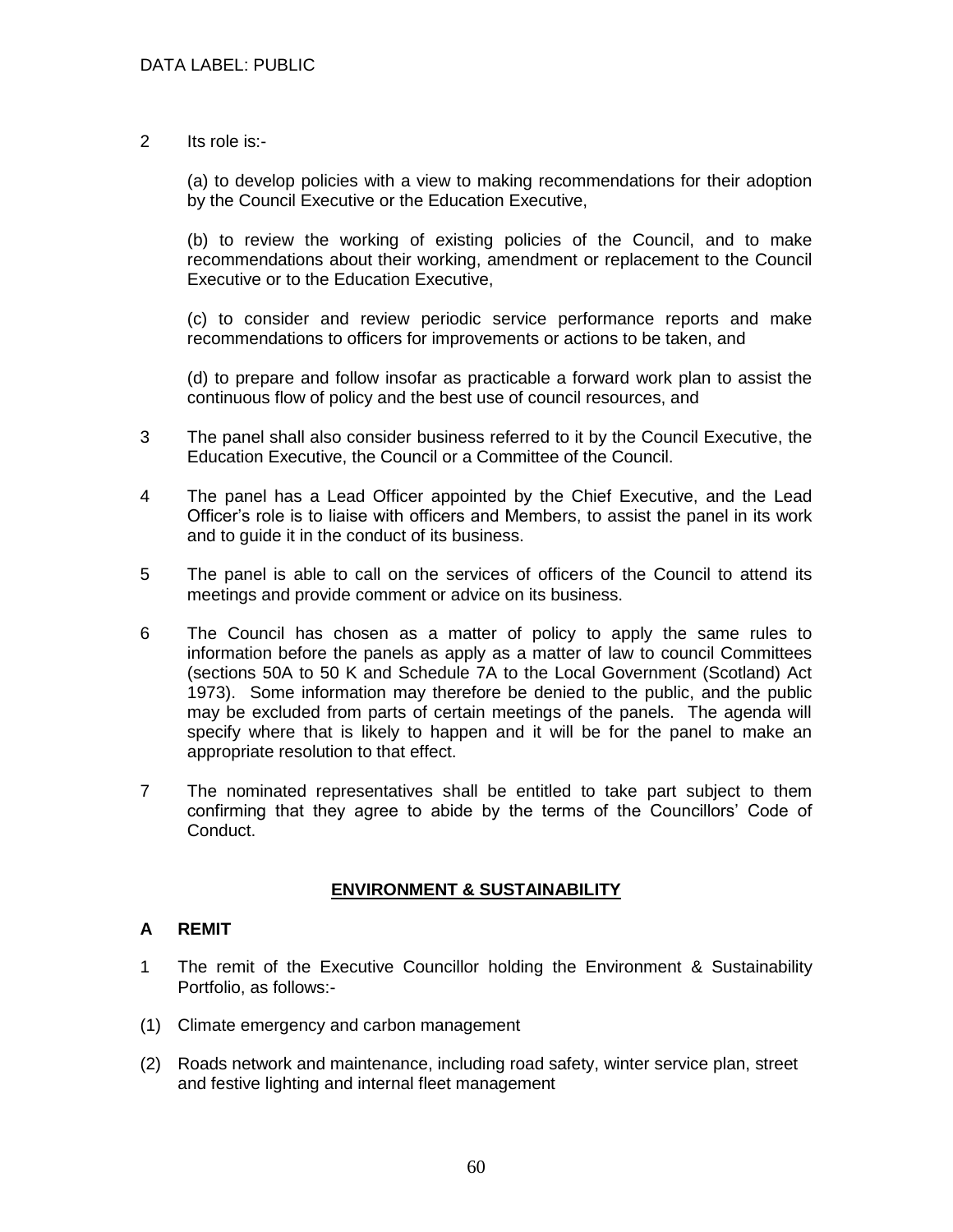- (3) Public transport and regional and local transportation planning
- (4) External environment, including parks, open spaces, flood prevention, cemeteries and crematoria, street cleansing and public toilets
- (5) Waste and recycling
- (6) School meals catering and FM and cleaning services for council premises

## **B MEMBERSHIP**

- 1 7 members (4 Labour, 2 SNP, 1 Conservative), but one of whom is to be the Executive Councillor holding the Environment & Sustainability Portfolio.
- 2 , Others may be appointed by the Council to participate or invited to participate by resolution of the panel from time to time, to be drawn from, for example:-
	- other Elected Members
	- non-elected members appointed under section 124 of the Local Government (Scotland) Act 1973
	- officers
	- representatives of partner bodies, public bodies and agencies, voluntary organisations, community councils, licensing forums, Local Area Committees, town centre management groups, etc.
	- experts, consultants and advisers from both private and public sectors.
- 3 The Executive Councillor holding the Environment & Sustainability Portfolio shall be the Chair, and the Council shall appoint a Vice-Chair.
- 4 The following organisations are entitled to nominate the following number of representatives who are entitled to attend and take part in PDSP meetings:-
	- Two representatives from the recognised trade unions (to be agreed between the teaching and non-teaching staff unions)
	- One representative of the Senior Peoples Forum
	- One representative of the Youth Congress
	- One representative of any recognised umbrella organisation representing the interests of community councils
	- One representative of the recognised voluntary sector interface in West Lothian

# **C SUBSTITUTES**

1 Substitutes to be allowed, drawn from all Elected Members of the Council.

# **D MEETINGS (SUBJECT TO STANDING ORDER 50)**

1 Meetings to be arranged by the Clerk in consultation with the Chair and the Lead Officer for the panel.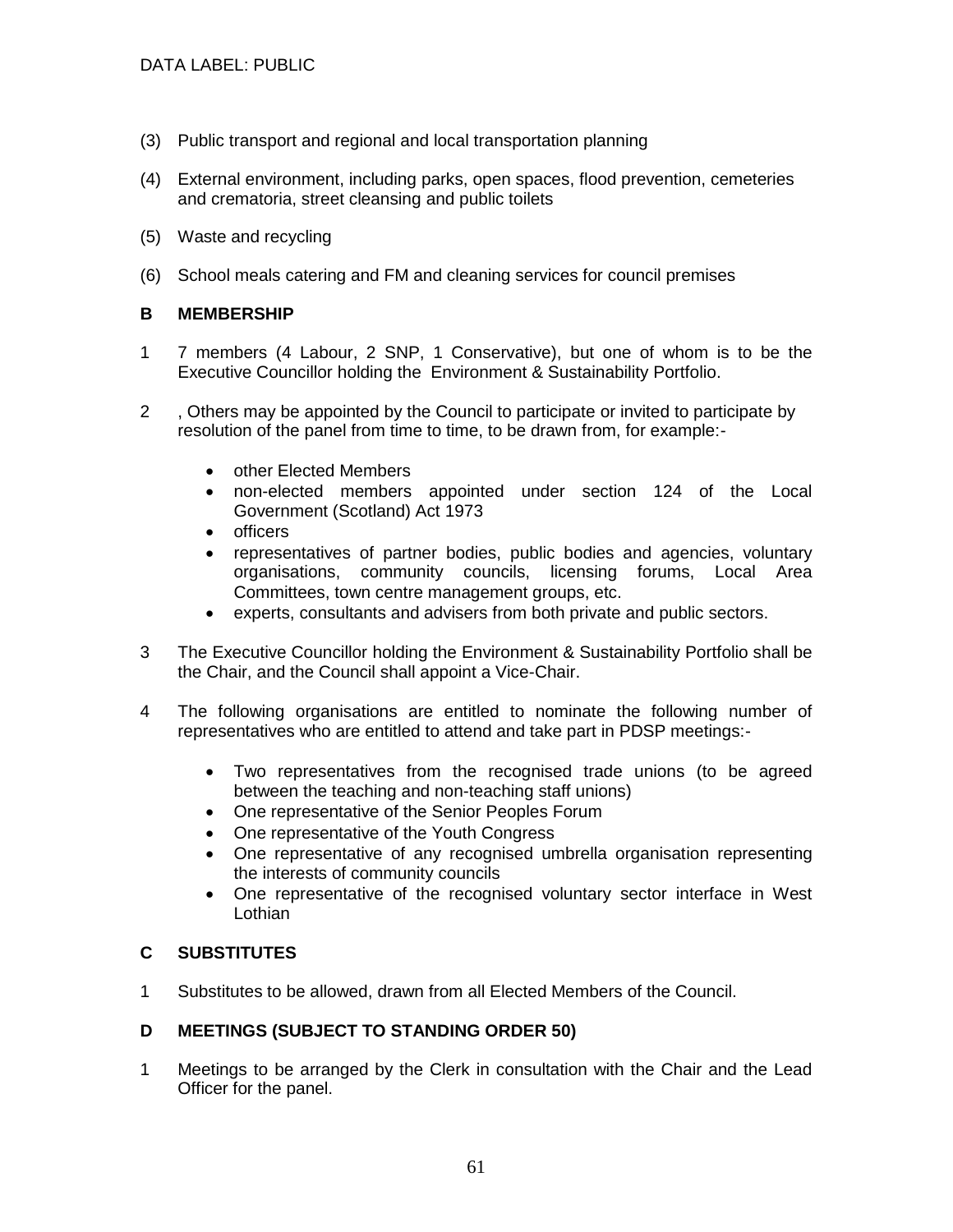- 2 Meetings are to be publicised and open to the public, and agendas and reports are to be published and available to the public, as they would be if they were committee meetings (see Standing Order 50).
- 3 Meetings shall be held as physical, hybrid or remote-access meetings, as they would be if they were committee meetings.
- 4 Where 2 metre physical distancing precautions apply in the Civic Centre, the maximum number of members entitled to be physically present for a physical or hybrid meeting shall be the Chair plus 7 more, comprising 2 SNP members, 2 Labour members, 2 Conservative members and the Independent member, to be seated in the outer circle
- 5 Where 1 metre physical distancing precautions apply in the Civic Centre, the maximum number of members entitled to be physically present for a physical or hybrid meeting shall be the Chair plus 7 more, comprising 2 SNP members, 2 Labour members, 2 Conservative members and the Independent member, to be seated in the outer circle.
- 6 Where no physical distancing precautions apply in the Civic Centre, there are no restrictions on the number of members who may be physically present for a physical or hybrid meeting.

## **E REPORTING ARRANGEMENTS**

- 1 Minutes will be reported to the next meeting of the panel.
- 2 Any recommendation made by the panel shall be noted by the Clerk, finalised by the Clerk in consultation with the Chair and Lead Officer, and reported by the relevant Depute Chief Executive to (as the case may be) the Council Executive or to the Education Executive as soon as practicable.

#### **F MISCELLANEOUS**

- 1 The panel is a form of working group of the Council.
- 2 Its role is:-

(a) to develop policies with a view to making recommendations for their adoption by the Council Executive or the Education Executive,

(b) to review the working of existing policies of the Council, and to make recommendations about their working, amendment or replacement to the Council Executive or to the Education Executive,

(c) to consider and review periodic service performance reports and make recommendations to officers for improvements or actions to be taken, and

(d) to prepare and follow insofar as practicable a forward work plan to assist the continuous flow of policy and the best use of council resources, and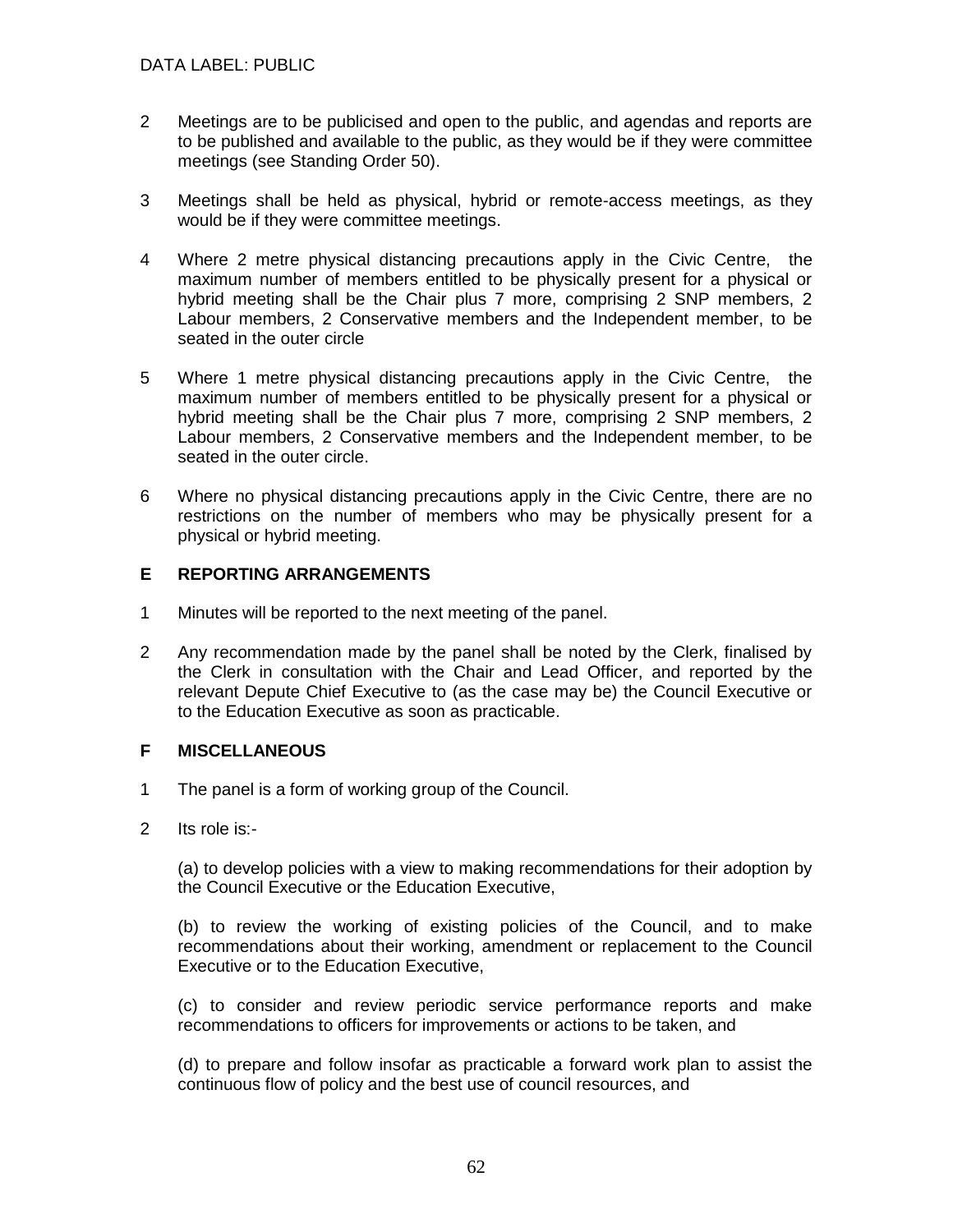- 3 The panel shall also consider business referred to it by the Council Executive, the Education Executive, the Council or a Committee of the Council.
- 4 The panel has a Lead Officer appointed by the Chief Executive, and the Lead Officer's role is to liaise with officers and Members, to assist the panel in its work and to guide it in the conduct of its business.
- 5 The panel is able to call on the services of officers of the Council to attend its meetings and provide comment or advice on its business.
- 6 The Council has chosen as a matter of policy to apply the same rules to information before the panels as apply as a matter of law to council Committees (sections 50A to 50 K and Schedule 7A to the Local Government (Scotland) Act 1973). Some information may therefore be denied to the public, and the public may be excluded from parts of certain meetings of the panels. The agenda will specify where that is likely to happen and it will be for the panel to make an appropriate resolution to that effect.
- 7 The nominated representatives shall be entitled to take part subject to them confirming that they agree to abide by the terms of the Councillors' Code of Conduct.

### **HOUSING SERVICES**

## **A REMIT**

- 1 The remit of the Executive Councillor holding the Housing Services Portfolio, as follows:-
- (1) Council and social housing strategy, delivery, allocations, repairs and improvement
- (2) Homelessness, temporary and supported accommodation
- (3) Housing advice, information, aids and adaptations
- (4) Tenant participation
- (5) Housing Revenue Account and housing capital planning, budgeting and control and council house rents
- (6) Private sector and registered social landlord engagement and regulation
- (7) Refugee support and resettlement

### **B MEMBERSHIP**

- 1 7 members (4 Labour, 2 SNP, 1 Conservative), but one of whom is to be the Executive Councillor holding the Housing Services Portfolio.
- 2 Others may be appointed by the Council to participate, or invited to participate by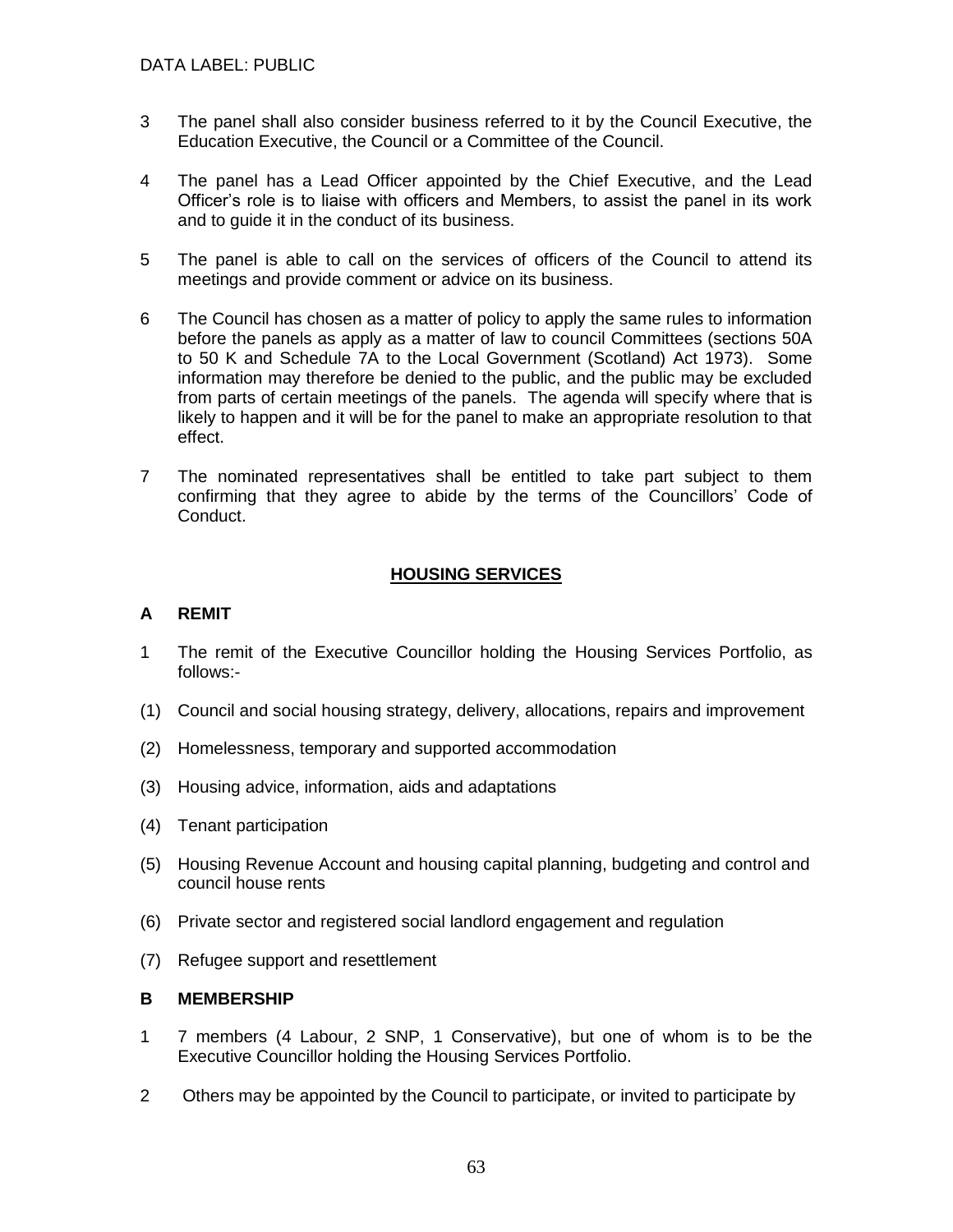resolution of the panel from time to time, to be drawn from, for example:-

- other Elected Members
- non-elected members appointed under section 124 of the Local Government (Scotland) Act 1973
- officers
- representatives of partner bodies, public bodies and agencies, voluntary organisations, community councils, licensing forums, Local Area Committees, town centre management groups, etc.
- experts, consultants and advisers from both private and public sectors.
- 3 The Executive Councillor holding the Housing Services Portfolio shall be the Chair, and the Council shall appoint a Vice-Chair.
- 4 The following organisations are entitled to nominate the following number of representatives who are entitled to attend and take part in PDSP meetings:-
	- Two representatives from the recognised trade unions (to be agreed between the teaching and non-teaching staff unions)
	- One representative of the Senior Peoples Forum
	- One representative of the Youth Congress
	- One representative of any recognised umbrella organisation representing the interests of community councils
	- One representative of the recognised voluntary sector interface in West Lothian

# **C SUBSTITUTES**

1 Substitutes to be allowed, drawn from all Elected Members of the Council.

# **D MEETINGS (SUBJECT TO STANDING ORDER 50)**

- 1 Meetings to be arranged by the Clerk in consultation with the Chair and the Lead Officer for the panel.
- 2 Meetings are to be publicised and open to the public, and agendas and reports are to be published and available to the public, as they would be if they were committee meetings (see Standing Order 50).
- 3 Meetings shall be held as physical, hybrid or remote-access meetings, as they would be if they were committee meetings.
- 4 Where 2 metre physical distancing precautions apply in the Civic Centre, the maximum number of members entitled to be physically present for a physical or hybrid meeting shall be the Chair plus 7 more, comprising 2 SNP members, 2 Labour members, 2 Conservative members and the Independent member, to be seated in the outer circle
- 5 Where 1 metre physical distancing precautions apply in the Civic Centre, the maximum number of members entitled to be physically present for a physical or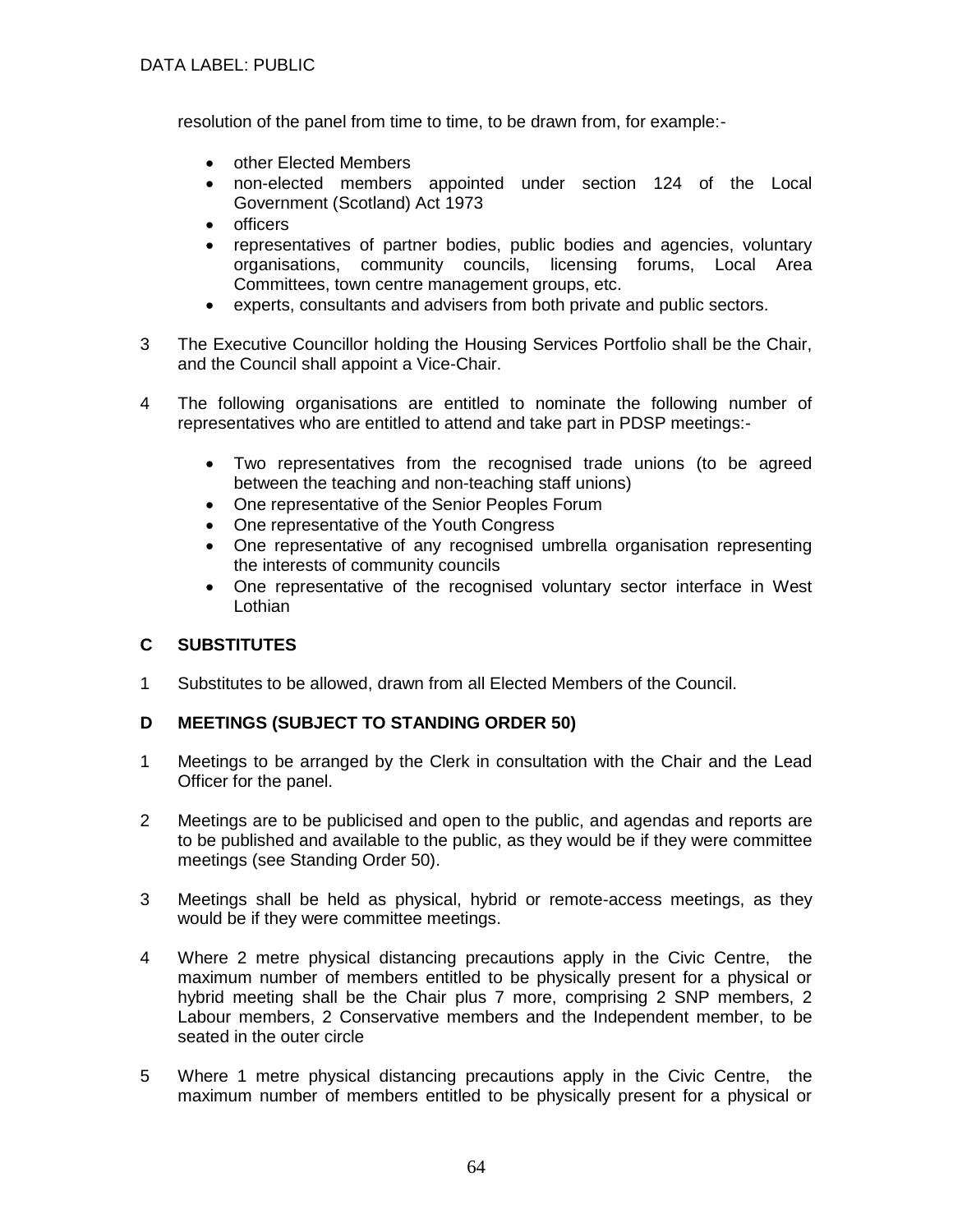hybrid meeting shall be the Chair plus 7 more, comprising 2 SNP members, 2 Labour members, 2 Conservative members and the Independent member, to be seated in the outer circle.

6 Where no physical distancing precautions apply in the Civic Centre, there are no restrictions on the number of members who may be physically present for a physical or hybrid meeting.

### **E REPORTING ARRANGEMENTS**

- 1 Minutes will be reported to the next meeting of the panel.
- 2 Any recommendation made by the panel shall be noted by the Clerk, finalised by the Clerk in consultation with the Chair and Lead Officer, and reported by the relevant Depute Chief Executive to (as the case may be) the Council Executive or to the Education Executive as soon as practicable.

## **F MISCELLANEOUS**

- 1 The panel is a form of working group of the Council.
- 2 Its role is:-

(a) to develop policies with a view to making recommendations for their adoption by the Council Executive or the Education Executive,

(b) to review the working of existing policies of the Council, and to make recommendations about their working, amendment or replacement to the Council Executive or to the Education Executive,

(c) to consider and review periodic service performance reports and make recommendations to officers for improvements or actions to be taken, and

(d) to prepare and follow insofar as practicable a forward work plan to assist the continuous flow of policy and the best use of council resources, and

- 3 The panel shall also consider business referred to it by the Council Executive, the Education Executive, the Council or a Committee of the Council.
- 4 The panel has a Lead Officer appointed by the Chief Executive, and the Lead Officer's role is to liaise with officers and Members, to assist the panel in its work and to guide it in the conduct of its business.
- 5 The panel is able to call on the services of officers of the Council to attend its meetings and provide comment or advice on its business.
- 6 The Council has chosen as a matter of policy to apply the same rules to information before the panels as apply as a matter of law to council Committees (sections 50A to 50 K and Schedule 7A to the Local Government (Scotland) Act 1973). Some information may therefore be denied to the public, and the public may be excluded from parts of certain meetings of the panels. The agenda will specify where that is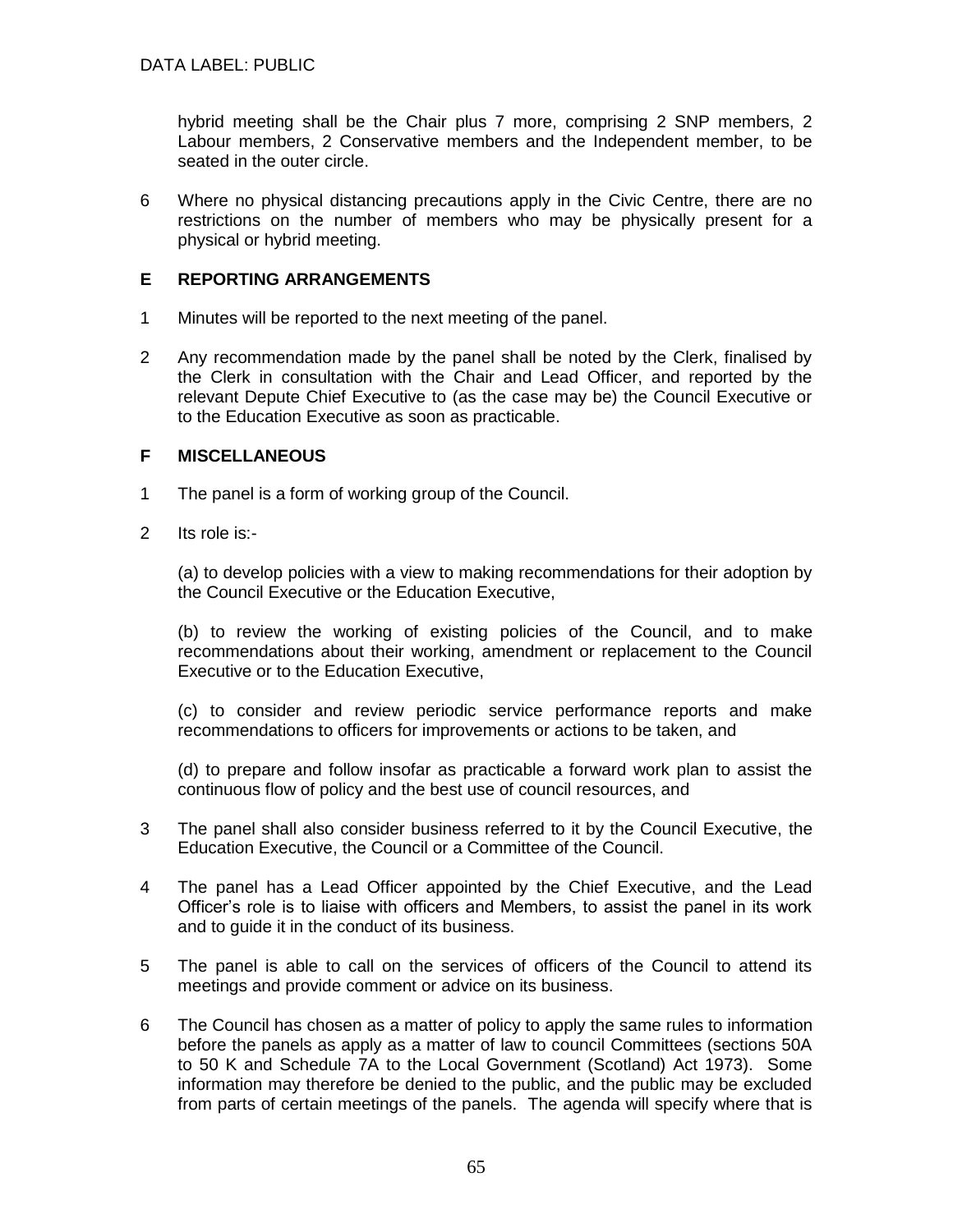likely to happen and it will be for the panel to make an appropriate resolution to that effect.

7 The nominated representatives shall be entitled to take part subject to them confirming that they agree to abide by the terms of the Councillors' Code of Conduct.

## **PUBLIC & COMMUNITY SAFETY**

## **A REMIT**

- 1 The remit of the Executive Councillor holding the Public & Community Safety Portfolio, as follows:-
- (1) Liaison with and scrutiny of Police Scotland and the Scottish Fire & Rescue Service, antisocial behaviour and community safety
- (2) Criminal Justice, management of offenders, gender-based violence
- (3) Trading Standards
- (4) Environmental Health Services
- (5) Emergency planning
- (6) Building Standards
- (7) RIPSA
- (8) Counter-terrorism
- (9) Civic and miscellaneous licensing
- (10) Alcohol and gambling licensing

### **B MEMBERSHIP**

- 1 7 members (4 Labour, 2 SNP, 1 Conservative), but one of whom is to be the Executive Councillor holding the Public & Community Safety Portfolio.
- 2 Others may be appointed by the Council to participate, or invited to participate by resolution of the panel from time to time, to be drawn from, for example:-
	- other Elected Members
	- non-elected members appointed under section 124 of the Local Government (Scotland) Act 1973
	- officers
	- representatives of partner bodies, public bodies and agencies, voluntary organisations, community councils, licensing forums, Local Area Committees, town centre management groups, etc.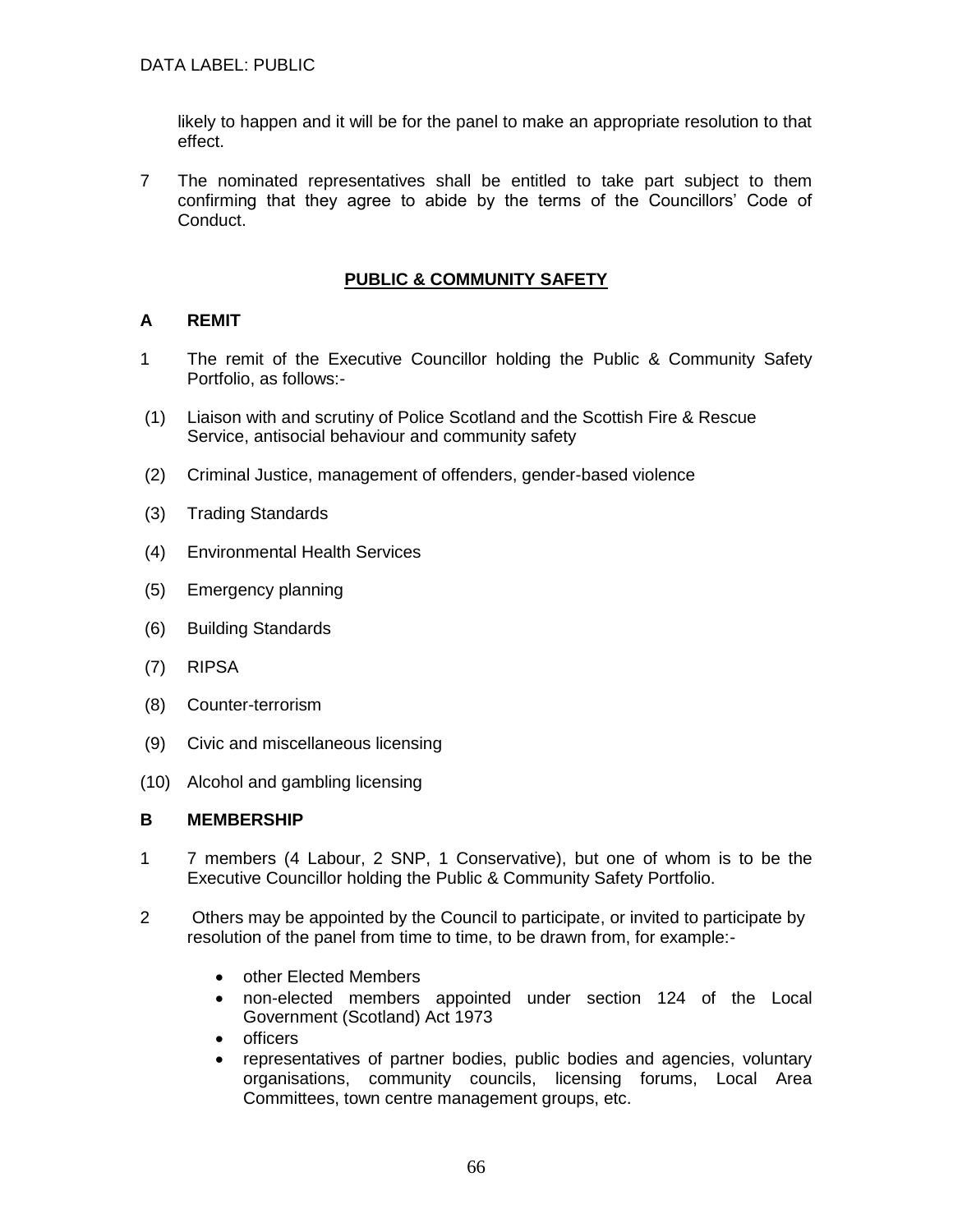- experts, consultants and advisers from both private and public sectors
- 3 The Executive Councillor holding the Public & Community Safety Portfolio shall be the Chair, and the Council shall appoint a Vice-Chair.
- 4 The following organisations are entitled to nominate the following number of representatives who are entitled to attend and take part in PDSP meetings:-
	- Two representatives from the recognised trade unions (to be agreed between the teaching and non-teaching staff unions)
	- One representative of the Senior Peoples Forum
	- One representative of any recognised umbrella organisation representing the interests of community councils
	- One representative of the recognised voluntary sector interface in West Lothian
	- One representative of the Youth Congress

# **C SUBSTITUTES**

1 Substitutes to be allowed, drawn from all Elected Members of the Council.

## **D MEETINGS (SUBJECT TO STANDING ORDER 50)**

- 1 Meetings to be arranged by the Clerk in consultation with the Chair and the Lead Officer for the panel.
- 2 Meetings are to be publicised and open to the public, and agendas and reports are to be published and available to the public, as they would be if they were committee meetings (see Standing Order 50).
- 3 Meetings shall be held as physical, hybrid or remote-access meetings, as they would be if they were committee meetings.
- 4 Where 2 metre physical distancing precautions apply in the Civic Centre, the maximum number of members entitled to be physically present for a physical or hybrid meeting shall be the Chair plus 7 more, comprising 2 SNP members, 2 Labour members, 2 Conservative members and the Independent member, to be seated in the outer circle
- 5 Where 1 metre physical distancing precautions apply in the Civic Centre, the maximum number of members entitled to be physically present for a physical or hybrid meeting shall be the Chair plus 7 more, comprising 2 SNP members, 2 Labour members, 2 Conservative members and the Independent member, to be seated in the outer circle.
- 6 Where no physical distancing precautions apply in the Civic Centre, there are no restrictions on the number of members who may be physically present for a physical or hybrid meeting.

# **E REPORTING ARRANGEMENTS**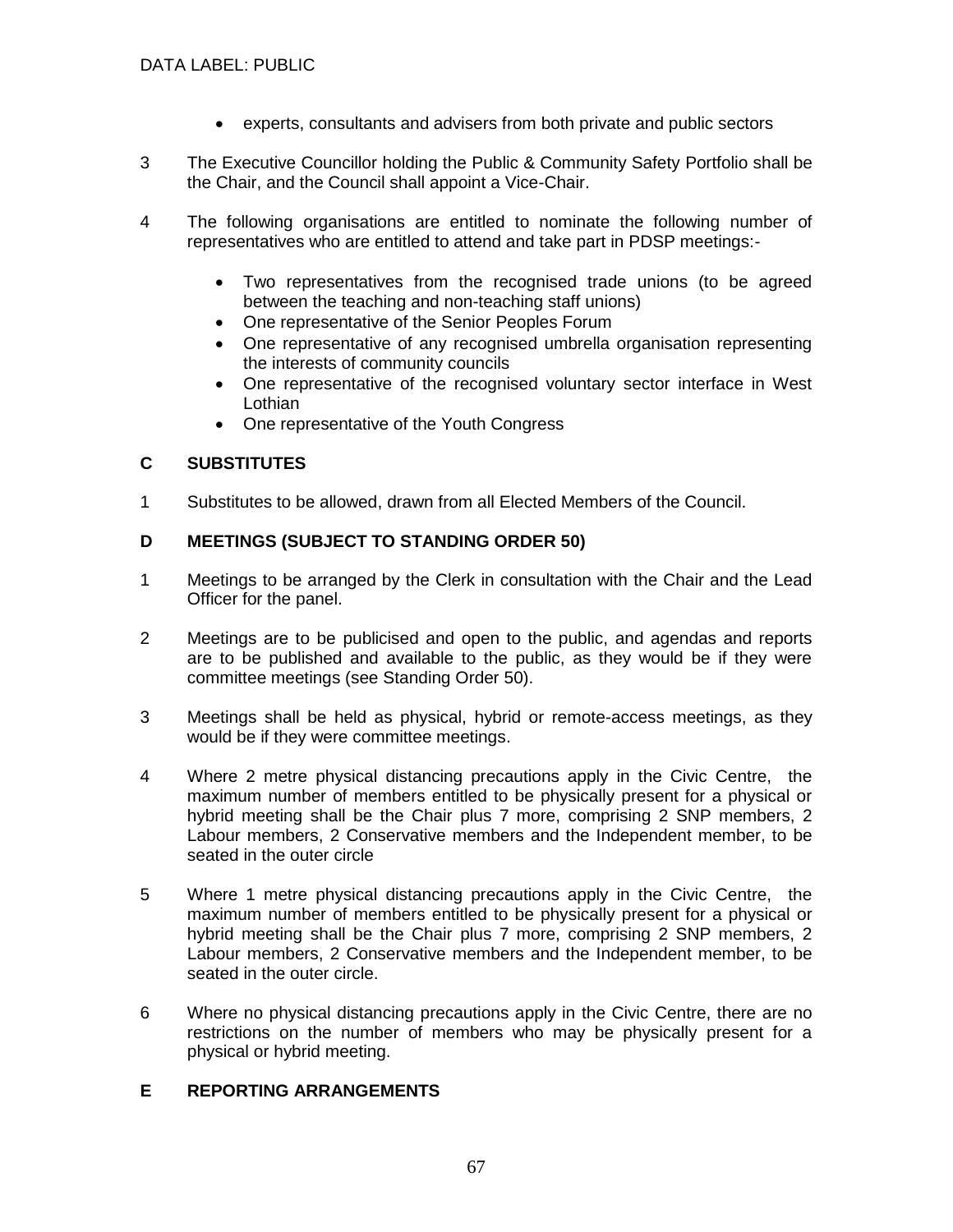- 1 Minutes will be reported to the next meeting of the panel.
- 2 Any recommendation made by the panel shall be noted by the Clerk, finalised by the Clerk in consultation with the Chair and Lead Officer, and reported by the relevant Depute Chief Executive to (as the case may be) the Council Executive or to the Education Executive as soon as practicable.

#### **F MISCELLANEOUS**

- 1 The panel is a form of working group of the Council.
- 2 Its role is:-

(a) to develop policies with a view to making recommendations for their adoption by the Council Executive or the Education Executive,

(b) to review the working of existing policies of the Council, and to make recommendations about their working, amendment or replacement to the Council Executive or to the Education Executive,

(c) to consider and review periodic service performance reports and make recommendations to officers for improvements or actions to be taken, and

(d) to prepare and follow insofar as practicable a forward work plan to assist the continuous flow of policy and the best use of council resources, and

- 3 The panel shall also consider business referred to it by the Council Executive, the Education Executive, the Council or a Committee of the Council.
- 4 The panel has a Lead Officer appointed by the Chief Executive, and the Lead Officer's role is to liaise with officers and Members, to assist the panel in its work and to guide it in the conduct of its business.
- 5 The panel is able to call on the services of officers of the Council to attend its meetings and provide comment or advice on its business.
- 6 The Council has chosen as a matter of policy to apply the same rules to information before the panels as apply as a matter of law to council Committees (sections 50A to 50 K and Schedule 7A to the Local Government (Scotland) Act 1973). Some information may therefore be denied to the public, and the public may be excluded from parts of certain meetings of the panels. The agenda will specify where that is likely to happen and it will be for the panel to make an appropriate resolution to that effect.
- 7 The nominated representatives shall be entitled to take part subject to them confirming that they agree to abide by the terms of the Councillors' Code of Conduct.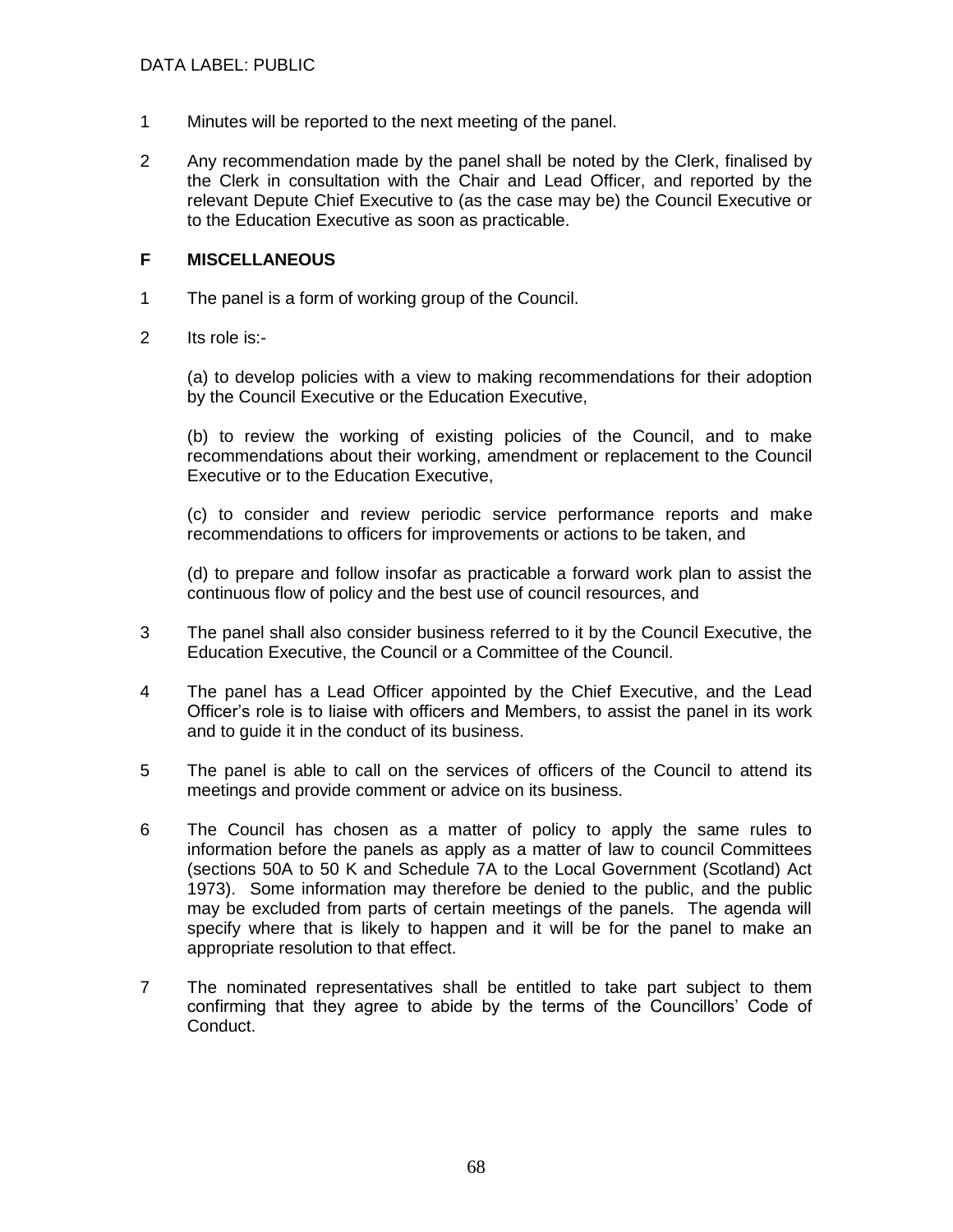## **SOCIAL WORK & HEALTH**

## **A REMIT**

- 1 The remit of the Executive Councillor holding Social Work & Health Portfolio, as follows:-
- (1) Social work services for children, young people, adults and older people
- (2) Community, residential, respite and day social care services, including charging for services
- (3) Mental health, addiction, substance misuse services and suicide prevention
- (4) Community health development and improvement
- (5) Liaison with and monitoring relationships with and amongst the Health & Social Care Partnership, Integration Joint Board and NHS Lothian
- (6) Monitoring progress towards the National Care Service and impacts on council services

### **B MEMBERSHIP**

- 1 7 members (4 Labour, 2 SNP, 1 Conservative), but one of whom is to be the Executive Councillor holding the Social Work & Health Portfolio.
- 2 Others may be appointed by the Council to participate or invited to participate by resolution of the panel from time to time, to be drawn from, for example:-
	- other Elected Members
	- non-elected members appointed under section 124 of the Local Government (Scotland) Act 1973
	- officers
	- representatives of partner bodies, public bodies and agencies, voluntary organisations, community councils, licensing forums, Local Area Committees, town centre management groups, etc.
	- experts, consultants and advisers from both private and public sectors.
- 3 The Executive Councillor holding the Social Work & Health Portfolio shall be the Chair, and the Council shall appoint a Vice-Chair.
- 4 The following organisations are entitled to nominate the following number of representatives who are entitled to attend and take part in PDSP meetings:-
	- Two representatives from the recognised trade unions (to be agreed between the teaching and non-teaching staff unions)
	- One representative of the Senior Peoples Forum
	- One representative of the Youth Congress
	- One representative of any recognised umbrella organisation representing the interests of community councils
	- One representative of the recognised voluntary sector interface in West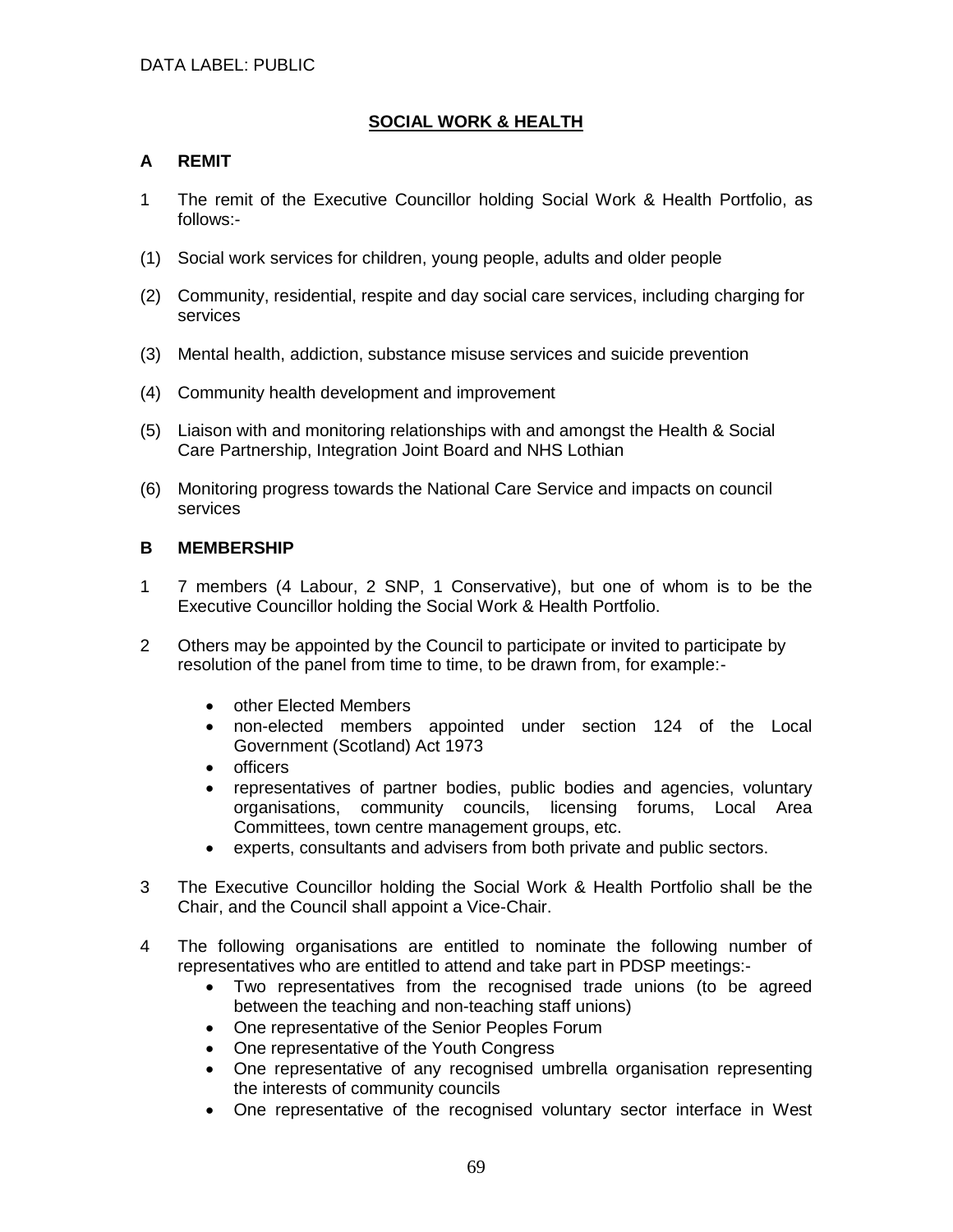Lothian

## **C SUBSTITUTES**

1 Substitutes to be allowed, drawn from all Elected Members of the Council.

## **D MEETINGS (SUBJECT TO STANDING ORDER 50)**

- 1 Meetings to be arranged by the Clerk in consultation with the Chair and the Lead Officer for the panel.
- 2 Meetings are to be publicised and open to the public, and agendas and reports are to be published and available to the public, as they would be if they were committee meetings (see Standing Order 50).
- 3 Meetings shall be held as physical, hybrid or remote-access meetings, as they would be if they were committee meetings.
- 4 Where 2 metre physical distancing precautions apply in the Civic Centre, the maximum number of members entitled to be physically present for a physical or hybrid meeting shall be the Chair plus 7 more, comprising 2 SNP members, 2 Labour members, 2 Conservative members and the Independent member, to be seated in the outer circle
- 5 Where 1 metre physical distancing precautions apply in the Civic Centre, the maximum number of members entitled to be physically present for a physical or hybrid meeting shall be the Chair plus 7 more, comprising 2 SNP members, 2 Labour members, 2 Conservative members and the Independent member, to be seated in the outer circle.
- 6 Where no physical distancing precautions apply in the Civic Centre, there are no restrictions on the number of members who may be physically present for a physical or hybrid meeting.

## **E REPORTING ARRANGEMENTS**

- 1 Minutes will be reported to the next meeting of the panel.
- 2 Any recommendation made by the panel shall be noted by the Clerk, finalised by the Clerk in consultation with the Chair and Lead Officer, and reported by the relevant Depute Chief Executive to (as the case may be) the Council Executive or to the Education Executive as soon as practicable.

### **F MISCELLANEOUS**

- 1 The panel is a form of working group of the Council.
- 2 Its role is:-

(a) to develop policies with a view to making recommendations for their adoption by the Council Executive or the Education Executive,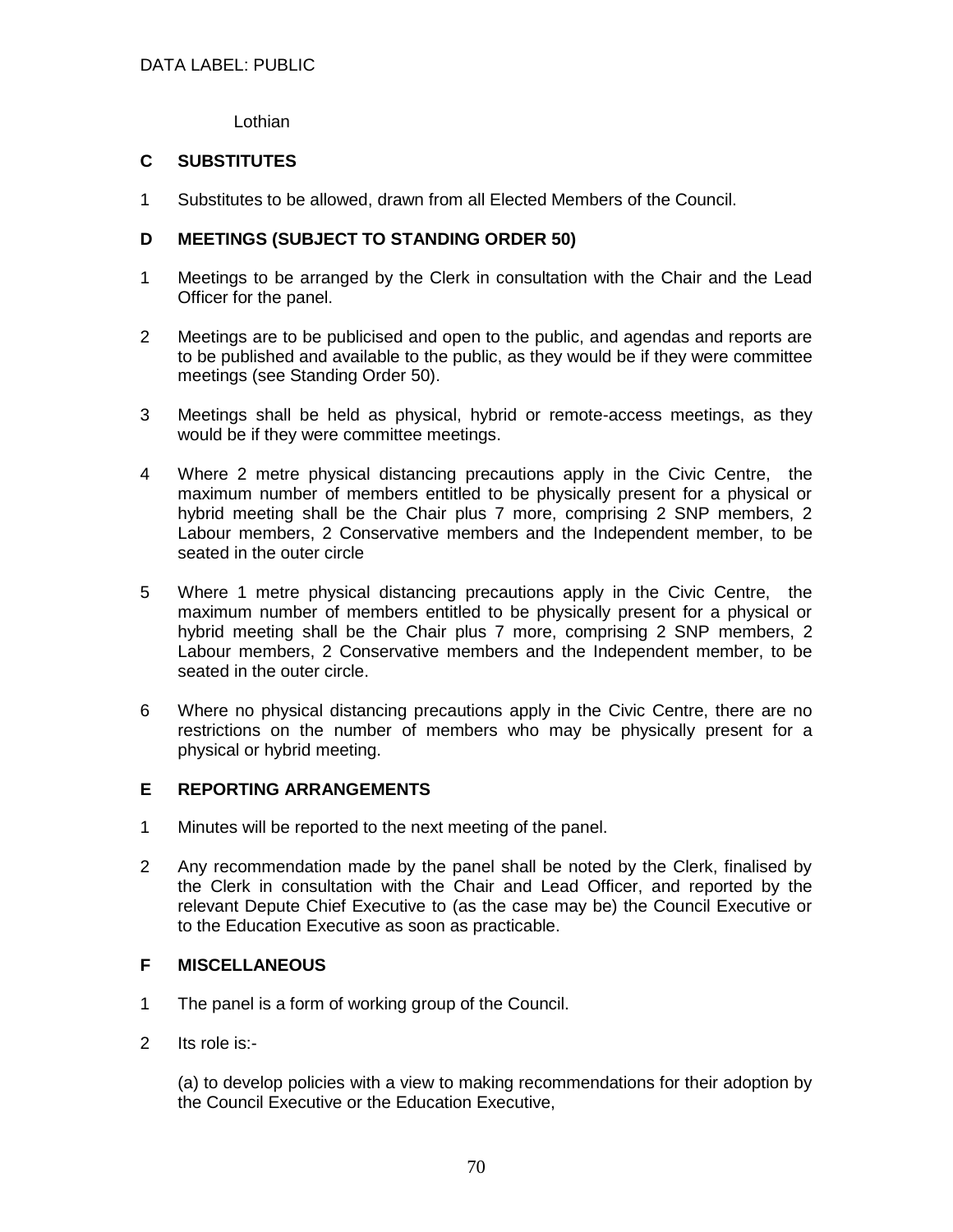(b) to review the working of existing policies of the Council, and to make recommendations about their working, amendment or replacement to the Council Executive or to the Education Executive,

(c) to consider and review periodic service performance reports and make recommendations to officers for improvements or actions to be taken, and

(d) to prepare and follow insofar as practicable a forward work plan to assist the continuous flow of policy and the best use of council resources, and

- 3 The panel shall also consider business referred to it by the Council Executive, the Education Executive, the Council or a Committee of the Council.
- 4 The panel has a Lead Officer appointed by the Chief Executive, and the Lead Officer's role is to liaise with officers and Members, to assist the panel in its work and to guide it in the conduct of its business.
- 5 The panel is able to call on the services of officers of the Council to attend its meetings and provide comment or advice on its business.
- 6 The Council has chosen as a matter of policy to apply the same rules to information before the panels as apply as a matter of law to council Committees (sections 50A to 50 K and Schedule 7A to the Local Government (Scotland) Act 1973). Some information may therefore be denied to the public, and the public may be excluded from parts of certain meetings of the panels. The agenda will specify where that is likely to happen and it will be for the panel to make an appropriate resolution to that effect.
- 7 The nominated representatives shall be entitled to take part subject to them confirming that they agree to abide by the terms of the Councillors' Code of Conduct.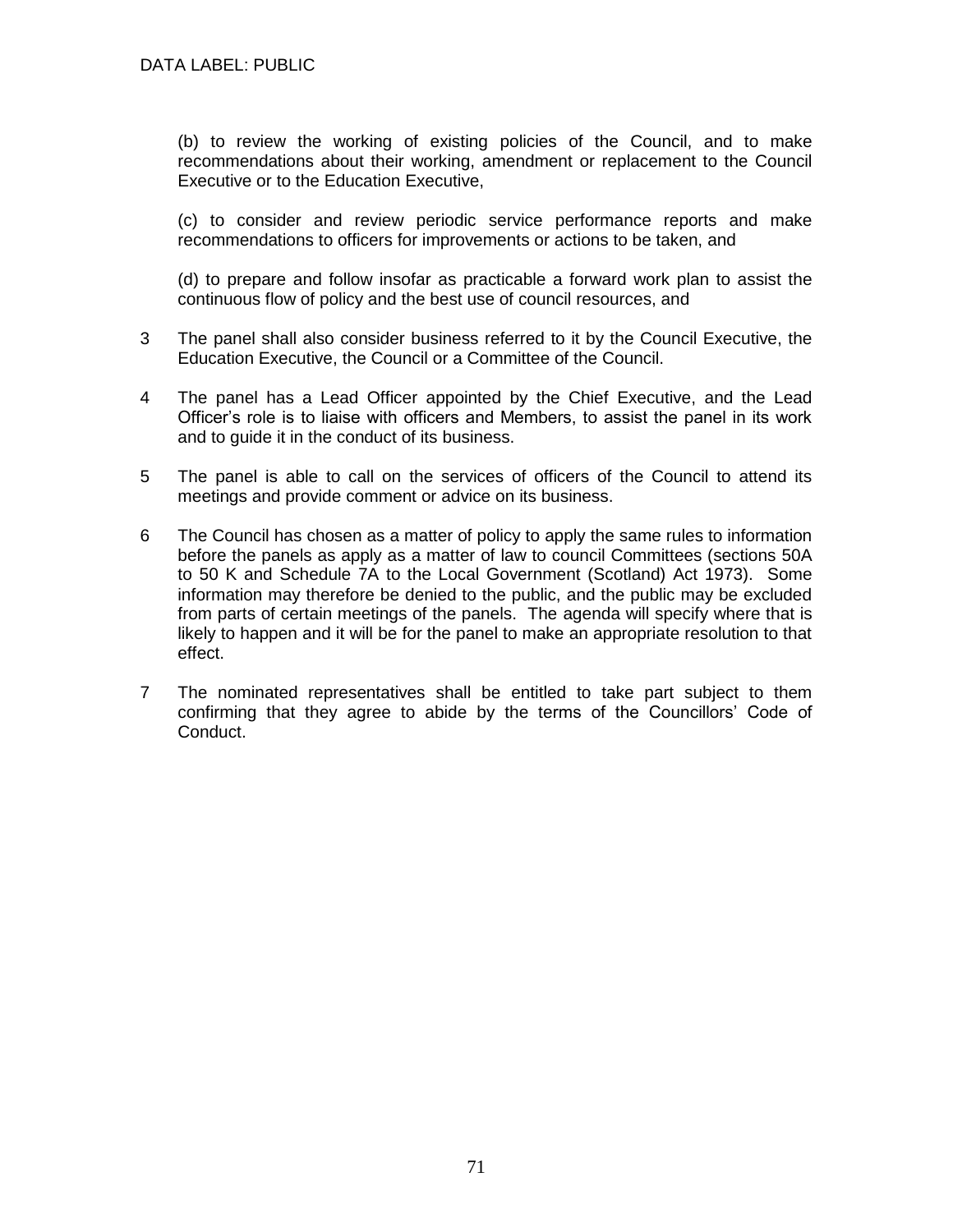| <b>DOCUMENT HISTORY</b>         |                                                                                                                                                                                  |                                                      |
|---------------------------------|----------------------------------------------------------------------------------------------------------------------------------------------------------------------------------|------------------------------------------------------|
| $\mathbf{1}$<br>January<br>2017 | Fully revised Scheme in place following mid-term review                                                                                                                          | Council<br>Executive,<br>22<br>November 2016         |
| 23 June 2017                    | Audit & Governance Committee replaced<br>by Audit<br>Committee and Governance & Risk Committee                                                                                   | West Lothian Council,<br>7<br><b>June 2017</b>       |
|                                 | Changes made to number of members and political<br>composition for some bodies                                                                                                   | West Lothian Council, 25<br>May 2017 and 7 June 2017 |
| 15<br>August<br>2017            | Change to political composition of Education PDSP                                                                                                                                | West Lothian Council, 15<br>August 2017              |
| 21 November<br>2017             | Cycle, dates and times of ordinary meetings; Chairs of<br>Audit Committee and Governance & Risk Committee                                                                        | West Lothian Council,<br>7<br>November 2017          |
| 4 May 2018                      | Addition of Asset Transfer Committee and Asset Transfer<br><b>Review Body</b>                                                                                                    | West Lothian Council, 20<br><b>March 2018</b>        |
| 24 May 2018                     | New remit and powers for West Lothian Leisure Advisory<br>Committee                                                                                                              | West Lothian Council, 22<br>May 2018                 |
| 26 November<br>2018             | Auxiliary membership and related procedure added for<br>Development Management Committee and Local Review<br>Body                                                                | West Lothian Council, 20<br>November 2018            |
| March<br>27<br>2019             | Additions to list of matters reserved to council (A(h), (k) and<br>(1)                                                                                                           | West Lothian Council, 19<br><b>March 2019</b>        |
| 26 September<br>2019            | B.3 for Local Area Committees on<br>Amendment to<br>attendance<br>of<br>community<br>council<br>(and<br>other)<br>representatives                                                | West Lothian Council, 24<br>September 2019           |
| 19 November<br>2019             | Changes to E.3 of Licensing Committee; B.3 of Employee<br>Appeals Committee; G.4 of Audit Committee; B.2, B.3 and<br>G.4 of Governance & Risk Committee                          | West Lothian Council, 19<br>November 2019            |
|                                 | Social Work Complaints Review Committee deleted                                                                                                                                  | West Lothian Council,<br>19<br>November 2019         |
| 1 May 2022                      | Changes to rules on meetings and attendance in the<br>chamber as a result of moves to hybrid meetings,<br>implementation date agreed at West Lothian Council on 15<br>March 2022 | West Lothian Council, 28<br>September 2021           |
| 23 June 2022                    | local<br>Following<br>government elections,<br>changes<br>to<br>membership of committees and PDSPs, effective on 24<br>May 2022                                                  | West Lothian Council, 12<br>and 24 May 2022          |
| 23 June 2022                    | Further post-elections changes, to reduce PDSPs from 9 to<br>7 and add new and adjusted remits for them                                                                          | West Lothian Council, 22<br>June 2022                |